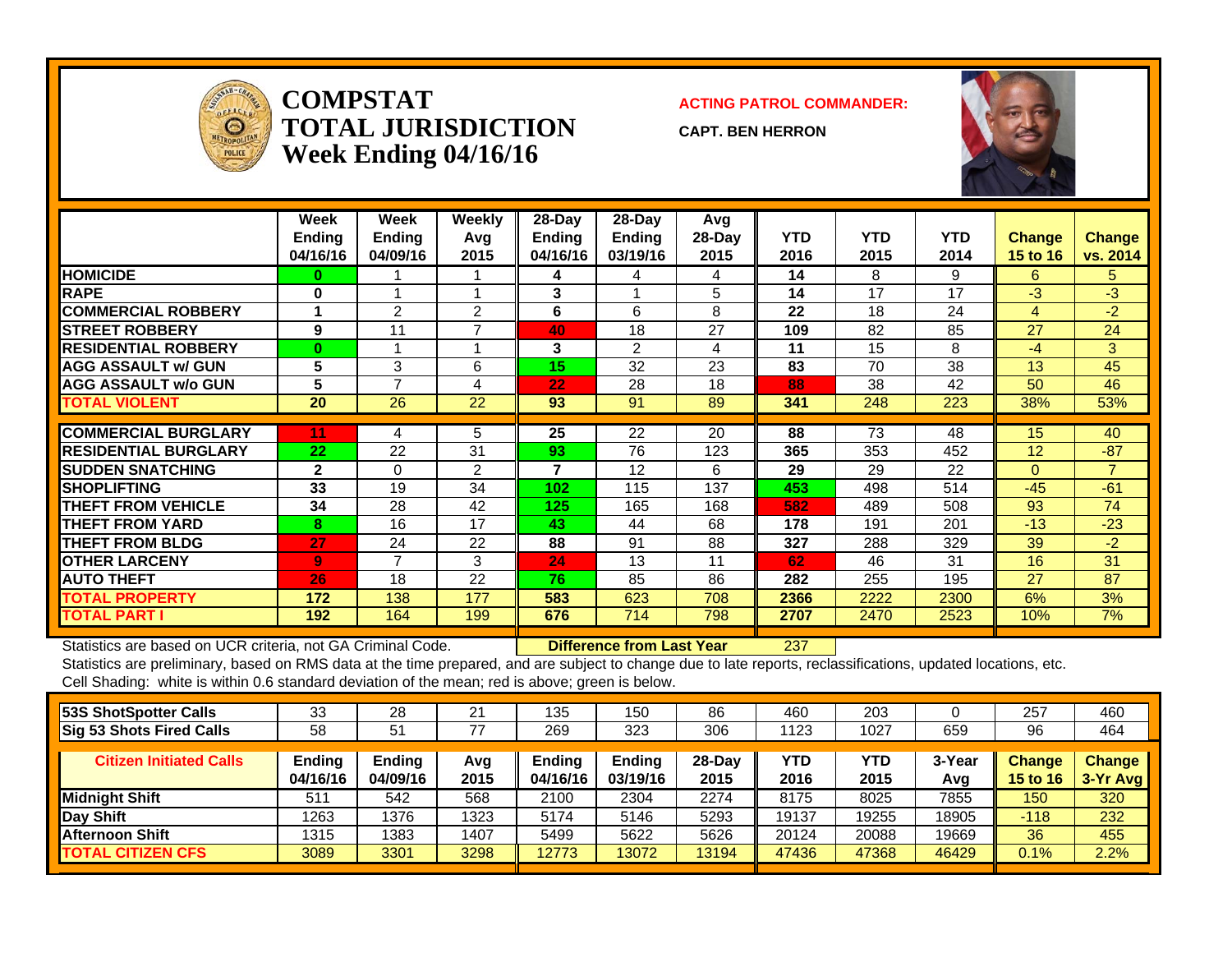

#### **COMPSTATWEST CHATHAM PRECINCTWeek Ending 04/16/16**

**PRECINCT COMMANDER:**

**CAPT. CARL RAMEY**



|                             | Week<br><b>Ending</b><br>04/16/16 | Week<br><b>Ending</b><br>04/09/16 | <b>Weekly</b><br>Avg<br>2015 | 28-Day<br>Ending<br>04/16/16 | $28$ -Day<br>Ending<br>03/19/16 | Avg<br>$28-Day$<br>2015 | <b>YTD</b><br>2016 | <b>YTD</b><br>2015 | <b>YTD</b><br>2014 | Change<br>15 to 16   | <b>Change</b><br>vs. 2014 |
|-----------------------------|-----------------------------------|-----------------------------------|------------------------------|------------------------------|---------------------------------|-------------------------|--------------------|--------------------|--------------------|----------------------|---------------------------|
| <b>HOMICIDE</b>             | 0                                 | $\Omega$                          | $\Omega$                     | 0                            | 0                               | 0                       | 0                  | 0                  | $\mathbf{0}$       | $\Omega$             | $\Omega$                  |
| <b>RAPE</b>                 | $\bf{0}$                          | 0                                 | 0                            |                              | 0                               |                         | $\mathbf{2}$       | 3                  | 4                  | $-1$                 | $-2$                      |
| <b>COMMERCIAL ROBBERY</b>   |                                   |                                   | $\Omega$                     | 3                            |                                 |                         | 6                  | 4                  | 4                  | $\overline{2}$       | $\overline{2}$            |
| <b>ISTREET ROBBERY</b>      | 4                                 |                                   |                              | 4                            |                                 | $\mathfrak{p}$          | 8                  | 6                  | 9                  | $\overline{2}$       | $-1$                      |
| <b>RESIDENTIAL ROBBERY</b>  | $\bf{0}$                          |                                   | 0                            | $\mathbf{2}$                 | $\overline{\mathbf{A}}$         |                         | 8                  | $\overline{2}$     | 2                  | 6                    | 6                         |
| <b>AGG ASSAULT w/ GUN</b>   | 1                                 |                                   |                              | 3                            | 5                               | $\overline{2}$          | 13                 | 8                  | 3                  | 5                    | 10                        |
| <b>AGG ASSAULT w/o GUN</b>  | $\bf{0}$                          |                                   |                              | $\mathbf{2}$                 | 4                               | 3                       | 13                 | 10                 | 4                  | 3                    | 9                         |
| <b>TOTAL VIOLENT</b>        | 3                                 | 5                                 | 3 <sup>1</sup>               | 15                           | 12                              | 11                      | 50                 | 33                 | 26                 | 52%                  | 92%                       |
| <b>COMMERCIAL BURGLARY</b>  | 3                                 |                                   | 2                            | 8                            | 3                               | 6                       | 17                 | 22                 | 8                  | -5                   | 9                         |
| <b>RESIDENTIAL BURGLARY</b> | 5                                 | 2                                 | $\overline{ }$               | 20                           | 18                              | 27                      | 90                 | 71                 | 78                 | 19                   | 12                        |
| <b>SUDDEN SNATCHING</b>     |                                   | 0                                 | 0                            | 1                            | $\overline{\mathbf{A}}$         | $\Omega$                | 3                  | $\overline{2}$     | 2                  | $\blacktriangleleft$ | 4                         |
| <b>SHOPLIFTING</b>          | $\overline{2}$                    | $\overline{2}$                    | 4                            | 10                           | 10                              | 16                      | 43                 | 63                 | 62                 | $-20$                | $-19$                     |
| <b>THEFT FROM VEHICLE</b>   | 14                                | 6                                 | 8                            | 33                           | 28                              | 32                      | 117                | 84                 | 94                 | 33                   | 23                        |
| <b>THEFT FROM YARD</b>      | $\bf{0}$                          |                                   | 3                            | 5.                           | 12                              | 13                      | 37                 | 33                 | 49                 | 4                    | $-12$                     |
| <b>THEFT FROM BLDG</b>      | $\overline{2}$                    |                                   | 4                            | 10                           | 13                              | 16                      | 50                 | 52                 | 62                 | $-2$                 | $-12$                     |
| <b>OTHER LARCENY</b>        |                                   |                                   |                              | 3                            | 2                               | $\overline{2}$          | 11                 | 11                 | 5                  | $\Omega$             | 6                         |
| <b>AUTO THEFT</b>           | 6                                 | 3                                 | 5                            | 17                           | 20                              | 20                      | 58                 | 53                 | 41                 | 5                    | 17                        |
| <b>TOTAL PROPERTY</b>       | 34                                | 17                                | 33                           | 107                          | 107                             | 132                     | 426                | 391                | 401                | 9%                   | 6%                        |
| <b>TOTAL PART I</b>         | 37                                | 22                                | 36                           | 122                          | 119                             | 143                     | 476                | 424                | 427                | 12%                  | 11%                       |

Statistics are based on UCR criteria, not GA Criminal Code. **Difference from Last Year** 52

Statistics are preliminary, based on RMS data at the time prepared, and are subject to change due to late reports, reclassifications, updated locations, etc. Cell Shading: white is within 0.6 standard deviation of the mean; red is above; green is below.

| 53S ShotSpotter Calls           |                                          |                                          |                       |                                        |                                       |                         |             |             |                      |                                  |                           |
|---------------------------------|------------------------------------------|------------------------------------------|-----------------------|----------------------------------------|---------------------------------------|-------------------------|-------------|-------------|----------------------|----------------------------------|---------------------------|
| <b>Sig 53 Shots Fired Calls</b> |                                          |                                          |                       | 43                                     | 35                                    | 44                      | 172         | 150         | 110                  | 22                               | 62                        |
| <b>Citizen Initiated Calls</b>  | <b>Week</b><br><b>Ending</b><br>04/16/16 | <b>Week</b><br><b>Ending</b><br>04/09/16 | Weekly<br>Avg<br>2015 | $28$ -Day<br><b>Endina</b><br>04/16/16 | $28-Dav$<br><b>Ending</b><br>03/19/16 | Avg<br>$28-Day$<br>2015 | YTD<br>2016 | YTD<br>2015 | YTD<br>3-Year<br>Avg | <b>Change</b><br><b>15 to 16</b> | <b>Change</b><br>3-Yr Avg |
| Midnight Shift                  | 100                                      | 106                                      | 114                   | 431                                    | 427                                   | 455                     | 1637        | 1586        | 1568                 | 51                               | 69                        |
| Day Shift                       | 281                                      | 303                                      | 282                   | 1173                                   | 1113                                  | 1127                    | 4239        | 4059        | 4027                 | 180                              | 212                       |
| <b>Afternoon Shift</b>          | 249                                      | 292                                      | 294                   | 1148                                   | 1140                                  | 1177                    | 4241        | 4089        | 4077                 | 152                              | 164                       |
| <b>TOTAL CITIZEN CFS</b>        | 630                                      | 630                                      | 690                   | 2752                                   | 2680                                  | 2758                    | 10117       | 9734        | 9672                 | 3.9%                             | 4.6%                      |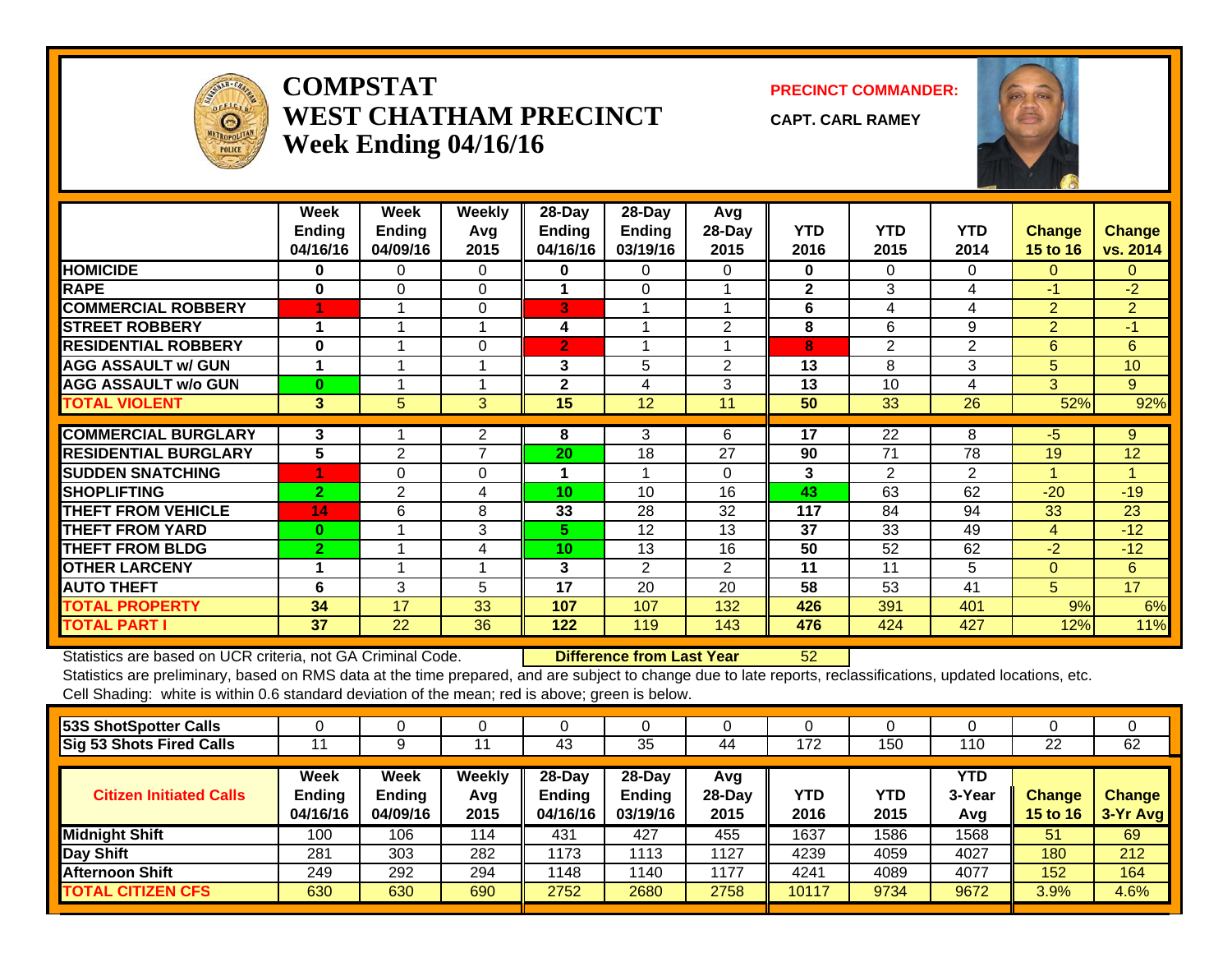# **BEAT 11 West Chatham Precinct Week Ending 04/16/16**



|                             |                |                |                | <b>Last 6 Weeks</b> |                |               |                |                |                |                |                |
|-----------------------------|----------------|----------------|----------------|---------------------|----------------|---------------|----------------|----------------|----------------|----------------|----------------|
|                             | <b>Ending</b>  | <b>Ending</b>  | <b>Ending</b>  | <b>Ending</b>       | <b>Ending</b>  | <b>Ending</b> | <b>YTD</b>     | <b>YTD</b>     | <b>YTD</b>     | Change         | <b>Change</b>  |
|                             | 03/12/16       | 03/19/16       | 03/26/16       | 04/02/16            | 04/09/16       | 04/16/16      | 2016           | 2015           | 2014           | 15 to 16       | vs. 2014       |
| <b>HOMICIDE</b>             | 0              | 0              | 0              | $\Omega$            | $\Omega$       | 0             | $\Omega$       | $\Omega$       | $\Omega$       | $\Omega$       | $\mathbf{0}$   |
| <b>RAPE</b>                 | 0              | $\Omega$       | $\Omega$       | 1                   | $\Omega$       | 0             | $\mathbf{1}$   | $\Omega$       | $\Omega$       | $\mathbf{1}$   |                |
| <b>COMMERCIAL ROBBERY</b>   | 0              | $\Omega$       | $\mathbf{1}$   | 0                   | $\Omega$       | 0             | $\mathbf{1}$   | 1              | $\Omega$       | $\Omega$       | $\mathbf{1}$   |
| <b>STREET ROBBERY</b>       | 0              | $\Omega$       | $\Omega$       | 0                   | $\Omega$       | 0             | 1              | $\mathbf{1}$   | $\mathbf{1}$   | $\Omega$       | $\overline{0}$ |
| <b>RESIDENTIAL ROBBERY</b>  | $\Omega$       | $\mathbf 0$    | $\Omega$       | $\Omega$            | $\Omega$       | 0             | $\Omega$       | $\Omega$       | $\Omega$       | $\Omega$       | $\Omega$       |
| <b>AGG ASSAULT w/ GUN</b>   | $\mathbf 0$    | 0              | 0              | $\mathbf 0$         | $\mathbf 0$    | 0             | $\mathbf 0$    | $\mathbf{1}$   | $\mathbf{1}$   | $-1$           | $-1$           |
| <b>AGG ASSAULT w/o GUN</b>  | 0              | 0              | 0              | 0                   | $\Omega$       | 0             | $\overline{2}$ | $\Omega$       | $\mathbf{1}$   | $\overline{2}$ | 1              |
| <b>TOTAL VIOLENT</b>        | $\overline{0}$ | $\mathbf{0}$   | $\mathbf{1}$   | $\mathbf{1}$        | $\mathbf{0}$   | $\mathbf{0}$  | 5              | 3              | 3              | 67%            | 67%            |
| <b>COMMERCIAL BURGLARY</b>  | 0              | 0              | 0              | 0                   | 0              | $\mathbf{1}$  | $\mathbf 1$    | 3              | 1              | $-2$           | $\overline{0}$ |
|                             |                |                |                |                     |                |               |                |                |                |                |                |
| <b>RESIDENTIAL BURGLARY</b> | $\mathbf 0$    | 0              | 0              | $\mathbf 0$         | $\Omega$       | 0             | 5              | $\overline{7}$ | 5              | $-2$           | $\overline{0}$ |
| <b>SUDDEN SNATCHING</b>     | 0              | 0              | 0              | 0                   | $\Omega$       | $\mathbf{1}$  | $\mathbf{1}$   | $\Omega$       | $\mathbf 0$    | 1              | $\mathbf{1}$   |
| <b>SHOPLIFTING</b>          | $\Omega$       | 0              | 0              | 0                   | $\Omega$       | 0             | $\Omega$       | $\Omega$       | $\Omega$       | $\Omega$       | $\Omega$       |
| <b>THEFT FROM VEHICLE</b>   | $\overline{2}$ | $\mathbf{1}$   | $\Omega$       | $\mathbf{1}$        | $\Omega$       | 3             | 12             | 8              | 12             | $\overline{4}$ | $\overline{0}$ |
| <b>THEFT FROM YARD</b>      | 1              | $\Omega$       | 0              | $\mathbf{1}$        | $\Omega$       | $\mathbf{1}$  | 8              | 6              | 8              | $\overline{2}$ | $\Omega$       |
| <b>THEFT FROM BLDG</b>      | $\Omega$       | $\mathbf{1}$   | 0              | 1                   | $\mathbf{1}$   | 0             | 12             | 17             | 12             | $-5$           | $\Omega$       |
| <b>OTHER LARCENY</b>        | $\mathbf 0$    | $\mathbf{1}$   | $\mathbf{1}$   | $\mathbf 0$         | $\mathbf 0$    | 0             | $\overline{2}$ | $\overline{2}$ | $\mathbf 0$    | $\overline{0}$ | $\overline{2}$ |
| <b>AUTO THEFT</b>           | 0              | $\mathbf{1}$   | 0              | $\overline{2}$      | $\mathbf{1}$   | 0             | 8              | $\overline{7}$ | $\overline{2}$ | $\mathbf{1}$   | $6^{\circ}$    |
| <b>TOTAL PROPERTY</b>       | 3              | 4              | $\mathbf{1}$   | 5                   | $\overline{2}$ | 6             | 49             | 50             | 40             | $-2%$          | 23%            |
| <b>TOTAL PART I</b>         | $\overline{3}$ | $\overline{4}$ | $\overline{2}$ | 6                   | 2 <sup>1</sup> | 6             | 54             | 53             | 43             | 2%             | 26%            |

 **Difference from Last Year**r 1

Statistics are based on UCR criteria, not GA Criminal Code.

| <b>Shots Fired Calls</b>     | Week<br>Ending<br>03/12/16 | Week<br><b>Ending</b><br>03/19/16 | <b>Week</b><br><b>Ending</b><br>03/26/16 | <b>Week</b><br><b>Ending</b><br>04/02/16 | Week<br><b>Ending</b><br>04/09/16 | Week<br>Ending<br>04/16/16 | YTD<br>2016 | YTD<br>2015 | YTD<br>2014 | <b>Change</b><br>15 to 16 | <b>Change</b><br>vs. 2014 |
|------------------------------|----------------------------|-----------------------------------|------------------------------------------|------------------------------------------|-----------------------------------|----------------------------|-------------|-------------|-------------|---------------------------|---------------------------|
| <b>53S ShotSpotter Calls</b> |                            |                                   |                                          |                                          |                                   |                            |             |             |             | 0%                        | 0%                        |
| Sig 53 Shots Fired Calls     |                            |                                   |                                          |                                          |                                   |                            |             | ᆠ           | 10          | $-64%$                    | $-60%$                    |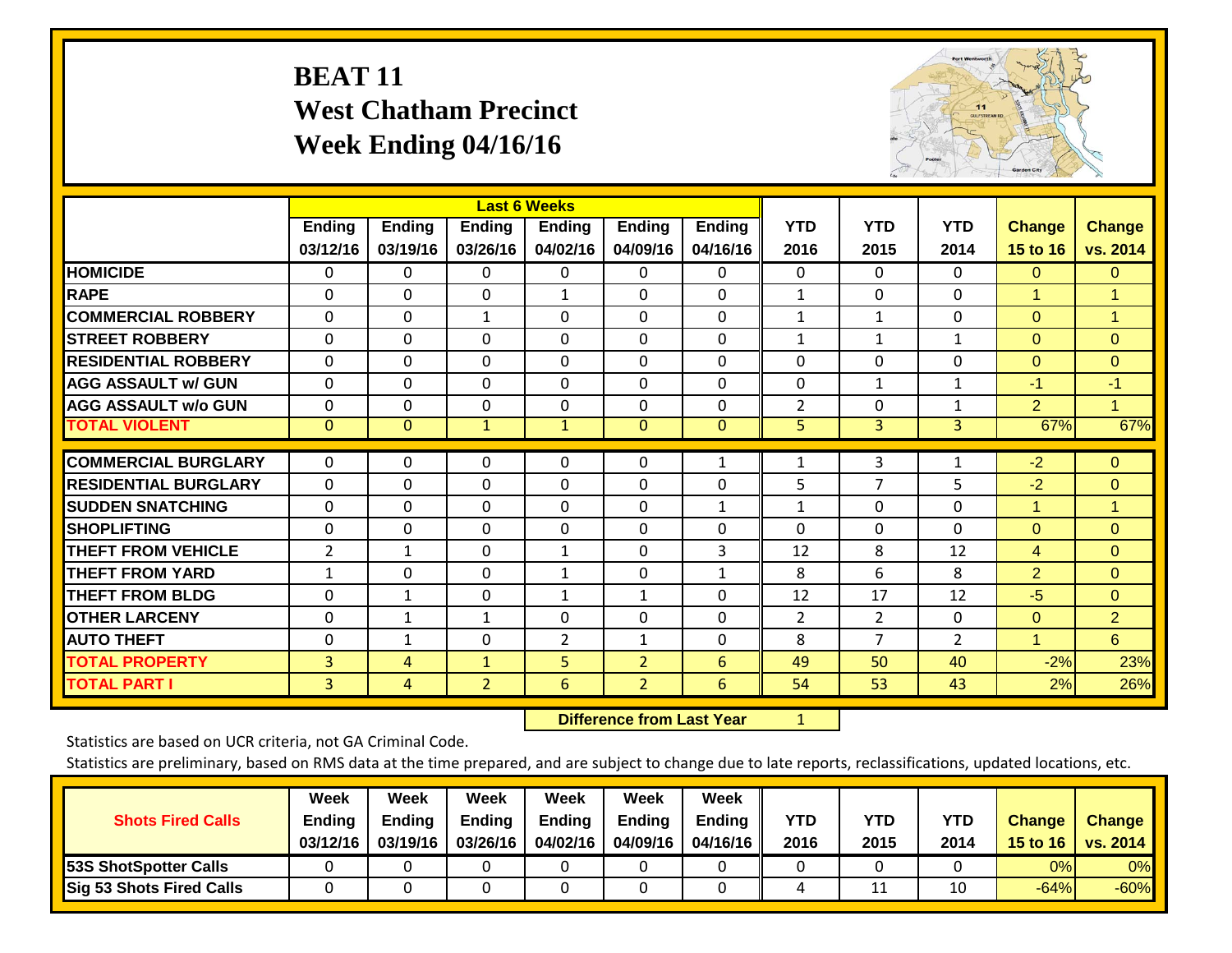# **BEAT 12 West Chatham Precinct Week Ending 04/16/16**



|                             |                |                |                | <b>Last 6 Weeks</b> |               |               |                |                |                |                      |                |
|-----------------------------|----------------|----------------|----------------|---------------------|---------------|---------------|----------------|----------------|----------------|----------------------|----------------|
|                             | Ending         | <b>Ending</b>  | <b>Ending</b>  | <b>Ending</b>       | <b>Ending</b> | <b>Ending</b> | <b>YTD</b>     | <b>YTD</b>     | <b>YTD</b>     | <b>Change</b>        | <b>Change</b>  |
|                             | 03/12/16       | 03/19/16       | 03/26/16       | 04/02/16            | 04/09/16      | 04/16/16      | 2016           | 2015           | 2014           | 15 to 16             | vs. 2014       |
| <b>HOMICIDE</b>             | 0              | 0              | 0              | $\Omega$            | 0             | 0             | $\Omega$       | $\Omega$       | $\Omega$       | $\Omega$             | 0              |
| <b>RAPE</b>                 | $\Omega$       | $\Omega$       | 0              | $\Omega$            | $\Omega$      | $\Omega$      | $\Omega$       | $\overline{2}$ | $\overline{2}$ | $-2$                 | $-2$           |
| <b>COMMERCIAL ROBBERY</b>   | 0              | $\Omega$       | 0              | 0                   | 1             | 0             | $\overline{2}$ | 1              | 1              | $\mathbf 1$          | 1              |
| <b>STREET ROBBERY</b>       | $\Omega$       | $\Omega$       | 0              | $\Omega$            | $\mathbf{1}$  | $\Omega$      | 3              | $\overline{2}$ | $\overline{2}$ | $\blacktriangleleft$ | 1              |
| <b>RESIDENTIAL ROBBERY</b>  | $\mathbf{0}$   | $\Omega$       | $\Omega$       | $\Omega$            | $\Omega$      | $\Omega$      | $\mathbf{0}$   | $\Omega$       | $\Omega$       | $\Omega$             | $\overline{0}$ |
| <b>AGG ASSAULT w/ GUN</b>   | 0              | $\Omega$       | $\Omega$       | 0                   | $\mathbf{1}$  | $\Omega$      | $\mathbf{1}$   | $\Omega$       | $\Omega$       | $\mathbf{1}$         | 1              |
| <b>AGG ASSAULT w/o GUN</b>  | 1              | $\Omega$       | $\Omega$       | $\Omega$            | $\Omega$      | $\Omega$      | 3              | $\overline{2}$ | $\mathbf{1}$   | $\overline{1}$       | $\overline{2}$ |
| <b>TOTAL VIOLENT</b>        | $\mathbf{1}$   | $\Omega$       | $\overline{0}$ | $\mathbf{0}$        | 3             | $\Omega$      | 9              | $\overline{7}$ | 6              | 29%                  | 50%            |
| <b>COMMERCIAL BURGLARY</b>  |                |                | 0              | $\Omega$            | $\mathbf{0}$  | 0             | $\mathbf{1}$   | 3              | 1              | $-2$                 | $\overline{0}$ |
|                             | $\mathbf 0$    | 1              |                |                     |               |               |                |                |                |                      |                |
| <b>RESIDENTIAL BURGLARY</b> | $\overline{2}$ | 4              | 3              | $\overline{2}$      | 2             | 5             | 5              | 19             | 19             | $-14$                | $-14$          |
| <b>SUDDEN SNATCHING</b>     | $\Omega$       | $\Omega$       | 0              | $\Omega$            | $\Omega$      | $\Omega$      | $\mathbf{1}$   | $\Omega$       | $\mathbf{1}$   | 1                    | $\overline{0}$ |
| <b>SHOPLIFTING</b>          | 1              | $\mathbf{1}$   | 0              | 1                   | $\Omega$      | 0             | 0              | 8              | 10             | $-8$                 | $-10$          |
| <b>THEFT FROM VEHICLE</b>   | 5              | $\mathbf{1}$   | 0              | 0                   | 4             | 3             | $\overline{2}$ | 25             | 17             | $-23$                | $-15$          |
| <b>THEFT FROM YARD</b>      | 1              | $\Omega$       | $\mathbf{1}$   | $\Omega$            | $\mathbf{1}$  | $\Omega$      | 8              | 6              | 11             | 2                    | $-3$           |
| <b>THEFT FROM BLDG</b>      | 0              | $\mathbf{1}$   | 3              | $\Omega$            | $\Omega$      | $\Omega$      | 12             | 5.             | 7              | $\overline{7}$       | 5              |
| <b>OTHER LARCENY</b>        | $\Omega$       | $\Omega$       | $\Omega$       | $\Omega$            | 1             | $\Omega$      | 2              | $\overline{2}$ | 1              | $\Omega$             | 1              |
| <b>AUTO THEFT</b>           | 4              | $\overline{2}$ | 0              | $\Omega$            | 1             | 3             | 8              | 13             | 12             | $-5$                 | $-4$           |
| <b>TOTAL PROPERTY</b>       | 13             | 10             | $\overline{7}$ | 3                   | 9             | 11            | 39             | 81             | 79             | $-52%$               | $-51%$         |
| <b>TOTAL PART I</b>         | 14             | 10             | $\overline{7}$ | 3                   | 12            | 11            | 48             | 88             | 85             | $-45%$               | $-44%$         |

 **Difference from Last Year** $-40$ 

Statistics are based on UCR criteria, not GA Criminal Code.

|                                 | Week     | Week          | Week          | <b>Week</b> | Week          | Week          |      |      |      |               |               |
|---------------------------------|----------|---------------|---------------|-------------|---------------|---------------|------|------|------|---------------|---------------|
| <b>Shots Fired Calls</b>        | Ending   | <b>Ending</b> | <b>Ending</b> | Ending      | <b>Ending</b> | <b>Ending</b> | YTD  | YTD  | YTD  | <b>Change</b> | <b>Change</b> |
|                                 | 03/12/16 | 03/19/16      | 03/26/16      | 04/02/16    | 04/09/16      | 04/16/16      | 2016 | 2015 | 2014 | 15 to 16      | vs. 2014      |
| <b>53S ShotSpotter Calls</b>    |          |               |               |             |               |               |      |      |      | 0%I           | 0%            |
| <b>Sig 53 Shots Fired Calls</b> |          |               |               |             | 4             |               | 23   | 25   | 22   | $-8%$         | 5%            |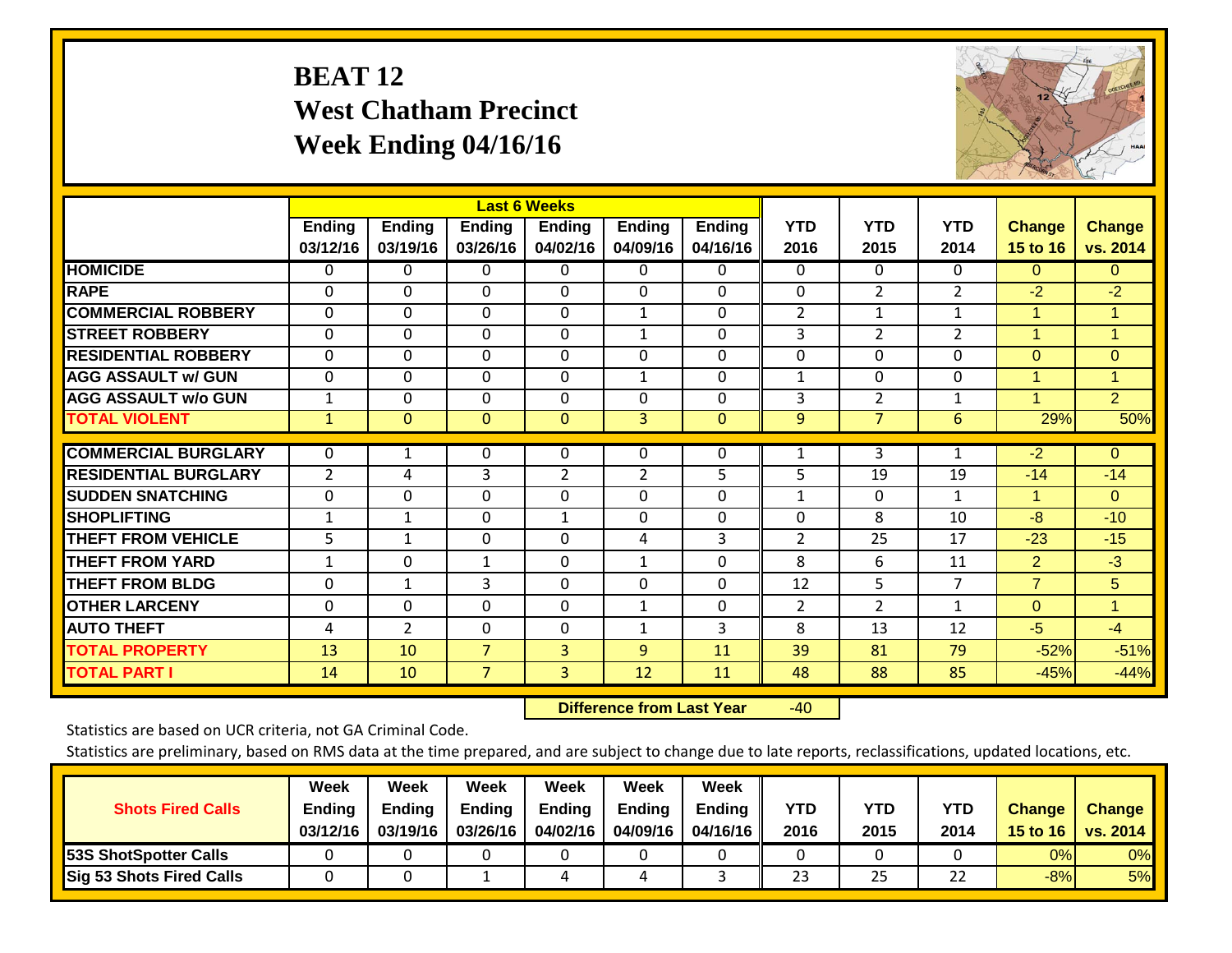# **BEAT 13 West Chatham Precinct Week Ending 04/16/16**



|                             |                |                |                | <b>Last 6 Weeks</b> |                |                |                 |                |                |             |                |
|-----------------------------|----------------|----------------|----------------|---------------------|----------------|----------------|-----------------|----------------|----------------|-------------|----------------|
|                             | Ending         | <b>Ending</b>  | Ending         | <b>Ending</b>       | <b>Ending</b>  | <b>Ending</b>  | <b>YTD</b>      | <b>YTD</b>     | <b>YTD</b>     | Change      | <b>Change</b>  |
|                             | 03/12/16       | 03/19/16       | 03/26/16       | 04/02/16            | 04/09/16       | 4/16/16        | 2016            | 2015           | 2014           | 15 to 16    | vs. 2014       |
| <b>HOMICIDE</b>             | 0              | 0              | 0              | 0                   | 0              | 0              | $\Omega$        | $\Omega$       | 0              | $\Omega$    | $\Omega$       |
| <b>RAPE</b>                 | $\Omega$       | $\Omega$       | 0              | $\Omega$            | $\Omega$       | 0              | $\mathbf{1}$    | 0              | $\Omega$       | 1           |                |
| <b>COMMERCIAL ROBBERY</b>   | $\Omega$       | $\Omega$       | $\Omega$       | $\Omega$            | $\Omega$       | 0              | $\Omega$        | $\Omega$       | $\Omega$       | $\Omega$    | $\Omega$       |
| <b>STREET ROBBERY</b>       | $\mathbf 0$    | $\mathbf 0$    | $\Omega$       | $\mathbf{1}$        | $\Omega$       | 0              | $\mathbf{1}$    | $\Omega$       | $\overline{2}$ | 1           | $-1$           |
| <b>RESIDENTIAL ROBBERY</b>  | $\Omega$       | $\mathbf{1}$   | $\Omega$       | $\Omega$            | $\Omega$       | 0              | 2               | $\Omega$       | $\mathbf{1}$   | 2           | 1              |
| <b>AGG ASSAULT w/ GUN</b>   | $\mathbf 0$    | $\Omega$       | $\Omega$       | $\mathbf 0$         | $\Omega$       | $\mathbf{1}$   | $\overline{7}$  | 4              | $\mathbf{1}$   | 3           | $6\phantom{1}$ |
| <b>AGG ASSAULT w/o GUN</b>  | $\Omega$       | $\Omega$       | $\Omega$       | $\Omega$            | $\Omega$       | 0              | 3               | 3              | $\overline{2}$ | $\Omega$    |                |
| <b>TOTAL VIOLENT</b>        | $\overline{0}$ | $\mathbf{1}$   | $\mathbf{0}$   | $\mathbf{1}$        | $\mathbf{0}$   | $\mathbf{1}$   | $\overline{14}$ | $\overline{7}$ | 6              | 100%        | 133%           |
| <b>COMMERCIAL BURGLARY</b>  | 0              | 0              | 0              |                     | $\mathbf{0}$   | 0              | 3               | 7              | $\overline{2}$ | $-4$        |                |
|                             |                |                |                | 1                   |                |                |                 |                |                |             |                |
| <b>RESIDENTIAL BURGLARY</b> | 0              | $\Omega$       | $\mathbf{1}$   | 3                   | $\Omega$       | 0              | 11              | 13             | 15             | $-2$        | $-4$           |
| <b>ISUDDEN SNATCHING</b>    | $\Omega$       | $\Omega$       | 0              | $\Omega$            | $\Omega$       | $\Omega$       | $\Omega$        | $\overline{2}$ | $\Omega$       | $-2$        | $\Omega$       |
| <b>SHOPLIFTING</b>          | $\Omega$       | $\Omega$       | $\Omega$       | $\Omega$            | $\Omega$       | 0              | $\mathbf{1}$    | 4              | $\overline{2}$ | $-3$        | $-1$           |
| <b>THEFT FROM VEHICLE</b>   | $\mathbf{1}$   | $\mathbf{1}$   | $\overline{2}$ | $\overline{2}$      | $\mathbf{1}$   | $\mathbf{1}$   | 25              | 12             | 13             | 13          | 12             |
| <b>THEFT FROM YARD</b>      | 1              | 0              | 0              | 0                   | $\Omega$       | 0              | $\overline{7}$  | 6              | 10             | $\mathbf 1$ | $-3$           |
| <b>THEFT FROM BLDG</b>      | $\Omega$       | $\overline{2}$ | 0              | $\Omega$            | $\Omega$       | 0              | 6               | 9              | 9              | $-3$        | $-3$           |
| <b>OTHER LARCENY</b>        | 0              | 0              | 0              | 0                   | $\Omega$       | 0              | $\mathbf{1}$    | 1              | $\mathbf{1}$   | $\Omega$    | $\overline{0}$ |
| <b>AUTO THEFT</b>           | $\Omega$       | 0              | $\mathbf{1}$   | $\overline{2}$      | 1              | $\mathbf{1}$   | 11              | 13             | 8              | $-2$        | 3              |
| <b>TOTAL PROPERTY</b>       | $\overline{2}$ | 3              | 4              | 8                   | $\overline{2}$ | $\overline{2}$ | 65              | 67             | 60             | $-3%$       | 8%             |
| <b>TOTAL PART I</b>         | $\overline{2}$ | $\overline{4}$ | 4              | 9                   | $\overline{2}$ | 3              | 79              | 74             | 66             | 7%          | 20%            |

 **Difference from Last Year**r 5

Statistics are based on UCR criteria, not GA Criminal Code.

|                                 | Week     | Week          | <b>Week</b>   | Week     | Week          | Week          |      |      |      |               |               |
|---------------------------------|----------|---------------|---------------|----------|---------------|---------------|------|------|------|---------------|---------------|
| <b>Shots Fired Calls</b>        | Ending   | <b>Ending</b> | <b>Ending</b> | Ending   | <b>Ending</b> | <b>Ending</b> | YTD  | YTD  | YTD  | <b>Change</b> | <b>Change</b> |
|                                 | 03/12/16 | 03/19/16      | 03/26/16      | 04/02/16 | 04/09/16      | 04/16/16      | 2016 | 2015 | 2014 | 15 to 16      | vs. 2014      |
| <b>53S ShotSpotter Calls</b>    |          |               |               |          |               |               |      |      |      | 0%I           | 0%            |
| <b>Sig 53 Shots Fired Calls</b> |          |               |               |          |               |               | 41   | 29   | 16   | 41%           | 156%          |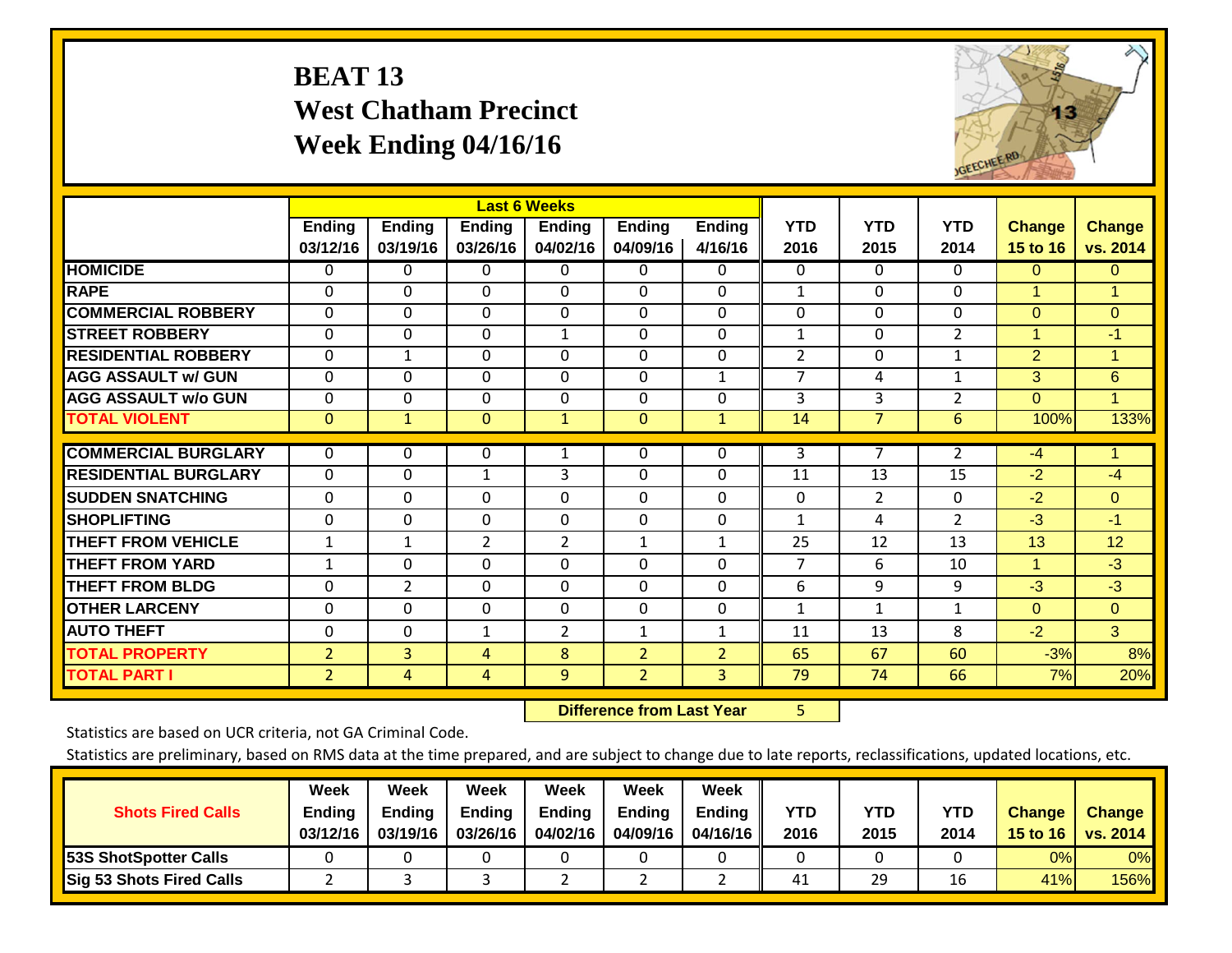# **BEAT 14 West Chatham Precinct Week Ending 04/16/16**



|                             |                |                |              | <b>Last 6 Weeks</b> |                |               |                |                |                |                |                |
|-----------------------------|----------------|----------------|--------------|---------------------|----------------|---------------|----------------|----------------|----------------|----------------|----------------|
|                             | Ending         | <b>Ending</b>  | Ending       | <b>Ending</b>       | <b>Ending</b>  | <b>Ending</b> | <b>YTD</b>     | <b>YTD</b>     | <b>YTD</b>     | <b>Change</b>  | <b>Change</b>  |
|                             | 03/12/16       | 03/19/16       | 03/26/16     | 04/02/16            | 04/09/16       | 04/16/16      | 2016           | 2015           | 2014           | 15 to 16       | vs. 2014       |
| <b>HOMICIDE</b>             | 0              | $\Omega$       | 0            | 0                   | 0              | $\mathbf{0}$  | $\Omega$       | $\Omega$       | $\Omega$       | $\Omega$       | $\mathbf{0}$   |
| <b>RAPE</b>                 | 0              | $\Omega$       | $\Omega$     | 0                   | $\Omega$       | $\Omega$      | 0              | 1              | $\overline{2}$ | $-1$           | $-2$           |
| <b>COMMERCIAL ROBBERY</b>   | 0              | $\Omega$       | $\Omega$     | 0                   | $\Omega$       | $\Omega$      | $\Omega$       | 0              | $\Omega$       | $\Omega$       | $\overline{0}$ |
| <b>STREET ROBBERY</b>       | 0              | $\Omega$       | 0            | $\Omega$            | $\Omega$       | $\Omega$      | $\Omega$       | $\overline{2}$ | 1              | $-2$           | $-1$           |
| <b>RESIDENTIAL ROBBERY</b>  | $\Omega$       | $\Omega$       | $\Omega$     | 1                   | $\Omega$       | $\Omega$      | $\mathbf{1}$   | 1              | $\Omega$       | $\Omega$       | $\mathbf{1}$   |
| <b>AGG ASSAULT w/ GUN</b>   | 0              | $\Omega$       | $\Omega$     | 0                   | $\Omega$       | $\Omega$      | $\mathbf{1}$   | 3              | 0              | $-2$           | 1              |
| <b>AGG ASSAULT w/o GUN</b>  | 0              | $\mathbf 1$    | $\mathbf 0$  | 0                   | $\Omega$       | $\mathbf 0$   | $\overline{2}$ | $\overline{2}$ | 0              | $\mathbf{0}$   | $\overline{2}$ |
| <b>TOTAL VIOLENT</b>        | $\mathbf 0$    | $\mathbf{1}$   | $\mathbf{0}$ | $\mathbf{1}$        | $\mathbf{0}$   | $\mathbf{0}$  | $\overline{4}$ | 9              | $\overline{3}$ | $-56%$         | 33%            |
| <b>COMMERCIAL BURGLARY</b>  | 0              | $\Omega$       | 0            | 0                   | 1              | 0             | 4              | 8              | $\Omega$       | $-4$           | 4              |
| <b>RESIDENTIAL BURGLARY</b> | $\mathbf{0}$   | $\mathbf{0}$   | $\mathbf{1}$ | 1                   | 1              | $\Omega$      | 12             | 9              | 10             | 3              | $\overline{2}$ |
| <b>SUDDEN SNATCHING</b>     | 0              | $\Omega$       | 0            | $\Omega$            | $\Omega$       | $\Omega$      | $\Omega$       | $\Omega$       | $\mathbf{0}$   | $\Omega$       | $\Omega$       |
| <b>SHOPLIFTING</b>          | 0              | $\Omega$       | $\Omega$     | 1                   | $\Omega$       | $\mathbf 0$   | $\mathbf{1}$   | 1              | $\overline{2}$ | $\Omega$       | $-1$           |
| <b>THEFT FROM VEHICLE</b>   | 0              | 1              | $\mathbf{1}$ | $\mathbf{1}$        | $\Omega$       | 1             | 8              | 5              | 21             | 3              | $-13$          |
| <b>THEFT FROM YARD</b>      | $\overline{2}$ | $\mathbf{0}$   | $\Omega$     | $\Omega$            | $\Omega$       | $\Omega$      | $\overline{7}$ | $\mathbf{1}$   | $\overline{2}$ | 6              | 5              |
| <b>THEFT FROM BLDG</b>      | $\mathbf{1}$   | $\Omega$       | $\Omega$     | $\Omega$            | $\Omega$       | $\Omega$      | 3              | $\mathbf{1}$   | 7              | $\overline{2}$ | $-4$           |
| <b>OTHER LARCENY</b>        | 0              | $\Omega$       | 0            | $\Omega$            | $\Omega$       | $\Omega$      | 0              | $\Omega$       | $\overline{2}$ | $\Omega$       | $-2$           |
| <b>AUTO THEFT</b>           | 1              | $\Omega$       | $\mathbf{1}$ | $\Omega$            | $\Omega$       | $\Omega$      | 5              | 6              | 9              | $-1$           | $-4$           |
| <b>TOTAL PROPERTY</b>       | $\overline{4}$ | $\mathbf{1}$   | 3            | 3                   | $\overline{2}$ | $\mathbf{1}$  | 40             | 31             | 53             | 29%            | $-25%$         |
| <b>TOTAL PART I</b>         | 4              | 2 <sup>1</sup> | 3            | 4                   | $\overline{2}$ | $\mathbf{1}$  | 44             | 40             | 56             | 10%            | $-21%$         |

 **Difference from Last Year**

4

Statistics are based on UCR criteria, not GA Criminal Code.

| <b>Shots Fired Calls</b>        | Week<br>Ending<br>03/12/16 | Week<br><b>Ending</b><br>03/19/16 | <b>Week</b><br><b>Ending</b><br>03/26/16 | Week<br><b>Ending</b><br>04/02/16 | Week<br><b>Ending</b><br>04/09/16 | Week<br><b>Ending</b><br>04/16/16 | YTD<br>2016 | YTD<br>2015 | YTD<br>2014 | <b>Change</b><br>15 to 16 | <b>Change</b><br>vs. 2014 |
|---------------------------------|----------------------------|-----------------------------------|------------------------------------------|-----------------------------------|-----------------------------------|-----------------------------------|-------------|-------------|-------------|---------------------------|---------------------------|
| <b>53S ShotSpotter Calls</b>    |                            |                                   |                                          |                                   |                                   |                                   |             |             |             | 0%I                       | 0%                        |
| <b>Sig 53 Shots Fired Calls</b> |                            |                                   |                                          | 4                                 |                                   |                                   | 46          | 31          | 21          | 48%                       | 119%                      |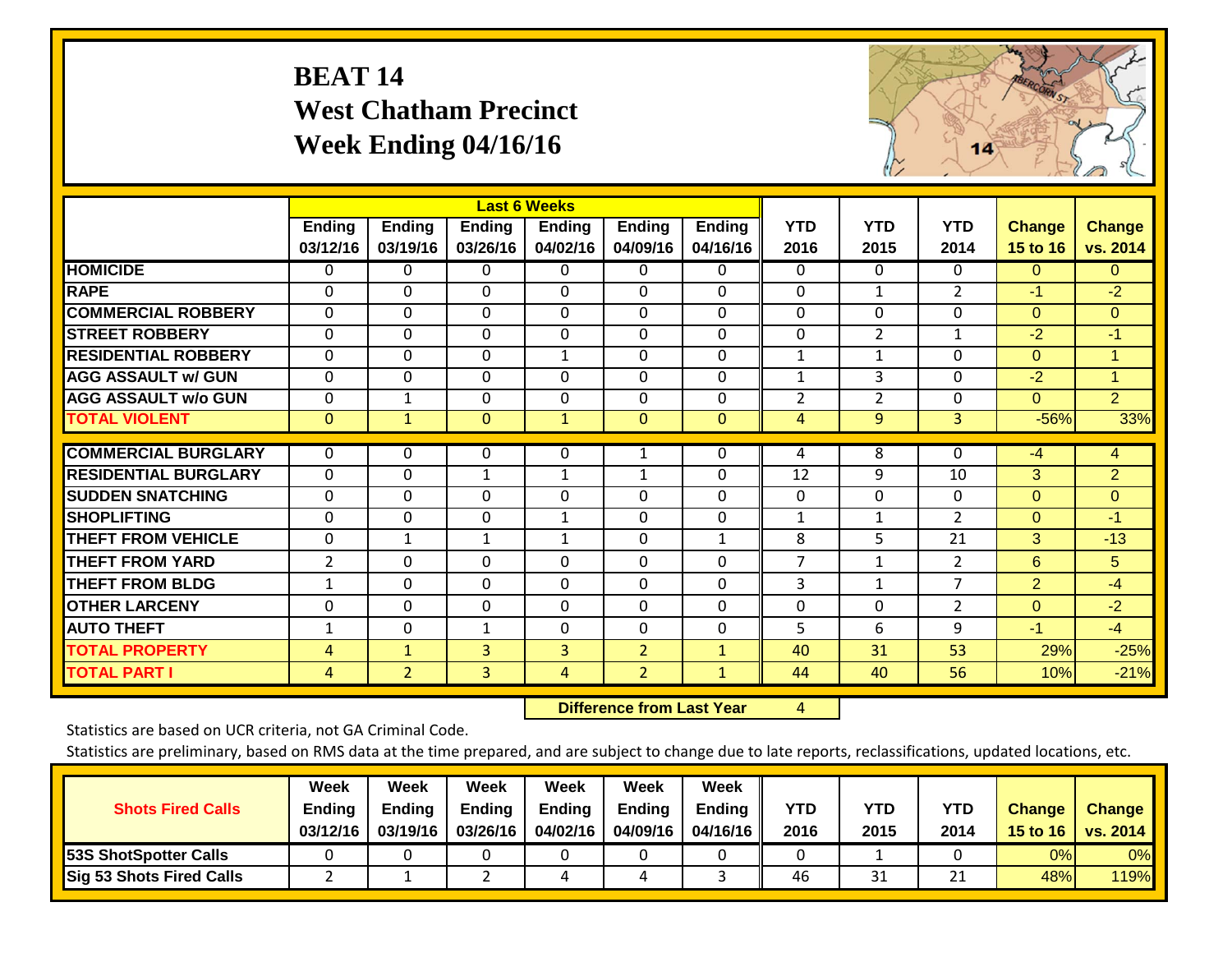# **BEAT 15 West Chatham Precinct Week Ending 04/16/16**



|                             |                    |                           |                    | <b>Last 6 Weeks</b>       |                    |                           |                    |                    |                    |                    |                           |
|-----------------------------|--------------------|---------------------------|--------------------|---------------------------|--------------------|---------------------------|--------------------|--------------------|--------------------|--------------------|---------------------------|
|                             | Ending<br>03/12/16 | <b>Ending</b><br>03/19/16 | Ending<br>03/26/16 | <b>Ending</b><br>04/02/16 | Ending<br>04/09/16 | <b>Ending</b><br>04/16/16 | <b>YTD</b><br>2016 | <b>YTD</b><br>2015 | <b>YTD</b><br>2014 | Change<br>15 to 16 | <b>Change</b><br>vs. 2014 |
| <b>HOMICIDE</b>             | 0                  | $\Omega$                  | 0                  | $\mathbf 0$               | 0                  | 0                         | $\mathbf 0$        | $\mathbf{0}$       | $\Omega$           | $\Omega$           | 0                         |
| <b>RAPE</b>                 | $\Omega$           | $\Omega$                  | $\Omega$           | $\Omega$                  | $\Omega$           | $\Omega$                  | $\Omega$           | $\mathbf{1}$       | 0                  | $-1$               | $\overline{0}$            |
| <b>COMMERCIAL ROBBERY</b>   | $\mathbf{1}$       | $\Omega$                  | $\Omega$           | $\Omega$                  | $\Omega$           | $\Omega$                  | $\overline{2}$     | $\Omega$           | 0                  | $\overline{2}$     | $\overline{2}$            |
| <b>STREET ROBBERY</b>       | $\mathbf 0$        | $\Omega$                  | 0                  | 0                         | $\Omega$           | $\mathbf 0$               | $\mathbf{1}$       | $\overline{2}$     | $\overline{2}$     | $-1$               | $-1$                      |
| <b>RESIDENTIAL ROBBERY</b>  | $\Omega$           | $\Omega$                  | $\Omega$           | $\Omega$                  | 1                  | $\Omega$                  | 3                  | $\mathbf{1}$       | $\mathbf{1}$       | 2                  | $\overline{2}$            |
| <b>AGG ASSAULT w/ GUN</b>   | $\mathbf{1}$       | $\Omega$                  | 1                  | 0                         | $\mathbf{0}$       | $\mathbf 0$               | 3                  | 3                  | $\mathbf{1}$       | $\Omega$           | $\overline{2}$            |
| <b>AGG ASSAULT w/o GUN</b>  | 0                  | 0                         | 1                  | 0                         | $\mathbf{1}$       | 0                         | 3                  | $\overline{2}$     | 0                  | $\overline{1}$     | 3                         |
| <b>TOTAL VIOLENT</b>        | $\overline{2}$     | $\mathbf{0}$              | $\overline{2}$     | $\mathbf 0$               | $\overline{2}$     | $\Omega$                  | $\overline{12}$    | 9                  | 4                  | 33%                | 200%                      |
| <b>COMMERCIAL BURGLARY</b>  | $\Omega$           | $\Omega$                  | 0                  | $\overline{2}$            | $\mathbf{0}$       | 0                         | 4                  | 8                  | $\Omega$           | $-4$               | $\overline{4}$            |
| <b>RESIDENTIAL BURGLARY</b> | $\Omega$           | 1                         | $\overline{2}$     | $\Omega$                  | 0                  | $\Omega$                  | 21                 | 9                  | 22                 | 12                 | $-1$                      |
| <b>SUDDEN SNATCHING</b>     | 0                  | $\mathbf{1}$              | 0                  | $\Omega$                  | $\Omega$           | $\Omega$                  | $\overline{2}$     | 0                  | $\mathbf{1}$       | $\overline{2}$     | $\mathbf{1}$              |
| <b>SHOPLIFTING</b>          | $\mathbf{1}$       | $\Omega$                  | $\mathbf{1}$       | $\Omega$                  | $\Omega$           | $\Omega$                  | 6                  | $\mathbf{1}$       | 3                  | 5                  | 3                         |
| <b>THEFT FROM VEHICLE</b>   | $\mathbf{0}$       | $\Omega$                  | 1                  | $\Omega$                  | $\mathbf{0}$       | $\mathbf{1}$              | 19                 | 5                  | 9                  | 14                 | 10 <sup>°</sup>           |
| <b>THEFT FROM YARD</b>      | 1                  | $\Omega$                  | 1                  | $\Omega$                  | $\Omega$           | $\Omega$                  | 5                  | $\mathbf{1}$       | 7                  | 4                  | $-2$                      |
| <b>THEFT FROM BLDG</b>      | 0                  | 1                         | 0                  | $\mathbf{1}$              | 0                  | $\Omega$                  | 8                  | $\mathbf{1}$       | 4                  | $\overline{7}$     | $\overline{4}$            |
| <b>OTHER LARCENY</b>        | $\Omega$           | $\mathbf 0$               | $\Omega$           | 0                         | $\Omega$           | $\mathbf{1}$              | 3                  | $\Omega$           | 0                  | 3                  | 3                         |
| <b>AUTO THEFT</b>           | 0                  | $\Omega$                  | 1                  | 1                         | $\Omega$           | 1                         | 10                 | 6                  | 4                  | 4                  | 6                         |
| <b>TOTAL PROPERTY</b>       | $\overline{2}$     | 3                         | 6                  | 4                         | $\Omega$           | 3                         | 78                 | 31                 | 50                 | 152%               | 56%                       |
| <b>TOTAL PART I</b>         | 4                  | $\overline{3}$            | 8                  | 4                         | $\overline{2}$     | 3 <sup>1</sup>            | 90                 | 40                 | 54                 | 125%               | 67%                       |

 **Difference from Last Year**r 50

Statistics are based on UCR criteria, not GA Criminal Code.

|                                 | Week     | Week          | <b>Week</b>   | Week     | Week          | Week          |      |      |      |               |               |
|---------------------------------|----------|---------------|---------------|----------|---------------|---------------|------|------|------|---------------|---------------|
| <b>Shots Fired Calls</b>        | Ending   | <b>Ending</b> | <b>Ending</b> | Ending   | <b>Ending</b> | <b>Ending</b> | YTD  | YTD  | YTD  | <b>Change</b> | <b>Change</b> |
|                                 | 03/12/16 | 03/19/16      | 03/26/16      | 04/02/16 | 04/09/16      | 04/16/16      | 2016 | 2015 | 2014 | 15 to 16      | vs. 2014      |
| <b>53S ShotSpotter Calls</b>    |          |               |               |          |               |               |      |      |      | $0\%$         | 0%            |
| <b>Sig 53 Shots Fired Calls</b> |          |               |               |          |               |               | 29   | 27   | 22   | 7%            | 32%           |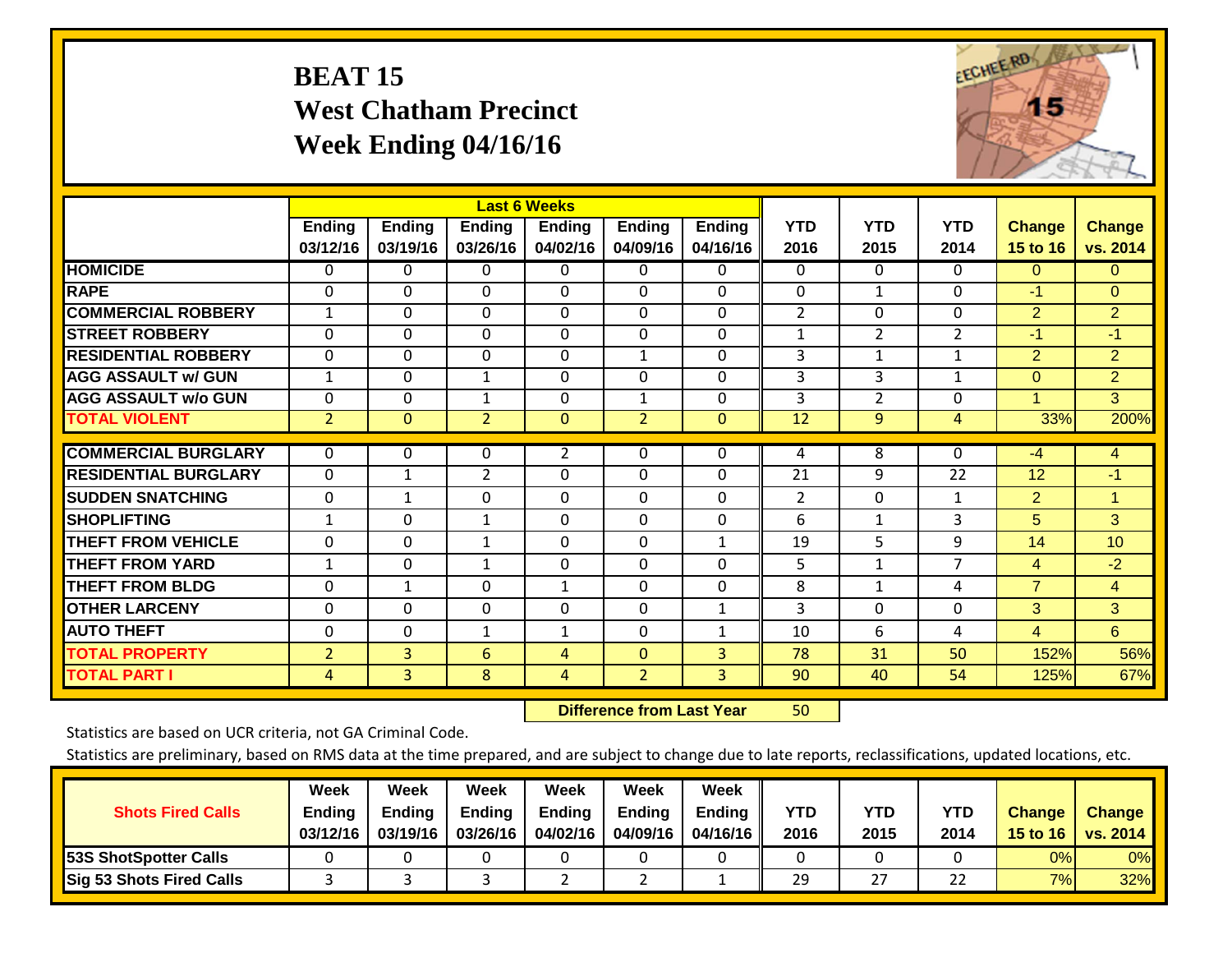# **BEAT 16 West Chatham Precinct Week Ending 04/16/16**



|                             |                |               |                | <b>Last 6 Weeks</b> |                |                |                |                |            |                |                |
|-----------------------------|----------------|---------------|----------------|---------------------|----------------|----------------|----------------|----------------|------------|----------------|----------------|
|                             | Ending         | <b>Ending</b> | Ending         | <b>Ending</b>       | <b>Ending</b>  | Ending         | <b>YTD</b>     | <b>YTD</b>     | <b>YTD</b> | <b>Change</b>  | <b>Change</b>  |
|                             | 03/12/16       | 03/19/16      | 03/26/16       | 04/02/16            | 04/09/16       | 04/16/16       | 2016           | 2015           | 2014       | 15 to 16       | vs. 2014       |
| <b>HOMICIDE</b>             | 0              | 0             | 0              | 0                   | $\Omega$       | 0              | 0              | $\Omega$       | $\Omega$   | $\Omega$       | $\overline{0}$ |
| <b>RAPE</b>                 | $\Omega$       | $\Omega$      | $\Omega$       | $\Omega$            | $\Omega$       | 0              | $\mathbf{0}$   | $\Omega$       | $\Omega$   | $\Omega$       | $\Omega$       |
| <b>COMMERCIAL ROBBERY</b>   | $\Omega$       | $\Omega$      | $\Omega$       | $\Omega$            | $\Omega$       | 1              | 1              | $\overline{2}$ | 3          | $-1$           | $-2$           |
| <b>STREET ROBBERY</b>       | 0              | $\mathbf{1}$  | $\Omega$       | 0                   | $\Omega$       | 1              | $\overline{2}$ | 1              | 1          | 1              |                |
| <b>RESIDENTIAL ROBBERY</b>  | 0              | $\Omega$      | 0              | 0                   | $\Omega$       | $\Omega$       | $\overline{2}$ | $\mathbf{1}$   | $\Omega$   | 1              | $\overline{2}$ |
| <b>AGG ASSAULT w/ GUN</b>   | $\Omega$       | $\Omega$      | 0              | $\Omega$            | $\Omega$       | $\overline{2}$ | $\mathbf{1}$   | $\Omega$       | $\Omega$   | $\mathbf{1}$   | 1              |
| <b>AGG ASSAULT w/o GUN</b>  | $\Omega$       | $\Omega$      | $\Omega$       | $\Omega$            | $\Omega$       | $\Omega$       | $\mathbf{0}$   | 2              | $\Omega$   | $-2$           | $\overline{0}$ |
| <b>TOTAL VIOLENT</b>        | $\overline{0}$ | $\mathbf{1}$  | $\overline{0}$ | $\overline{0}$      | $\mathbf{0}$   | 4              | 6              | 6              | 4          | 0%             | 50%            |
| <b>COMMERCIAL BURGLARY</b>  | $\Omega$       |               |                |                     | $\Omega$       |                | 3              | $\Omega$       | 3          | 3              | $\Omega$       |
|                             |                | 0             | 1              | 0                   |                | $\overline{2}$ |                |                |            |                |                |
| <b>RESIDENTIAL BURGLARY</b> | $\mathbf{1}$   | $\mathbf{1}$  | $\Omega$       | $\Omega$            | $\Omega$       | $\Omega$       | $\overline{7}$ | 14             | 7          | $-7$           | $\Omega$       |
| <b>ISUDDEN SNATCHING</b>    | $\pmb{0}$      | $\Omega$      | $\Omega$       | $\Omega$            | $\Omega$       | 0              | $\Omega$       | $\Omega$       | $\Omega$   | $\Omega$       | $\Omega$       |
| <b>SHOPLIFTING</b>          | 1              | $\mathbf{1}$  | $\overline{2}$ | 1                   | $\Omega$       | 2              | 23             | 49             | 43         | $-26$          | $-20$          |
| <b>THEFT FROM VEHICLE</b>   | 4              | 1             | 2              | 2                   | $\overline{2}$ | 5              | 26             | 17             | 22         | 9              | $\overline{4}$ |
| <b>THEFT FROM YARD</b>      | 0              | $\Omega$      | 1              | $\Omega$            | $\Omega$       | 0              | 4              | 9              | 8          | $-5$           | $-4$           |
| <b>THEFT FROM BLDG</b>      | 1              | $\Omega$      | 1              | 2                   | $\Omega$       | $\mathbf{1}$   | 10             | 12             | 20         | $-2$           | $-10$          |
| <b>OTHER LARCENY</b>        | 0              | $\mathbf{1}$  | 0              | 0                   | $\Omega$       | 0              | 1              | 2              | 1          | $-1$           | $\mathbf{0}$   |
| <b>AUTO THEFT</b>           | 0              | $\Omega$      | 1              | $\Omega$            | $\Omega$       | 0              | 8              | 6              | 6          | $\overline{2}$ | $\overline{2}$ |
| <b>TOTAL PROPERTY</b>       | $\overline{7}$ | 4             | 8              | 5                   | $\overline{2}$ | 10             | 82             | 109            | 110        | $-25%$         | $-25%$         |
| <b>TOTAL PART I</b>         | $\overline{7}$ | 5             | 8              | 5                   | $\overline{2}$ | 14             | 88             | 115            | 114        | $-23%$         | $-23%$         |

 **Difference from Last Year**‐27

Statistics are based on UCR criteria, not GA Criminal Code.

| <b>Shots Fired Calls</b>     | Week<br>Ending<br>03/12/16 | Week<br><b>Ending</b><br>03/19/16 | <b>Week</b><br><b>Ending</b><br>03/26/16 | Week<br><b>Ending</b><br>04/02/16 | Week<br><b>Ending</b><br>04/09/16 | Week<br><b>Ending</b><br>04/16/16 | YTD<br>2016 | YTD<br>2015 | <b>YTD</b><br>2014 | Change<br>15 to 16 | <b>Change</b><br>vs. 2014 |
|------------------------------|----------------------------|-----------------------------------|------------------------------------------|-----------------------------------|-----------------------------------|-----------------------------------|-------------|-------------|--------------------|--------------------|---------------------------|
| <b>53S ShotSpotter Calls</b> |                            |                                   |                                          |                                   |                                   |                                   |             |             |                    | $0\%$              | 0%                        |
| Sig 53 Shots Fired Calls     |                            |                                   |                                          |                                   |                                   |                                   | 25          | 10          |                    | 150%               | 213%                      |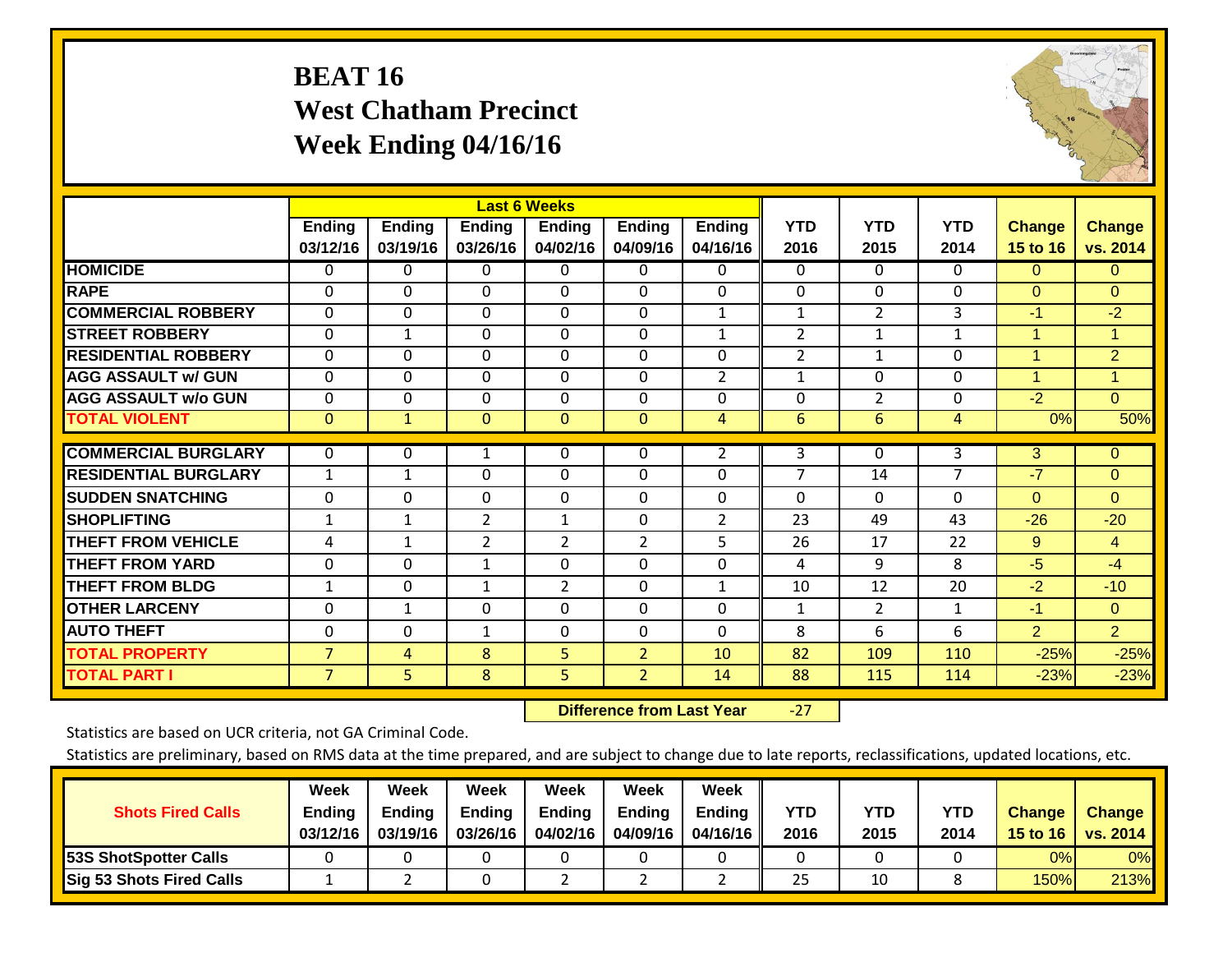

#### **COMPSTATDOWNTOWN PRECINCTWeek Ending 04/16/16**

#### **ACTING PRECINCT COMMANDER:**

**LT. MIKE WILSON**



|                             | Week<br><b>Ending</b><br>04/16/16 | Week<br><b>Ending</b><br>04/09/16 | Weekly<br>Avq<br>2015 | $28$ -Day<br><b>Ending</b><br>04/16/16 | $28$ -Day<br><b>Ending</b><br>03/19/16 | Avg<br>28-Day<br>2015 | <b>YTD</b><br>2016 | <b>YTD</b><br>2015 | <b>YTD</b><br>2014 | <b>Change</b><br><b>15 to 16</b> | <b>Change</b><br>vs. 2014 |
|-----------------------------|-----------------------------------|-----------------------------------|-----------------------|----------------------------------------|----------------------------------------|-----------------------|--------------------|--------------------|--------------------|----------------------------------|---------------------------|
| <b>HOMICIDE</b>             | 0                                 | 0                                 | 0                     | 0                                      | 0                                      |                       | $\overline{2}$     | 0                  |                    | $\overline{2}$                   |                           |
| <b>RAPE</b>                 | $\bf{0}$                          | $\Omega$                          | $\Omega$              | $\bf{0}$                               | $\Omega$                               |                       | $\mathbf{2}$       | 5                  | 3                  | $-3$                             | $-1$                      |
| <b>COMMERCIAL ROBBERY</b>   | $\bf{0}$                          |                                   | $\Omega$              | 1                                      | $\Omega$                               | 4                     | 3                  | $\overline{2}$     | 3                  | 1                                | $\Omega$                  |
| <b>STREET ROBBERY</b>       | 6                                 | 3                                 | 2                     | 21                                     | 11                                     | 9                     | 52                 | 23                 | 18                 | 29                               | 34                        |
| <b>RESIDENTIAL ROBBERY</b>  | $\bf{0}$                          | $\Omega$                          | $\Omega$              | 0                                      | $\Omega$                               |                       | $\bf{0}$           | $\overline{2}$     | $\Omega$           | $-2$                             | $\Omega$                  |
| <b>AGG ASSAULT w/ GUN</b>   | $\bf{0}$                          | $\Omega$                          |                       | 5                                      | 9                                      | 4                     | 24                 | 14                 | 10                 | 10 <sup>1</sup>                  | 14                        |
| <b>AGG ASSAULT w/o GUN</b>  | $\bf{0}$                          |                                   |                       | $\overline{2}$                         | 7                                      | 4                     | 20                 | 5                  | 15                 | 15                               | 5                         |
| <b>TOTAL VIOLENT</b>        | 6                                 | 5                                 | 5                     | 29                                     | 27                                     | 21                    | 103                | 51                 | 50                 | 102%                             | 106%                      |
|                             |                                   |                                   |                       |                                        |                                        |                       |                    |                    |                    |                                  |                           |
| <b>COMMERCIAL BURGLARY</b>  | $\mathbf{2}$                      | 0                                 |                       | 4                                      | 4                                      | 2                     | 16                 | 7                  | 8                  | 9                                | 8                         |
| <b>RESIDENTIAL BURGLARY</b> | $\mathbf{2}$                      |                                   | 3                     | 4                                      | 7                                      | 11                    | 32                 | 31                 | 35                 |                                  | $-3$                      |
| <b>SUDDEN SNATCHING</b>     | $\bf{0}$                          | $\Omega$                          |                       | $\mathbf{2}$                           | 8                                      | 3                     | 17                 | 14                 | 8                  | 3                                | 9                         |
| <b>SHOPLIFTING</b>          | $\overline{7}$                    |                                   | 5                     | 11                                     | 13                                     | 19                    | 51                 | 66                 | 76                 | $-15$                            | $-25$                     |
| <b>THEFT FROM VEHICLE</b>   | 7                                 | 12                                | 8                     | 41                                     | 49                                     | 32                    | 162                | 100                | 124                | 62                               | 38                        |
| <b>THEFT FROM YARD</b>      | 4                                 | 3                                 | 4                     | 10                                     | 9                                      | 17                    | 46                 | 51                 | 48                 | $-5$                             | $-2$                      |
| <b>THEFT FROM BLDG</b>      | 14                                | 8                                 | 4                     | 28                                     | 24                                     | 18                    | 83                 | 67                 | 78                 | 16                               | 5                         |
| <b>OTHER LARCENY</b>        | 3                                 | $\overline{\mathbf{A}}$           | $\Omega$              | 6                                      | 3                                      | $\overline{2}$        | 16                 | 4                  | 3                  | 12 <sup>2</sup>                  | 13                        |
| <b>AUTO THEFT</b>           | 3                                 | 4                                 | 4                     | 12                                     | 23                                     | 16                    | 58                 | 39                 | 26                 | 19                               | 32                        |
| <b>TOTAL PROPERTY</b>       | 42                                | 30                                | 30                    | 118                                    | 140                                    | 119                   | 481                | 379                | 406                | 27%                              | 18%                       |
| <b>TOTAL PART I</b>         | 48                                | 35                                | 35                    | 147                                    | 167                                    | 139                   | 584                | 430                | 456                | 36%                              | 28%                       |

Statistics are based on UCR criteria, not GA Criminal Code. **Difference from Last Year** 154

Statistics are preliminary, based on RMS data at the time prepared, and are subject to change due to late reports, reclassifications, updated locations, etc. Cell Shading: white is within 0.6 standard deviation of the mean; red is above; green is below.

| 53S ShotSpotter Calls           |                                          |                                          | 6                     | 40                                  | 52                                  | 24                      | 146                | 54          |                      | 92                        | 146                       |
|---------------------------------|------------------------------------------|------------------------------------------|-----------------------|-------------------------------------|-------------------------------------|-------------------------|--------------------|-------------|----------------------|---------------------------|---------------------------|
| <b>Sig 53 Shots Fired Calls</b> |                                          |                                          | 10                    | 42                                  | 51                                  | 42                      | 173                | 121         | 116                  | 52                        | 57                        |
| <b>Citizen Initiated Calls</b>  | <b>Week</b><br><b>Ending</b><br>04/16/16 | <b>Week</b><br><b>Ending</b><br>04/09/16 | Weekly<br>Avg<br>2015 | 28-Day<br><b>Ending</b><br>04/16/16 | 28-Day<br><b>Ending</b><br>03/19/16 | Avg<br>$28-Dav$<br>2015 | <b>YTD</b><br>2016 | YTD<br>2015 | YTD<br>3-Year<br>Avg | Change<br><b>15 to 16</b> | <b>Change</b><br>3-Yr Avg |
| <b>Midnight Shift</b>           | 101                                      | 123                                      | 121                   | 440                                 | 499                                 | 484                     | 1719               | 1700        | 1695                 | 19                        | 24                        |
| <b>Day Shift</b>                | 205                                      | 240                                      | 233                   | 900                                 | 902                                 | 931                     | 3244               | 3443        | 3252                 | $-199$                    | $-8$                      |
| <b>Afternoon Shift</b>          | 232                                      | 257                                      | 252                   | 1006                                | 995                                 | 1010                    | 3518               | 3698        | 3563                 | $-180$                    | $-45$                     |
| <b>TOTAL CITIZEN CFS</b>        | 538                                      | 620                                      | 606                   | 2346                                | 2396                                | 2425                    | 8481               | 8841        | 8510                 | $-4.1%$                   | $-0.3%$                   |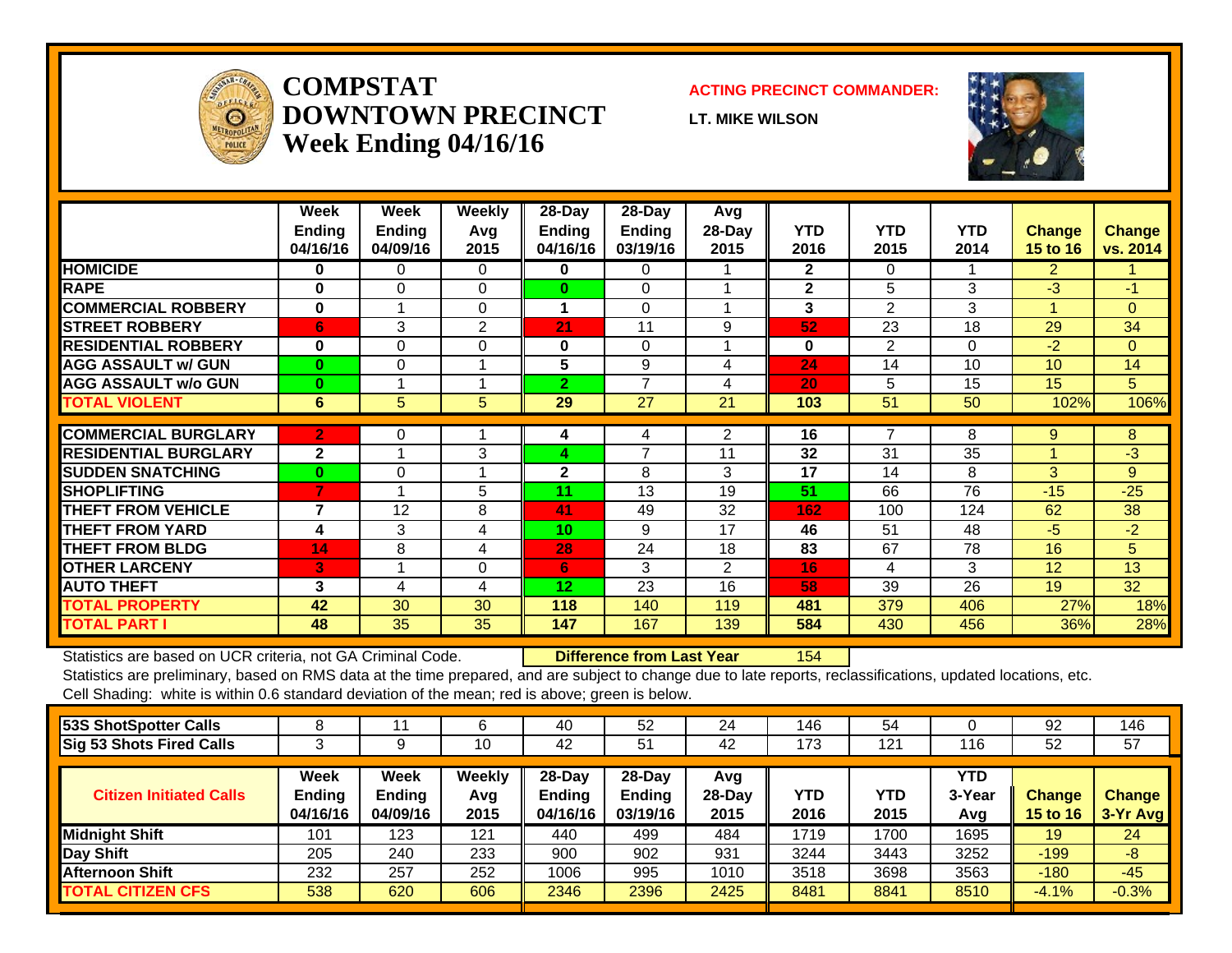# **BEAT 21 Downtown Precinct Week Ending 04/16/16**



|                             |                |                |                | <b>Last 6 Weeks</b> |                |                |                 |                |                |                      |                      |
|-----------------------------|----------------|----------------|----------------|---------------------|----------------|----------------|-----------------|----------------|----------------|----------------------|----------------------|
|                             | Ending         | <b>Ending</b>  | <b>Ending</b>  | <b>Ending</b>       | <b>Ending</b>  | <b>Ending</b>  | <b>YTD</b>      | <b>YTD</b>     | <b>YTD</b>     | <b>Change</b>        | <b>Change</b>        |
|                             | 03/12/16       | 03/19/16       | 03/26/16       | 04/02/16            | 04/09/16       | 04/16/16       | 2016            | 2015           | 2014           | 15 to 16             | vs. 2014             |
| <b>HOMICIDE</b>             | 0              | $\Omega$       | 0              | 0                   | $\mathbf{0}$   | $\Omega$       | 1               | $\mathbf{0}$   | $\mathbf{1}$   | 1                    | $\overline{0}$       |
| <b>RAPE</b>                 | $\Omega$       | $\Omega$       | $\Omega$       | $\Omega$            | $\Omega$       | $\Omega$       |                 | $\mathbf{1}$   | $\Omega$       | $-1$                 | $\overline{0}$       |
| <b>COMMERCIAL ROBBERY</b>   | 0              | $\Omega$       | $\Omega$       | 0                   | $\Omega$       | $\Omega$       | $\overline{2}$  | $\Omega$       | $\Omega$       | 2                    | 2 <sup>1</sup>       |
| <b>STREET ROBBERY</b>       | 0              | $\overline{2}$ | $\Omega$       | $\mathbf{1}$        | $\Omega$       | $\mathbf 0$    | 4               | 1              | 1              | 3                    | 3                    |
| <b>RESIDENTIAL ROBBERY</b>  | $\Omega$       | $\Omega$       | 0              | $\Omega$            | $\Omega$       | $\Omega$       | $\Omega$        | 1              | $\Omega$       | $-1$                 | $\overline{0}$       |
| <b>AGG ASSAULT w/ GUN</b>   | 0              | $\Omega$       | $\Omega$       | $\Omega$            | $\Omega$       | $\Omega$       | 2               | 4              | $\mathbf{1}$   | $-2$                 | $\blacktriangleleft$ |
| <b>AGG ASSAULT w/o GUN</b>  | 0              | $\mathbf{1}$   | $\mathbf{1}$   | $\mathbf 0$         | $\mathbf 0$    | $\mathbf 0$    | 8               | $\overline{2}$ | 5              | 6                    | 3                    |
| <b>TOTAL VIOLENT</b>        | $\overline{0}$ | $\overline{3}$ | $\mathbf{1}$   | $\mathbf{1}$        | $\mathbf{0}$   | $\overline{0}$ | $\overline{17}$ | $\overline{9}$ | $\overline{8}$ | 89%                  | 113%                 |
|                             |                |                |                |                     |                |                |                 |                |                |                      |                      |
| <b>COMMERCIAL BURGLARY</b>  | 0              | $\mathbf{0}$   | 0              | 1                   | $\Omega$       | 0              | 1               | 1              | $\mathbf{1}$   | $\mathbf{0}$         | $\overline{0}$       |
| <b>RESIDENTIAL BURGLARY</b> | $\Omega$       | $\mathbf{0}$   | $\Omega$       | $\Omega$            | $\Omega$       | 1              | 4               | 11             | 9              | $-7$                 | $-5$                 |
| <b>SUDDEN SNATCHING</b>     | 0              | $\Omega$       | $\Omega$       | 0                   | $\Omega$       | $\Omega$       | $\Omega$        | 0              | $\mathbf{1}$   | $\Omega$             | $-1$                 |
| <b>SHOPLIFTING</b>          | $\Omega$       | $\Omega$       | $\Omega$       | $\Omega$            | $\Omega$       | $\overline{2}$ | 3               | 8              | 6              | $-5$                 | $-3$                 |
| <b>THEFT FROM VEHICLE</b>   | 1              | $\Omega$       | $\Omega$       | $\Omega$            | $\overline{2}$ | $\Omega$       | 6               | 15             | 7              | $-9$                 | $-1$                 |
| <b>THEFT FROM YARD</b>      | 1              | $\mathbf{0}$   | $\Omega$       | $\Omega$            | $\Omega$       | $\Omega$       | 4               | 3              | $\mathbf{1}$   | 1                    | 3                    |
| <b>THEFT FROM BLDG</b>      | $\Omega$       | $\overline{2}$ | $\Omega$       | $\Omega$            | $\Omega$       | $\Omega$       | 6               | 11             | 9              | $-5$                 | $-3$                 |
| <b>OTHER LARCENY</b>        | 0              | $\mathbf 0$    | 1              | 0                   | $\Omega$       | $\mathbf 0$    | 1               | 0              | $\mathbf 0$    | $\blacktriangleleft$ | 1                    |
| <b>AUTO THEFT</b>           | 1              | $\Omega$       | $\Omega$       | $\Omega$            | $\mathbf{1}$   | $\overline{2}$ | 13              | 5              | 5              | 8                    | 8                    |
| <b>TOTAL PROPERTY</b>       | 3              | $\overline{2}$ | $\mathbf{1}$   | $\mathbf{1}$        | 3              | 5              | 38              | 54             | 39             | $-30%$               | $-3%$                |
| <b>TOTAL PART I</b>         | 3              | 5.             | $\overline{2}$ | $\overline{2}$      | $\overline{3}$ | 5 <sup>1</sup> | 55              | 63             | 47             | $-13%$               | 17%                  |

 **Difference from Last Year**r -8

Statistics are based on UCR criteria, not GA Criminal Code.

| <b>Shots Fired Calls</b>        | Week<br>Ending<br>03/12/16 | Week<br><b>Ending</b><br>03/19/16 | Week<br><b>Ending</b><br>03/26/16 | Week<br><b>Ending</b><br>04/02/16 | Week<br><b>Ending</b><br>04/09/16 | <b>Week</b><br><b>Ending</b><br>04/16/16 | YTD<br>2016 | YTD<br>2015 | <b>YTD</b><br>2014 | <b>Change</b><br>15 to 16 | <b>Change</b><br>vs. 2014 |
|---------------------------------|----------------------------|-----------------------------------|-----------------------------------|-----------------------------------|-----------------------------------|------------------------------------------|-------------|-------------|--------------------|---------------------------|---------------------------|
| <b>53S ShotSpotter Calls</b>    |                            |                                   |                                   |                                   |                                   |                                          |             |             |                    | 0%                        | 0%                        |
| <b>Sig 53 Shots Fired Calls</b> |                            |                                   |                                   |                                   |                                   |                                          | 28          | 23          | 20                 | 22%                       | 40%                       |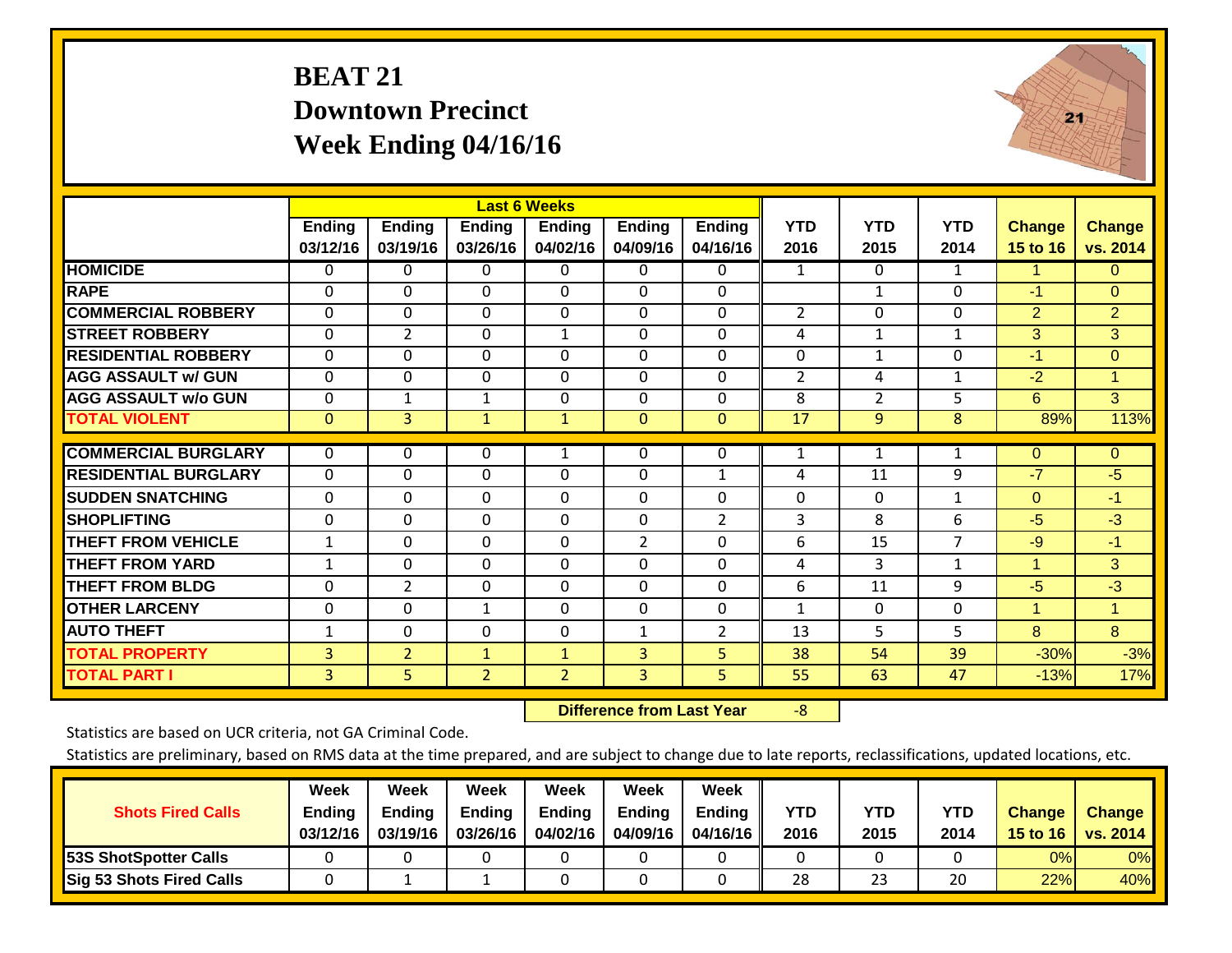# **BEAT 22 Downtown Precinct Week Ending 04/16/16**



|                             |                |                |                | <b>Last 6 Weeks</b> |                                  |                |                |             |                |                |                |
|-----------------------------|----------------|----------------|----------------|---------------------|----------------------------------|----------------|----------------|-------------|----------------|----------------|----------------|
|                             | Ending         | <b>Ending</b>  | <b>Ending</b>  | <b>Ending</b>       | <b>Ending</b>                    | <b>Ending</b>  | <b>YTD</b>     | <b>YTD</b>  | <b>YTD</b>     | <b>Change</b>  | <b>Change</b>  |
|                             | 03/12/16       | 03/19/16       | 03/26/16       | 04/02/16            | 04/09/16                         | 04/16/16       | 2016           | 2015        | 2014           | 15 to 16       | vs. 2014       |
| <b>HOMICIDE</b>             | 0              | 0              | 0              | 0                   | 0                                | 0              | 0              | $\Omega$    | $\Omega$       | $\Omega$       | $\Omega$       |
| <b>RAPE</b>                 | $\Omega$       | $\Omega$       | $\Omega$       | $\mathbf{0}$        | $\mathbf{0}$                     | $\Omega$       | $\Omega$       | 4           | $\Omega$       | $-4$           | $\Omega$       |
| <b>COMMERCIAL ROBBERY</b>   | $\Omega$       | $\Omega$       | 0              | $\mathbf{0}$        | $\Omega$                         | $\Omega$       | $\Omega$       | $\mathbf 0$ | $\Omega$       | $\Omega$       | $\overline{0}$ |
| <b>STREET ROBBERY</b>       | 0              | $\overline{2}$ | $\Omega$       | 0                   | $\Omega$                         | $\overline{2}$ | 9              | 5           | 6              | $\overline{4}$ | 3              |
| <b>RESIDENTIAL ROBBERY</b>  | 0              | $\Omega$       | 0              | 0                   | $\Omega$                         | $\Omega$       | $\Omega$       | 0           | $\Omega$       | $\Omega$       | $\overline{0}$ |
| <b>AGG ASSAULT w/ GUN</b>   | 0              | $\mathbf{1}$   | 0              | 0                   | $\Omega$                         | $\Omega$       | $\overline{2}$ | $\Omega$    | 3              | $\overline{2}$ | $-1$           |
| <b>AGG ASSAULT w/o GUN</b>  | 0              | 0              | 0              | $\mathbf 0$         | $\Omega$                         | $\Omega$       | $\overline{2}$ | $\mathbf 0$ | 5              | $\overline{2}$ | $\overline{3}$ |
| <b>TOTAL VIOLENT</b>        | $\mathbf{0}$   | 3 <sup>1</sup> | $\overline{0}$ | $\mathbf 0$         | $\overline{0}$                   | $\overline{2}$ | 13             | 9           | 14             | 44%            | $-7%$          |
| <b>COMMERCIAL BURGLARY</b>  |                |                |                |                     |                                  |                |                |             |                |                |                |
|                             | $\mathbf 0$    | 1              | 0              | 0                   | $\mathbf{0}$                     | 0              | $\overline{2}$ | 4           | 5              | $-2$           | $-3$           |
| <b>RESIDENTIAL BURGLARY</b> | 0              | $\Omega$       | 0              | $\mathbf{1}$        | $\Omega$                         | $\Omega$       | 4              | 0           | $\Omega$       | $\overline{4}$ | $\overline{4}$ |
| <b>SUDDEN SNATCHING</b>     | 0              | $\overline{7}$ | 0              | 0                   | $\mathbf{0}$                     | $\Omega$       | 12             | 9           | 4              | 3              | 8              |
| <b>SHOPLIFTING</b>          | 4              | 1              | $\Omega$       | $\mathbf{1}$        | $\mathbf{0}$                     | $\mathbf{1}$   | 16             | 5.          | 7              | 11             | 9              |
| <b>THEFT FROM VEHICLE</b>   | 5              | 5              | 9              | 0                   | $\overline{2}$                   | $\Omega$       | 40             | 18          | 28             | 22             | 12             |
| <b>THEFT FROM YARD</b>      | 0              | $\Omega$       | 0              | $\mathbf{0}$        | $\Omega$                         | $\mathbf{1}$   | 12             | 13          | 8              | $-1$           | $\overline{4}$ |
| <b>THEFT FROM BLDG</b>      | 2              | 5              | $\Omega$       | 3                   | 3                                | 9              | 35             | 20          | 27             | 15             | 8              |
| <b>OTHER LARCENY</b>        | 0              | $\Omega$       | $\Omega$       | $\Omega$            | $\Omega$                         | $\mathbf{1}$   | 3              | 0           | $\overline{2}$ | 3              | $\mathbf{1}$   |
| <b>AUTO THEFT</b>           | $\overline{2}$ | $\overline{2}$ | 0              | $\mathbf{0}$        | $\mathbf{0}$                     | $\overline{0}$ | 9              | 5           | 4              | $\overline{4}$ | 5 <sup>1</sup> |
| <b>TOTAL PROPERTY</b>       | 13             | 21             | 9              | 5                   | 5                                | 12             | 133            | 74          | 85             | 80%            | 56%            |
| <b>TOTAL PART I</b>         | 13             | 24             | 9              | 5                   | 5                                | 14             | 146            | 83          | 99             | 76%            | 47%            |
|                             |                |                |                |                     | <b>Difference from Last Year</b> |                | 63             |             |                |                |                |

 **Difference from Last Year**

Statistics are based on UCR criteria, not GA Criminal Code.

Statistics are preliminary, based on RMS data at the time prepared, and are subject to change due to late reports, reclassifications, updated locations, etc.

| <b>Shots Fired Calls</b>        | <b>Week</b><br><b>Ending</b><br>03/12/16 | Week<br><b>Ending</b><br>03/19/16 | <b>Week</b><br><b>Ending</b><br>03/26/16 | Week<br><b>Ending</b><br>04/02/16 | Week<br><b>Ending</b><br>04/09/16 | <b>Week</b><br><b>Ending</b><br>04/16/16 | YTD<br>2016 | <b>YTD</b><br>2015* | <b>YTD</b><br>2014* | <b>Change</b><br>15 to 16 | <b>Change</b><br><b>vs. 2014</b> |
|---------------------------------|------------------------------------------|-----------------------------------|------------------------------------------|-----------------------------------|-----------------------------------|------------------------------------------|-------------|---------------------|---------------------|---------------------------|----------------------------------|
| <b>53S ShotSpotter Calls</b>    |                                          |                                   |                                          |                                   |                                   |                                          | 77          |                     |                     | 0%                        | 0%                               |
| <b>Sig 53 Shots Fired Calls</b> |                                          |                                   |                                          |                                   |                                   |                                          | 10          |                     | 10                  | 43%                       | 0%                               |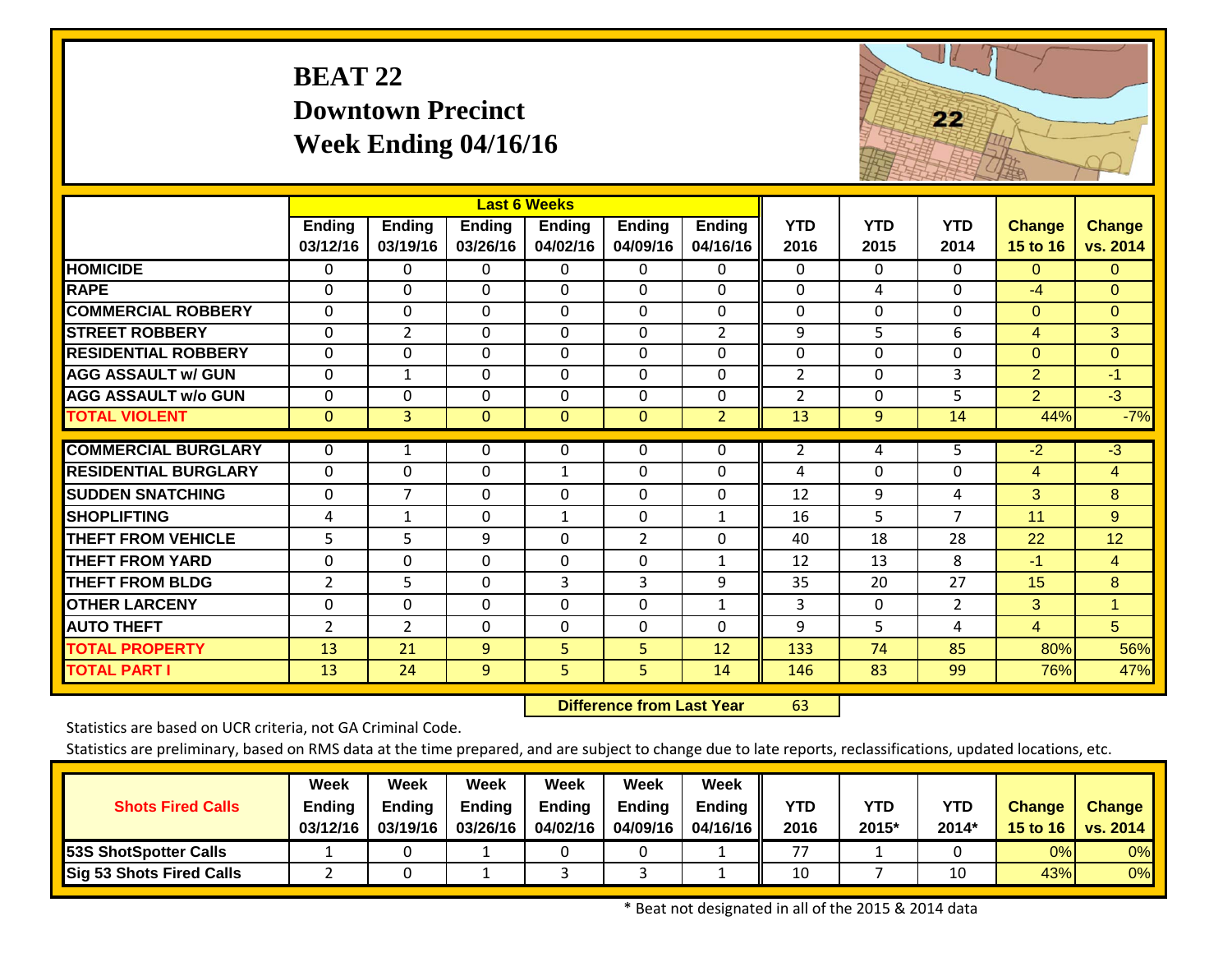# **BEAT 23 Downtown Precinct Week Ending 04/16/16**



|                             |                |                |                | <b>Last 6 Weeks</b> |                                  |                |                |                |                |                |                |
|-----------------------------|----------------|----------------|----------------|---------------------|----------------------------------|----------------|----------------|----------------|----------------|----------------|----------------|
|                             | <b>Ending</b>  | <b>Ending</b>  | <b>Ending</b>  | <b>Ending</b>       | <b>Ending</b>                    | <b>Ending</b>  | <b>YTD</b>     | <b>YTD</b>     | <b>YTD</b>     | <b>Change</b>  | <b>Change</b>  |
|                             | 03/12/16       | 03/19/16       | 03/26/16       | 04/02/16            | 04/09/16                         | 04/16/16       | 2016           | 2015           | 2014           | 15 to 16       | vs. 2014       |
| <b>HOMICIDE</b>             | 0              | $\Omega$       | $\Omega$       | $\mathbf{0}$        | $\Omega$                         | 0              | 0              | $\Omega$       | $\Omega$       | $\mathbf{0}$   | $\mathbf{0}$   |
| <b>RAPE</b>                 | $\Omega$       | $\Omega$       | $\Omega$       | $\mathbf 0$         | $\mathbf{0}$                     | $\Omega$       | $\mathbf{1}$   | $\Omega$       | $\Omega$       | $\mathbf{1}$   | $\mathbf{1}$   |
| <b>COMMERCIAL ROBBERY</b>   | 0              | $\Omega$       | $\Omega$       | 0                   | $\mathbf{0}$                     | $\Omega$       | $\Omega$       | $\Omega$       | $\Omega$       | $\Omega$       | $\overline{0}$ |
| <b>STREET ROBBERY</b>       | 0              | $\mathbf{1}$   | $\mathbf{1}$   | $\mathbf{1}$        | $\Omega$                         | $\mathbf{1}$   | 6              | 4              | $\mathbf{1}$   | $\overline{2}$ | 5 <sup>5</sup> |
| <b>RESIDENTIAL ROBBERY</b>  | 0              | $\Omega$       | $\Omega$       | 0                   | $\Omega$                         | $\Omega$       | 0              | 0              | $\Omega$       | $\Omega$       | $\overline{0}$ |
| <b>AGG ASSAULT w/ GUN</b>   | 0              | $\Omega$       | $\Omega$       | 0                   | $\Omega$                         | 0              | $\mathbf{1}$   | $\mathbf{1}$   | $\overline{2}$ | $\mathbf{0}$   | $-1$           |
| <b>AGG ASSAULT w/o GUN</b>  | 0              | $\Omega$       | 0              | 0                   | $\mathbf{0}$                     | 0              | $\overline{2}$ | $\mathbf{1}$   | 0              | 1              | 2 <sup>1</sup> |
| <b>TOTAL VIOLENT</b>        | $\mathbf{0}$   | $\mathbf{1}$   | $\mathbf{1}$   | $\mathbf{1}$        | $\overline{0}$                   | $\mathbf{1}$   | 10             | $6\phantom{1}$ | $\overline{3}$ | 67%            | 233%           |
|                             |                |                |                |                     |                                  |                |                |                |                |                |                |
| <b>COMMERCIAL BURGLARY</b>  | $\Omega$       | $\Omega$       | $\Omega$       | $\Omega$            | $\mathbf{0}$                     | 0              | $\Omega$       | $\Omega$       | 1              | $\Omega$       | $-1$           |
| <b>RESIDENTIAL BURGLARY</b> | $\overline{0}$ | $\mathbf 0$    | $\Omega$       | $\mathbf 0$         | $\mathbf{0}$                     | $\Omega$       | $\overline{2}$ | 3              | 1              | $-1$           | $\mathbf{1}$   |
| <b>SUDDEN SNATCHING</b>     | 0              | $\mathbf 0$    | $\mathbf{0}$   | $\mathbf{1}$        | $\mathbf 0$                      | $\Omega$       | $\overline{2}$ | $\overline{2}$ | $\mathbf{1}$   | $\Omega$       | $\mathbf{1}$   |
| <b>SHOPLIFTING</b>          | $\mathbf{1}$   | $\overline{0}$ | $\Omega$       | $\Omega$            | $\mathbf 0$                      | $\Omega$       | 3              | $\overline{7}$ | $\mathbf{1}$   | $-4$           | $\overline{2}$ |
| <b>THEFT FROM VEHICLE</b>   | $\overline{2}$ | $\overline{2}$ | 3              | 1                   | $\mathbf{1}$                     | $\mathbf{1}$   | 25             | 11             | 11             | 14             | 14             |
| <b>THEFT FROM YARD</b>      | 0              | $\mathbf 0$    | 0              | 0                   | $\mathbf{0}$                     | $\Omega$       | $\overline{3}$ | $\mathbf{1}$   | 6              | $\overline{2}$ | $-3$           |
| <b>THEFT FROM BLDG</b>      | $\overline{2}$ | $\Omega$       | $\Omega$       | $\Omega$            | $\mathbf{1}$                     | $\mathbf{1}$   | 13             | 11             | 4              | $\overline{2}$ | 9 <sup>°</sup> |
| <b>OTHER LARCENY</b>        | $\mathbf 0$    | 0              | 0              | 0                   | 1                                | $\Omega$       | $\mathbf{1}$   | $\Omega$       | $\mathbf{0}$   | 1              | $\mathbf{1}$   |
| <b>AUTO THEFT</b>           | 0              | $\Omega$       | $\Omega$       | 0                   | $\overline{2}$                   | $\Omega$       | $\overline{7}$ | 6              | 1              | 1              | $6^{\circ}$    |
| <b>TOTAL PROPERTY</b>       | 5              | $\overline{2}$ | $\overline{3}$ | $\overline{2}$      | 5                                | $\overline{2}$ | 56             | 41             | 26             | 37%            | 115%           |
| <b>TOTAL PART I</b>         | 5              | 3              | $\overline{4}$ | 3                   | 5 <sup>1</sup>                   | 3              | 66             | 47             | 29             | 40%            | 128%           |
|                             |                |                |                |                     | <b>Difference from Last Year</b> |                | 19             |                |                |                |                |

 **Difference from Last Year**

Statistics are based on UCR criteria, not GA Criminal Code.

Statistics are preliminary, based on RMS data at the time prepared, and are subject to change due to late reports, reclassifications, updated locations, etc.

| <b>Shots Fired Calls</b>        | Week<br><b>Ending</b><br>03/12/16 | Week<br><b>Ending</b><br>03/19/16 | <b>Week</b><br><b>Ending</b><br>03/26/16 | Week<br><b>Ending</b><br>04/02/16 | Week<br><b>Ending</b><br>04/09/16 | <b>Week</b><br><b>Ending</b><br>04/16/16 | YTD<br>2016 | <b>YTD</b><br>2015* | <b>YTD</b><br>2014* | <b>Change</b><br>15 to 16 | <b>Change</b><br><b>vs. 2014</b> |
|---------------------------------|-----------------------------------|-----------------------------------|------------------------------------------|-----------------------------------|-----------------------------------|------------------------------------------|-------------|---------------------|---------------------|---------------------------|----------------------------------|
| <b>53S ShotSpotter Calls</b>    |                                   |                                   |                                          |                                   |                                   |                                          | 20          | ⊥⊥                  |                     | 0%                        | 0%                               |
| <b>Sig 53 Shots Fired Calls</b> |                                   |                                   |                                          |                                   |                                   |                                          | 13          | 13                  |                     | 0%                        | 160%                             |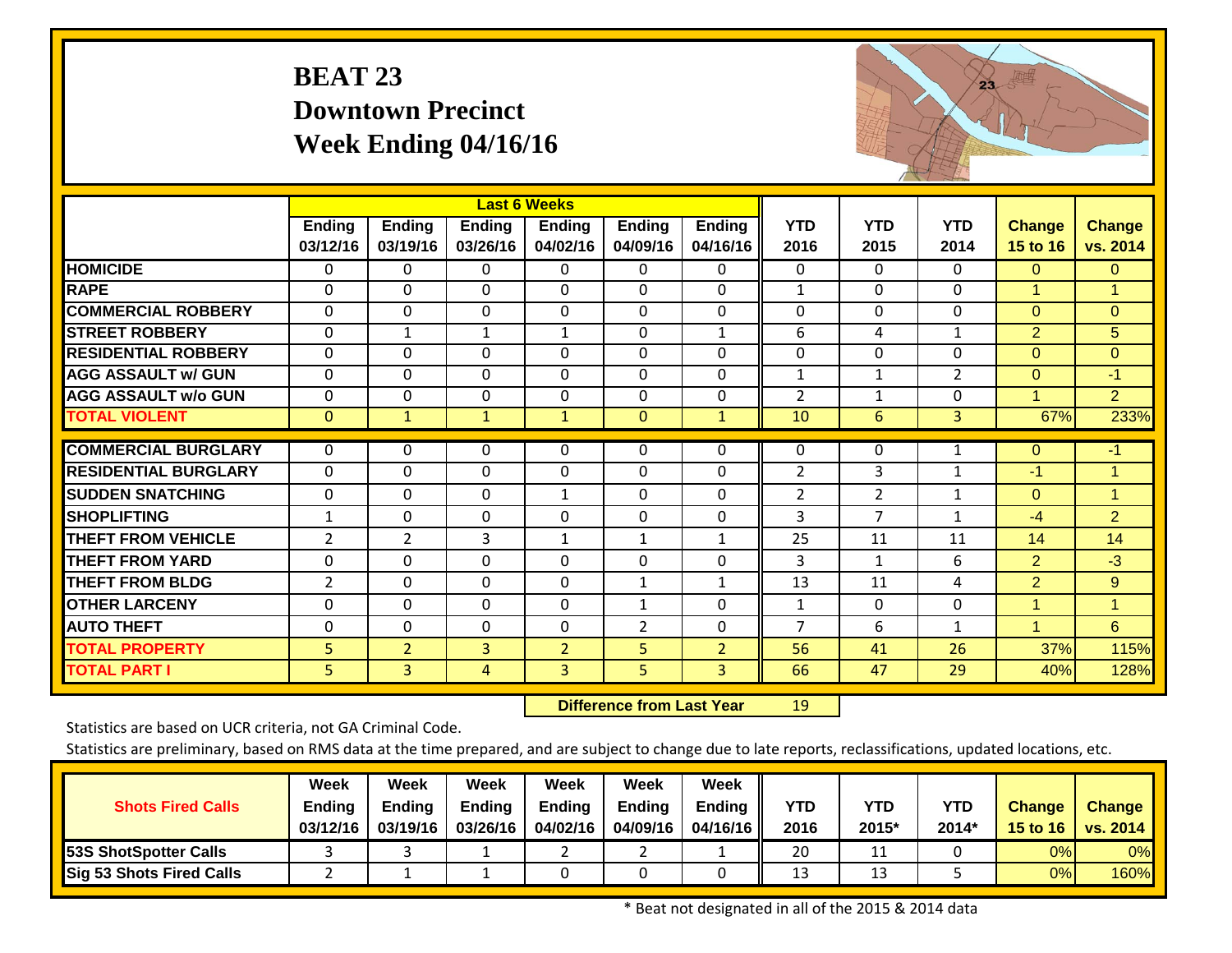# **BEAT 24 Downtown Precinct Week Ending 04/16/16**



|                             |                |                |                | <b>Last 6 Weeks</b> |                                  |                |              |                |                |                      |                        |
|-----------------------------|----------------|----------------|----------------|---------------------|----------------------------------|----------------|--------------|----------------|----------------|----------------------|------------------------|
|                             | <b>Ending</b>  | <b>Ending</b>  | Ending         | <b>Ending</b>       | <b>Ending</b>                    | <b>Ending</b>  | <b>YTD</b>   | <b>YTD</b>     | <b>YTD</b>     | <b>Change</b>        | <b>Change</b>          |
|                             | 03/12/16       | 03/19/16       | 03/26/16       | 04/02/16            | 04/09/16                         | 04/16/16       | 2016         | 2015           | 2014           | 15 to 16             | vs. 2014               |
| <b>HOMICIDE</b>             | 0              | $\Omega$       | 0              | 0                   | $\Omega$                         | 0              | $\Omega$     | $\Omega$       | 0              | $\Omega$             | $\overline{0}$         |
| <b>RAPE</b>                 | 0              | $\Omega$       | $\mathbf{0}$   | 0                   | $\Omega$                         | $\Omega$       | $\Omega$     | $\Omega$       | 1              | $\Omega$             | $-1$                   |
| <b>COMMERCIAL ROBBERY</b>   | 0              | $\Omega$       | $\mathbf{0}$   | 0                   | $\Omega$                         | $\Omega$       | $\mathbf{0}$ | $\mathbf{1}$   | $\Omega$       | $-1$                 | $\overline{0}$         |
| <b>STREET ROBBERY</b>       | 0              | $\Omega$       | $\mathbf{1}$   | $\overline{2}$      | $\overline{2}$                   | $\mathbf{1}$   | 11           | 5              | 3              | 6                    | 8                      |
| <b>RESIDENTIAL ROBBERY</b>  | 0              | $\Omega$       | $\Omega$       | 0                   | $\Omega$                         | $\Omega$       | $\Omega$     | $\Omega$       | $\Omega$       | $\Omega$             | $\overline{0}$         |
| <b>AGG ASSAULT w/ GUN</b>   | 0              | $\Omega$       | $\mathbf{0}$   | 0                   | $\Omega$                         | $\Omega$       | $\mathbf 0$  | $\mathbf{1}$   | $\mathbf{1}$   | $-1$                 | $-1$                   |
| <b>AGG ASSAULT w/o GUN</b>  | $\mathbf 0$    | $\Omega$       | $\Omega$       | $\mathbf 0$         | $\mathbf 0$                      | 0              | $\mathbf{1}$ | $\mathbf 0$    | $\overline{2}$ | 1                    | $-1$                   |
| <b>TOTAL VIOLENT</b>        | $\overline{0}$ | $\mathbf{0}$   | $\mathbf{1}$   | $\overline{2}$      | 2 <sup>1</sup>                   | $\mathbf{1}$   | 12           | $\overline{7}$ | $\overline{7}$ | 71%                  | 71%                    |
| <b>COMMERCIAL BURGLARY</b>  | $\mathbf{0}$   | $\mathbf{0}$   | 0              |                     | $\Omega$                         | 0              | 1            |                |                | $\Omega$             |                        |
| <b>RESIDENTIAL BURGLARY</b> | $\mathbf{0}$   | $\Omega$       | $\Omega$       | 0                   | $\mathbf{1}$                     | $\Omega$       | 4            | $\mathbf{1}$   | 1<br>8         | 1                    | $\overline{0}$<br>$-4$ |
|                             |                |                |                | 0                   |                                  |                |              | 3              |                |                      |                        |
| <b>SUDDEN SNATCHING</b>     | $\mathbf 0$    | $\mathbf{1}$   | $\mathbf{1}$   | $\mathbf 0$         | $\mathbf 0$                      | 0              | 3            | $\overline{2}$ | $\mathbf{1}$   | $\blacktriangleleft$ | 2 <sup>1</sup>         |
| <b>SHOPLIFTING</b>          | $\mathbf{1}$   | $\overline{2}$ | $\Omega$       | $\overline{2}$      | $\Omega$                         | $\overline{2}$ | 15           | 36             | 23             | $-21$                | $-8$                   |
| <b>THEFT FROM VEHICLE</b>   | $\overline{7}$ | 5              | 5              | $\mathbf{1}$        | $\overline{2}$                   | 4              | 47           | 29             | 25             | 18                   | 22                     |
| <b>THEFT FROM YARD</b>      | $\mathbf{1}$   | 3              | $\mathbf{1}$   | $\mathbf 0$         | $\mathbf{1}$                     | $\overline{2}$ | 15           | 22             | 16             | $-7$                 | $-1$                   |
| <b>THEFT FROM BLDG</b>      | 0              | $\Omega$       | $\mathbf{1}$   | 0                   | $\overline{2}$                   | $\overline{2}$ | 12           | 10             | 13             | $\overline{2}$       | $-1$                   |
| <b>OTHER LARCENY</b>        | $\mathbf{1}$   | $\Omega$       | 0              | $\Omega$            | $\Omega$                         | $\mathbf{1}$   | 6            | 3              | $\Omega$       | 3                    | 6                      |
| <b>AUTO THEFT</b>           | $\Omega$       | 1              | $\overline{2}$ | $\Omega$            | $\Omega$                         | $\Omega$       | 10           | $\overline{7}$ | 8              | 3                    | $\overline{2}$         |
| <b>TOTAL PROPERTY</b>       | 10             | 12             | 10             | 3                   | 6                                | 11             | 113          | 113            | 95             | 0%                   | 19%                    |
| <b>TOTAL PART I</b>         | 10             | 12             | 11             | 5                   | 8                                | 12             | 125          | 120            | 102            | 4%                   | 23%                    |
|                             |                |                |                |                     | <b>Difference from Last Year</b> |                | 5            |                |                |                      |                        |

 **Difference from Last Year**

Statistics are based on UCR criteria, not GA Criminal Code.

Statistics are preliminary, based on RMS data at the time prepared, and are subject to change due to late reports, reclassifications, updated locations, etc.

| <b>Shots Fired Calls</b>        | Week<br><b>Ending</b><br>03/12/16 | Week<br><b>Ending</b><br>03/19/16 | <b>Week</b><br><b>Ending</b><br>03/26/16 | Week<br><b>Ending</b><br>04/02/16 | Week<br><b>Ending</b><br>04/09/16 | <b>Week</b><br><b>Ending</b><br>04/16/16 | YTD<br>2016 | <b>YTD</b><br>2015* | <b>YTD</b><br>$2014*$ | <b>Change</b><br>15 to 16 | <b>Change</b><br><b>vs. 2014</b> |
|---------------------------------|-----------------------------------|-----------------------------------|------------------------------------------|-----------------------------------|-----------------------------------|------------------------------------------|-------------|---------------------|-----------------------|---------------------------|----------------------------------|
| <b>53S ShotSpotter Calls</b>    |                                   |                                   |                                          |                                   |                                   |                                          | 19          |                     |                       | 0%                        | 0%                               |
| <b>Sig 53 Shots Fired Calls</b> |                                   |                                   | ப                                        |                                   |                                   |                                          | 35          | ∸                   |                       | 106%                      | 133%                             |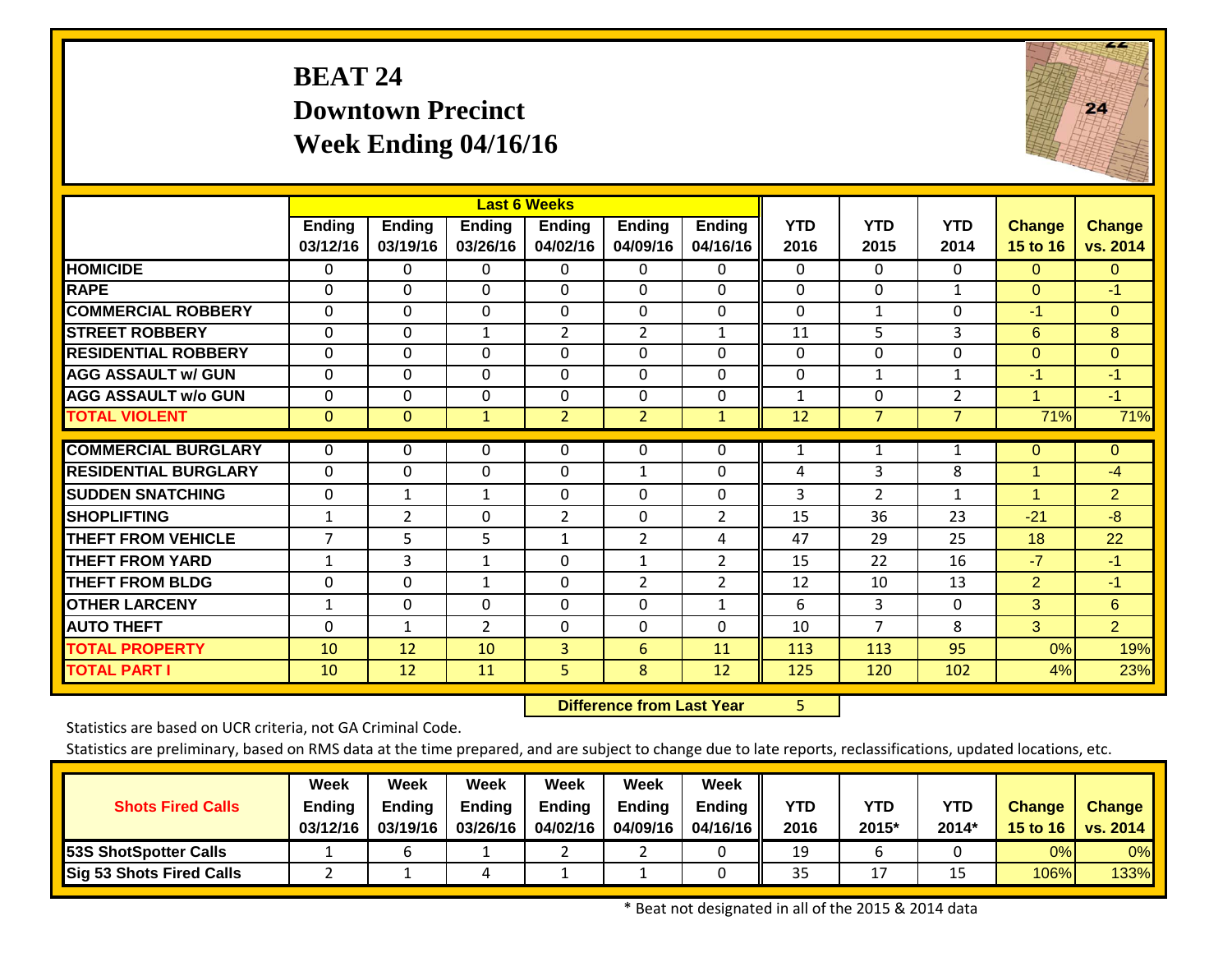# **BEAT 25 Downtown Precinct Week Ending 04/16/16**



|                             |                |                |                | <b>Last 6 Weeks</b> |                                  |                |                |                |                |                |                |
|-----------------------------|----------------|----------------|----------------|---------------------|----------------------------------|----------------|----------------|----------------|----------------|----------------|----------------|
|                             | <b>Ending</b>  | <b>Ending</b>  | Ending         | <b>Ending</b>       | <b>Ending</b>                    | <b>Ending</b>  | <b>YTD</b>     | <b>YTD</b>     | <b>YTD</b>     | Change         | <b>Change</b>  |
|                             | 03/12/16       | 03/19/16       | 03/26/16       | 04/02/16            | 04/09/16                         | 04/16/16       | 2016           | 2015           | 2014           | 15 to 16       | vs. 2014       |
| <b>HOMICIDE</b>             | 0              | $\Omega$       | 0              | 0                   | $\Omega$                         | 0              | $\Omega$       | $\Omega$       | 0              | $\Omega$       | $\mathbf{0}$   |
| <b>RAPE</b>                 | 0              | $\Omega$       | $\mathbf{0}$   | $\Omega$            | $\mathbf 0$                      | $\Omega$       | $\mathbf{1}$   | $\Omega$       | $\Omega$       | $\mathbf{1}$   | $\mathbf{1}$   |
| <b>COMMERCIAL ROBBERY</b>   | 0              | $\Omega$       | $\mathbf{0}$   | 0                   | $\mathbf{1}$                     | $\Omega$       | 1              | $\mathbf{1}$   | $\mathbf{1}$   | $\mathbf{0}$   | $\overline{0}$ |
| <b>STREET ROBBERY</b>       | 0              | $\Omega$       | $\mathbf{0}$   | 3                   | $\mathbf{1}$                     | $\overline{2}$ | 11             | 3              | 5              | 8              | 6              |
| <b>RESIDENTIAL ROBBERY</b>  | $\mathbf 0$    | $\Omega$       | $\Omega$       | 0                   | $\Omega$                         | $\Omega$       | $\Omega$       | $\Omega$       | 0              | $\mathbf{0}$   | $\overline{0}$ |
| <b>AGG ASSAULT w/ GUN</b>   | $\mathbf 0$    | $\mathbf{1}$   | $\mathbf{0}$   | $\overline{2}$      | $\Omega$                         | $\Omega$       | 3              | $\overline{7}$ | $\mathbf{1}$   | $-4$           | $\overline{2}$ |
| <b>AGG ASSAULT w/o GUN</b>  | $\mathbf 0$    | $\overline{2}$ | $\Omega$       | $\mathbf 0$         | $\mathbf{0}$                     | $\mathbf 0$    | 3              | $\Omega$       | 3              | 3              | $\overline{0}$ |
| <b>TOTAL VIOLENT</b>        | $\mathbf{0}$   | 3              | $\overline{0}$ | 5                   | 2 <sup>1</sup>                   | $\overline{2}$ | 19             | 11             | 10             | 73%            | 90%            |
| <b>COMMERCIAL BURGLARY</b>  |                |                |                |                     |                                  |                |                |                |                |                |                |
|                             | 1              | $\mathbf{0}$   | 0              | 0                   | $\Omega$                         | $\Omega$       | 8              | $\mathbf{1}$   | $\Omega$       | 7              | $\overline{8}$ |
| <b>RESIDENTIAL BURGLARY</b> | $\overline{2}$ | $\Omega$       | $\Omega$       | 0                   | $\mathbf{0}$                     | $\mathbf{1}$   | 5              | 3              | $\overline{7}$ | $\overline{2}$ | $-2$           |
| <b>ISUDDEN SNATCHING</b>    | $\mathbf 0$    | $\mathbf 0$    | 0              | $\mathbf 0$         | $\mathbf 0$                      | $\mathbf{0}$   | $\mathbf 0$    | $\mathbf 0$    | $\mathbf{1}$   | $\Omega$       | $-1$           |
| <b>SHOPLIFTING</b>          | $\mathbf{1}$   | $\Omega$       | $\Omega$       | 0                   | $\Omega$                         | $\overline{2}$ | 5              | $\overline{7}$ | 20             | $-2$           | $-15$          |
| <b>THEFT FROM VEHICLE</b>   | $\mathbf{1}$   | $\mathbf{1}$   | 3              | $\mathbf 0$         | 5                                | $\overline{2}$ | 35             | 17             | 24             | 18             | 11             |
| <b>THEFT FROM YARD</b>      | 0              | 0              | 0              | $\mathbf{1}$        | $\mathbf{1}$                     | 0              | $\overline{7}$ | 5              | 9              | $\overline{2}$ | $-2$           |
| <b>THEFT FROM BLDG</b>      | 0              | $\Omega$       | $\mathbf{1}$   | 0                   | $\mathbf{1}$                     | $\mathbf{1}$   | $\overline{7}$ | 9              | 12             | $-2$           | $-5$           |
| <b>OTHER LARCENY</b>        | $\mathbf 0$    | $\Omega$       | 0              | $\mathbf{1}$        | $\Omega$                         | $\mathbf{1}$   | $\overline{3}$ | $\mathbf{1}$   | $\Omega$       | $\overline{2}$ | 3              |
| <b>AUTO THEFT</b>           | $\overline{2}$ | $\mathbf 0$    | 1              | 0                   | 1                                | $\mathbf{1}$   | 13             | $\overline{7}$ | 1              | 6              | 12             |
| <b>TOTAL PROPERTY</b>       | $\overline{7}$ | $\mathbf{1}$   | 5              | $\overline{2}$      | 8                                | 8              | 83             | 50             | 74             | 66%            | 12%            |
| <b>TOTAL PART I</b>         | $\overline{7}$ | 4              | 5              | $\overline{7}$      | 10                               | 10             | 102            | 61             | 84             | 67%            | 21%            |
|                             |                |                |                |                     | <b>Difference from Last Year</b> |                | 41             |                |                |                |                |

 **Difference from Last Year**

Statistics are based on UCR criteria, not GA Criminal Code.

Statistics are preliminary, based on RMS data at the time prepared, and are subject to change due to late reports, reclassifications, updated locations, etc.

| <b>Shots Fired Calls</b>        | Week<br>Ending<br>03/12/16 | Week<br><b>Ending</b><br>03/19/16 | Week<br><b>Ending</b><br>03/26/16 | Week<br><b>Ending</b><br>04/02/16 | Week<br><b>Endina</b><br>04/09/16 | <b>Week</b><br><b>Ending</b><br>04/16/16 L | YTD<br>2016 | <b>YTD</b><br>2015* | <b>YTD</b><br>2014* | <b>Change</b><br>15 to $16$ | <b>Change</b><br>vs. 2014 |
|---------------------------------|----------------------------|-----------------------------------|-----------------------------------|-----------------------------------|-----------------------------------|--------------------------------------------|-------------|---------------------|---------------------|-----------------------------|---------------------------|
| <b>53S ShotSpotter Calls</b>    |                            |                                   |                                   |                                   |                                   |                                            | 26          | ∸                   |                     | 73%                         | #DIV/0!                   |
| <b>Sig 53 Shots Fired Calls</b> |                            |                                   |                                   |                                   |                                   |                                            | 34          | 18                  |                     | 89%                         | 100%                      |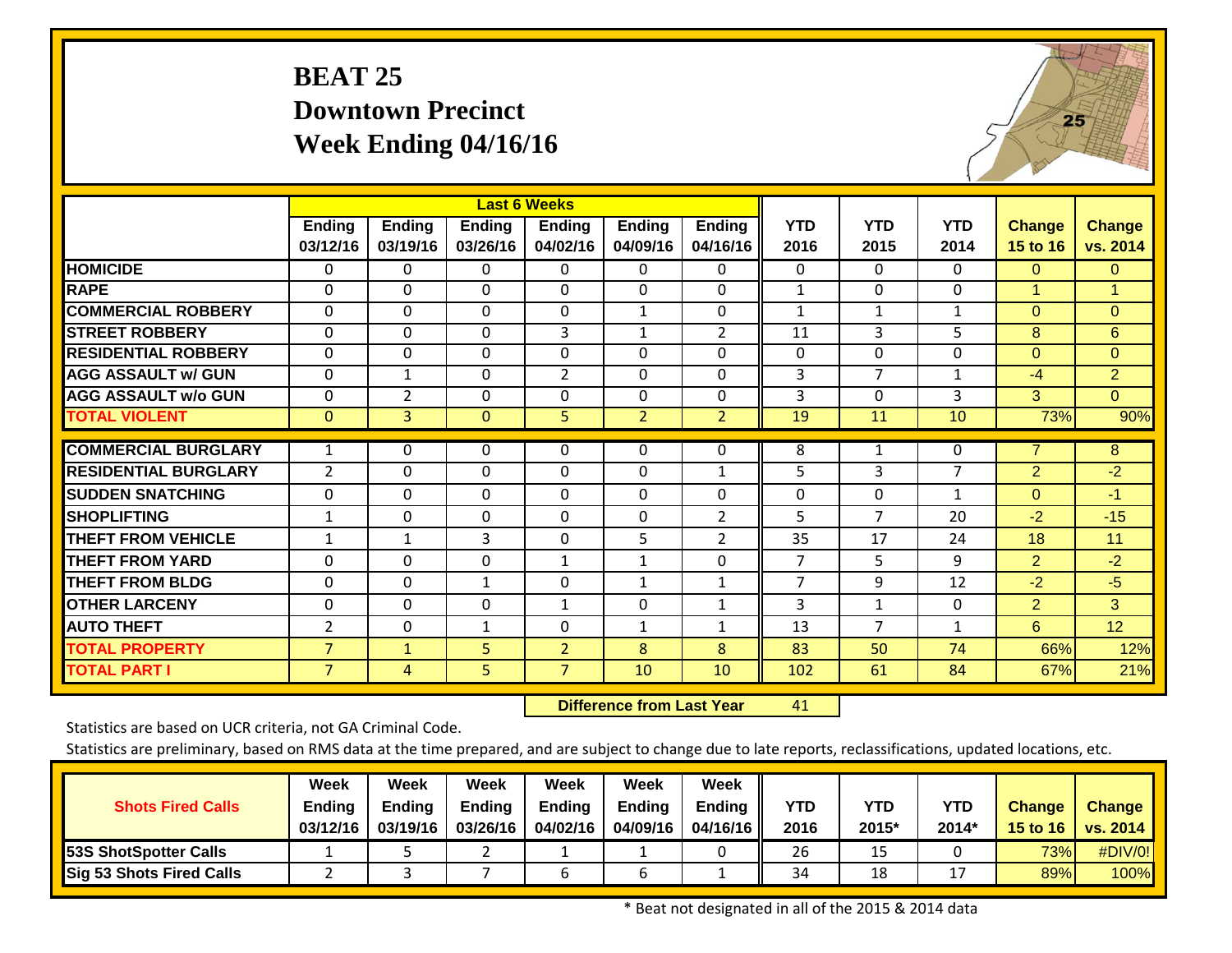# **BEAT 26 Downtown Precinct Week Ending 04/16/16**



|                             |                           |                           |                           | <b>Last 6 Weeks</b>       |                                  |                           |                    |                    |                    |                    |                           |
|-----------------------------|---------------------------|---------------------------|---------------------------|---------------------------|----------------------------------|---------------------------|--------------------|--------------------|--------------------|--------------------|---------------------------|
|                             | <b>Ending</b><br>03/12/16 | <b>Ending</b><br>03/19/16 | <b>Ending</b><br>03/26/16 | <b>Ending</b><br>04/02/16 | <b>Ending</b><br>04/09/16        | <b>Ending</b><br>04/16/16 | <b>YTD</b><br>2016 | <b>YTD</b><br>2015 | <b>YTD</b><br>2014 | Change<br>15 to 16 | <b>Change</b><br>vs. 2014 |
| <b>HOMICIDE</b>             | $\Omega$                  | $\Omega$                  | 0                         | $\Omega$                  | $\Omega$                         | 0                         | $\mathbf{1}$       | $\Omega$           | $\Omega$           | $\mathbf{1}$       | 1.                        |
| <b>RAPE</b>                 | $\Omega$                  | $\Omega$                  | $\Omega$                  | $\Omega$                  | $\Omega$                         | $\Omega$                  | $\Omega$           | $\Omega$           | $\overline{2}$     | $\mathbf{0}$       | $-2$                      |
| <b>COMMERCIAL ROBBERY</b>   | $\mathbf 0$               | $\mathbf{1}$              | $\mathbf{0}$              | 0                         | $\Omega$                         | $\Omega$                  | $\mathbf 0$        | $\mathbf 0$        | $\overline{2}$     | $\Omega$           | $-2$                      |
| <b>STREET ROBBERY</b>       | 0                         | 1                         | $\overline{2}$            | 0                         | $\mathbf{0}$                     | $\Omega$                  | 11                 | 5                  | $\overline{2}$     | 6                  | $9^{\circ}$               |
| <b>RESIDENTIAL ROBBERY</b>  | $\mathbf 0$               | $\overline{0}$            | $\mathbf{0}$              | 0                         | $\mathbf 0$                      | $\Omega$                  | 0                  | $\mathbf{1}$       | $\mathbf{0}$       | $-1$               | $\overline{0}$            |
| <b>AGG ASSAULT w/ GUN</b>   | $\mathbf 0$               | 5                         | 3                         | $\mathbf 0$               | $\mathbf{0}$                     | $\Omega$                  | 16                 | $\mathbf{1}$       | $\overline{2}$     | 15                 | 14                        |
| <b>AGG ASSAULT w/o GUN</b>  | $\overline{2}$            | $\mathbf{1}$              | $\mathbf 0$               | $\mathbf{1}$              | $\mathbf 0$                      | $\overline{0}$            | 4                  | $\overline{2}$     | $\mathbf 0$        | 2                  | $\overline{4}$            |
| <b>TOTAL VIOLENT</b>        | $\overline{2}$            | 8                         | 5                         | $\mathbf{1}$              | $\overline{0}$                   | $\mathbf{0}$              | 32                 | 9                  | 8                  | 256%               | 300%                      |
| <b>COMMERCIAL BURGLARY</b>  | $\mathbf{0}$              | 0                         | 0                         | 0                         | $\mathbf 0$                      | $\overline{2}$            | 4                  | $\Omega$           | 0                  | 4                  | $\overline{4}$            |
| <b>RESIDENTIAL BURGLARY</b> | $\mathbf 0$               | $\mathbf 0$               | $\mathbf{0}$              | 0                         | $\mathbf{0}$                     | $\mathbf 0$               | 13                 | 11                 | 10                 | $\overline{2}$     | 3                         |
| <b>SUDDEN SNATCHING</b>     | 0                         | $\mathbf 0$               | $\mathbf{0}$              | 0                         | $\mathbf 0$                      | $\mathbf 0$               | $\Omega$           | $\mathbf{1}$       | $\mathbf{0}$       | $-1$               | $\overline{0}$            |
| <b>SHOPLIFTING</b>          | $\mathbf{1}$              | $\overline{0}$            | $\Omega$                  | $\Omega$                  | $\Omega$                         | $\Omega$                  | 9                  | 3                  | 18                 | 6                  | $-9$                      |
| <b>THEFT FROM VEHICLE</b>   | 0                         | $\mathbf 0$               | $\mathbf{1}$              | 0                         | $\mathbf{0}$                     | 0                         | 9                  | 10                 | 25                 | $-1$               | $-16$                     |
| <b>THEFT FROM YARD</b>      | 0                         | $\Omega$                  | $\Omega$                  | 1                         | $\mathbf{0}$                     | $\mathbf{1}$              | 5                  | $\overline{7}$     | 4                  | $-2$               | $\mathbf{1}$              |
| <b>THEFT FROM BLDG</b>      | $\overline{2}$            | $\Omega$                  | $\Omega$                  | 0                         | $\mathbf{1}$                     | $\mathbf{1}$              | 10                 | 6                  | 12                 | $\overline{4}$     | $-2$                      |
| <b>IOTHER LARCENY</b>       | 0                         | $\Omega$                  | 0                         | $\mathbf{1}$              | $\Omega$                         | 0                         | 2                  | $\Omega$           | $\mathbf{1}$       | $\overline{2}$     | $\mathbf{1}$              |
| <b>AUTO THEFT</b>           | 0                         | $\overline{2}$            | $\mathbf{0}$              | 0                         | $\mathbf{0}$                     | $\Omega$                  | 6                  | 9                  | $\overline{7}$     | $-3$               | $-1$                      |
| <b>TOTAL PROPERTY</b>       | $\overline{3}$            | $\overline{2}$            | $\mathbf{1}$              | $\overline{2}$            | $\mathbf{1}$                     | $\overline{4}$            | 58                 | 47                 | 77                 | 23%                | $-25%$                    |
| <b>TOTAL PART I</b>         | 5                         | 10                        | $6\phantom{1}6$           | 3                         | $\mathbf{1}$                     | $\overline{4}$            | 90                 | 56                 | 85                 | 61%                | 6%                        |
|                             |                           |                           |                           |                           | <b>Difference from Last Year</b> |                           | 34                 |                    |                    |                    |                           |

 **Difference from Last Year**

Statistics are based on UCR criteria, not GA Criminal Code.

| <b>Shots Fired Calls</b>        | Week<br><b>Ending</b><br>03/12/16 | Week<br><b>Ending</b><br>03/19/16 | Week<br><b>Ending</b><br>03/26/16 | Week<br><b>Ending</b><br>04/02/16 | Week<br>Endina<br>04/09/16 | <b>Week</b><br><b>Ending</b><br>04/16/16 | YTD<br>2016 | <b>YTD</b><br>2015* | <b>YTD</b><br>2014* | <b>Change</b><br>15 to 16 | <b>Change</b><br>vs. 2014 |
|---------------------------------|-----------------------------------|-----------------------------------|-----------------------------------|-----------------------------------|----------------------------|------------------------------------------|-------------|---------------------|---------------------|---------------------------|---------------------------|
| <b>53S ShotSpotter Calls</b>    |                                   | 14                                |                                   |                                   |                            |                                          | 77          | 15                  |                     | 413%                      | 0%                        |
| <b>Sig 53 Shots Fired Calls</b> |                                   |                                   |                                   |                                   |                            |                                          | 44          | 27                  | 28                  | 63%                       | 57%                       |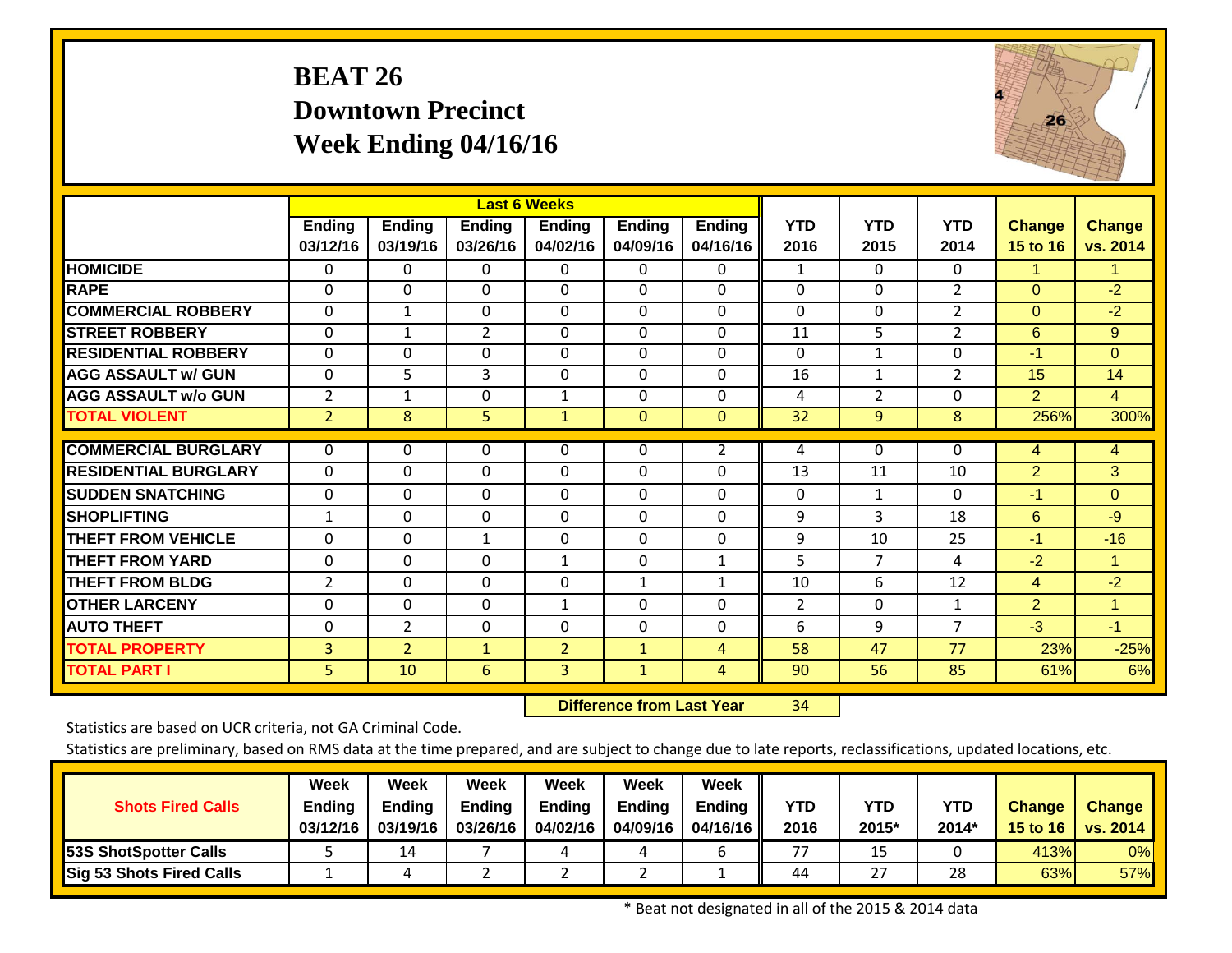

#### **COMPSTATCENTRAL PRECINCT** LT. GREGORY ERNST **Week Ending 04/16/16**

**PRECINCT COMMANDER:**



|                             | Week<br><b>Ending</b><br>04/16/16 | Week<br><b>Ending</b><br>04/09/16 | Weekly<br>Avg<br>2015 | 28-Day<br>Ending<br>04/16/16 | 28-Day<br>Ending<br>03/19/16 | Avg<br>28-Day<br>2015 | YTD<br>2016  | <b>YTD</b><br>2015 | <b>YTD</b><br>2014 | Change<br><b>15 to 16</b> | <b>Change</b><br>vs. 2014 |
|-----------------------------|-----------------------------------|-----------------------------------|-----------------------|------------------------------|------------------------------|-----------------------|--------------|--------------------|--------------------|---------------------------|---------------------------|
| <b>HOMICIDE</b>             | 0                                 | $\Omega$                          | $\Omega$              | 3                            | 3                            |                       | 9            | 5.                 | 5                  | 4                         | 4                         |
| <b>RAPE</b>                 | $\bf{0}$                          | 0                                 | 0                     | 0                            | $\Omega$                     |                       | 4            | 4                  | 6                  | $\Omega$                  | $-2$                      |
| <b>COMMERCIAL ROBBERY</b>   | $\bf{0}$                          | 0                                 | $\Omega$              | $\mathbf{2}$                 | $\Omega$                     |                       | $\mathbf{2}$ | $\overline{2}$     | 7                  | $\Omega$                  | -5                        |
| <b>STREET ROBBERY</b>       | $\mathbf{2}$                      | 4                                 | 2                     | 9                            | 1                            | 8                     | 20           | 24                 | 29                 | -4                        | -9                        |
| <b>RESIDENTIAL ROBBERY</b>  | $\bf{0}$                          | $\Omega$                          | $\Omega$              | $\bf{0}$                     | 1                            |                       | $\mathbf{2}$ | 4                  | $\Omega$           |                           | 2                         |
| <b>AGG ASSAULT w/ GUN</b>   | $\mathbf{2}$                      | $\Omega$                          | 2                     | 3                            | 6                            | 8                     | 18           | 27                 | 16                 | -9                        | $\overline{2}$            |
| <b>AGG ASSAULT w/o GUN</b>  | $\overline{2}$                    | $\overline{2}$                    |                       | 6                            | 3                            | 5                     | 17           | 12                 | 8                  | 5.                        | 9                         |
| <b>TOTAL VIOLENT</b>        | 6                                 | 6                                 | 6                     | 23                           | 14                           | 25                    | 72           | 75                 | 71                 | $-4%$                     | 1%                        |
|                             |                                   |                                   |                       |                              |                              |                       |              |                    |                    |                           |                           |
| <b>COMMERCIAL BURGLARY</b>  |                                   |                                   |                       | $\mathbf{2}$                 | 7                            | 6                     | 25           | 22                 | 11                 | 3                         | 14                        |
| <b>RESIDENTIAL BURGLARY</b> | 3                                 | 6                                 | 8                     | 23                           | 16                           | 31                    | 75           | 91                 | 135                | $-16$                     | $-60$                     |
| <b>SUDDEN SNATCHING</b>     |                                   | $\Omega$                          | $\Omega$              | 4                            | $\Omega$                     |                       | 6            | 5                  | 3                  |                           | 3                         |
| <b>SHOPLIFTING</b>          | $\mathbf{2}$                      | 2                                 | 2                     | $\overline{7}$               | 5                            | 8                     | 33           | 25                 | 34                 | 8                         | $-1$                      |
| <b>THEFT FROM VEHICLE</b>   | 4                                 | 4                                 | 11                    | 23                           | 35                           | 43                    | 126          | 143                | 117                | $-17$                     | 9                         |
| <b>THEFT FROM YARD</b>      | 3                                 | 5                                 | 4                     | 13                           | 10                           | 16                    | 40           | 45                 | 41                 | $-5$                      | $-1$                      |
| <b>THEFT FROM BLDG</b>      | 5                                 | 5                                 | 4                     | 20                           | 16                           | 17                    | 72           | 54                 | 56                 | 18                        | 16                        |
| <b>OTHER LARCENY</b>        | 3                                 | 3                                 |                       | 9                            | 1                            | 3                     | 11           | 15                 |                    | $-4$                      | 10                        |
| <b>AUTO THEFT</b>           | 8                                 | 6                                 | 5                     | 17                           | 16                           | 21                    | 71           | 72                 | 74                 | $-1$                      | $-3$                      |
| <b>TOTAL PROPERTY</b>       | 30                                | 32                                | 36                    | 118                          | 106                          | 146                   | 459          | 472                | 472                | $-3%$                     | $-3%$                     |
| <b>TOTAL PART I</b>         | 36                                | 38                                | 43                    | 141                          | 120                          | 171                   | 531          | 547                | 543                | $-3%$                     | $-2%$                     |

Statistics are based on UCR criteria, not GA Criminal Code. **Difference from Last Year** -16

Statistics are preliminary, based on RMS data at the time prepared, and are subject to change due to late reports, reclassifications, updated locations, etc. Cell Shading: white is within 0.6 standard deviation of the mean; red is above; green is below.

| 53S ShotSpotter Calls          | 20                                | 14                                | 13                    | 75                           | 79                                    | 53                      | 261         | 130         |                             | 131                              | 261                       |
|--------------------------------|-----------------------------------|-----------------------------------|-----------------------|------------------------------|---------------------------------------|-------------------------|-------------|-------------|-----------------------------|----------------------------------|---------------------------|
| Sig 53 Shots Fired Calls       | 13                                |                                   | 24                    | 67                           | 110                                   | 95                      | 312         | 348         | 182                         | $-36$                            | 130                       |
| <b>Citizen Initiated Calls</b> | Week<br><b>Ending</b><br>04/16/16 | Week<br><b>Ending</b><br>04/09/16 | Weekly<br>Avg<br>2015 | 28-Day<br>Ending<br>04/16/16 | $28-Day$<br><b>Ending</b><br>03/19/16 | Avg<br>$28-Day$<br>2015 | YTD<br>2016 | YTD<br>2015 | <b>YTD</b><br>3-Year<br>Avg | <b>Change</b><br><b>15 to 16</b> | <b>Change</b><br>3-Yr Avg |
| <b>Midnight Shift</b>          | 110                               | 124                               | 126                   | 478                          | 573                                   | 503                     | 1930        | 1814        | 1763                        | 116                              | 167                       |
| Day Shift                      | 259                               | 269                               | 271                   | 980                          | 1026                                  | 1085                    | 3812        | 3928        | 3902                        | $-116$                           | $-90$                     |
| <b>Afternoon Shift</b>         | 289                               | 265                               | 294                   | 1097                         | 199                                   | 1176                    | 4184        | 4184        | 4052                        | 0                                | 132                       |
| <b>TOTAL CITIZEN CFS</b>       | 658                               | 658                               | 691                   | 2555                         | 2798                                  | 2764                    | 9926        | 9926        | 9717                        | 0.0%                             | 2.2%                      |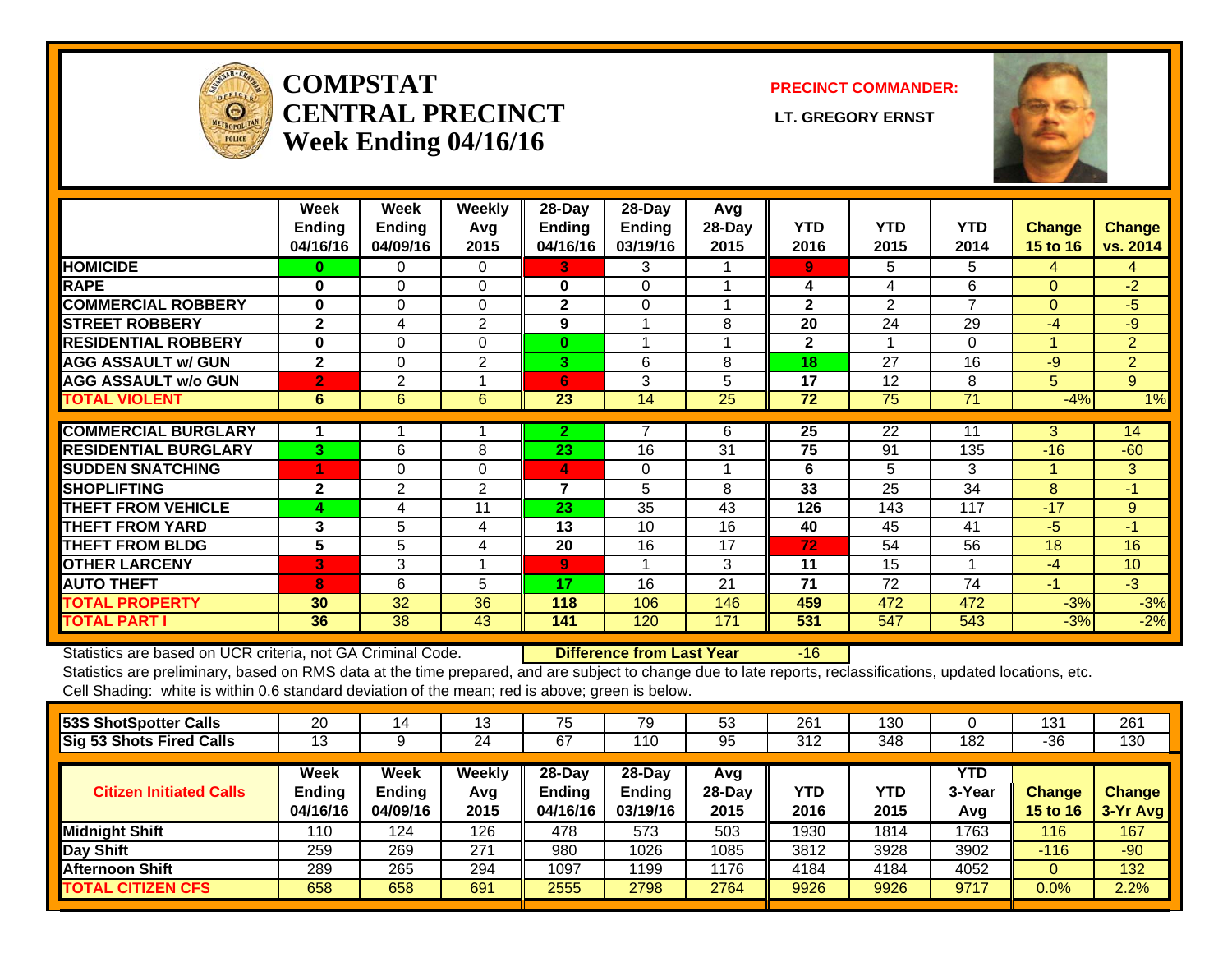# **BEAT 31 Central Precinct Week Ending 04/16/16**



|                             |                |              |                | <b>Last 6 Weeks</b> |               |                |                 |                 |                |               |                      |
|-----------------------------|----------------|--------------|----------------|---------------------|---------------|----------------|-----------------|-----------------|----------------|---------------|----------------------|
|                             | Ending         | Ending       | <b>Ending</b>  | <b>Ending</b>       | <b>Ending</b> | Ending         | <b>YTD</b>      | <b>YTD</b>      | <b>YTD</b>     | <b>Change</b> | <b>Change</b>        |
|                             | 03/12/16       | 03/19/16     | 03/26/16       | 04/02/16            | 04/09/16      | 04/16/16       | 2016            | 2015            | 2014           | 15 to 16      | vs. 2014             |
| <b>HOMICIDE</b>             | 1              | 0            | 0              | 0                   | $\Omega$      | 0              | $\mathbf{1}$    | $\Omega$        | 1              | 1             | $\overline{0}$       |
| <b>RAPE</b>                 | $\Omega$       | $\Omega$     | 0              | $\Omega$            | $\Omega$      | 0              | $\Omega$        | $\Omega$        | $\mathbf{1}$   | $\Omega$      | $-1$                 |
| <b>COMMERCIAL ROBBERY</b>   | 0              | $\Omega$     | 0              | 0                   | $\Omega$      | 0              | $\Omega$        | $\Omega$        | $\Omega$       | $\Omega$      | $\overline{0}$       |
| <b>STREET ROBBERY</b>       | $\Omega$       | $\Omega$     | 0              | $\Omega$            | $\Omega$      | 1              | 2               | 6               | 5              | $-4$          | -3                   |
| <b>RESIDENTIAL ROBBERY</b>  | $\Omega$       | $\Omega$     | 0              | 0                   | $\Omega$      | 0              | $\mathbf{1}$    | 1               | $\Omega$       | $\Omega$      | 1                    |
| <b>AGG ASSAULT w/ GUN</b>   | 0              | $\Omega$     | 0              | $\mathbf{1}$        | $\Omega$      | 0              | 6               | 9               | 5              | $-3$          | $\blacktriangleleft$ |
| <b>AGG ASSAULT w/o GUN</b>  | 0              | $\Omega$     | 0              | 0                   | $\Omega$      | 0              | $\overline{2}$  | 4               | $\overline{2}$ | $-2$          | $\overline{0}$       |
| <b>TOTAL VIOLENT</b>        | $\overline{1}$ | $\mathbf{0}$ | $\overline{0}$ | $\mathbf{1}$        | $\mathbf{0}$  | $\mathbf{1}$   | $\overline{12}$ | $\overline{20}$ | 14             | $-40%$        | $-14%$               |
| <b>COMMERCIAL BURGLARY</b>  | $\overline{2}$ | $\mathbf{1}$ | 0              | 0                   | $\Omega$      | 0              | 3               | $\overline{2}$  | 4              | 1             | -1                   |
|                             |                |              |                |                     |               |                |                 |                 |                |               |                      |
| <b>RESIDENTIAL BURGLARY</b> | $\Omega$       | $\mathbf{1}$ | 1              | $\overline{2}$      | 1             | 0              | 16              | 16              | 41             | $\Omega$      | $-25$                |
| <b>SUDDEN SNATCHING</b>     | 0              | $\Omega$     | 0              | $\mathbf{1}$        | $\Omega$      | 0              | 1               | 1               | $\Omega$       | $\Omega$      | $\mathbf{1}$         |
| <b>SHOPLIFTING</b>          | $\Omega$       | $\Omega$     | 0              | 0                   | $\Omega$      | 0              | $\mathbf{1}$    | $\Omega$        | 4              | $\mathbf{1}$  | $-3$                 |
| <b>THEFT FROM VEHICLE</b>   | $\mathbf 1$    | 3            | 1              | $\mathbf{1}$        | $\mathbf 0$   | 0              | 10              | 17              | 24             | $-7$          | $-14$                |
| <b>THEFT FROM YARD</b>      | 0              | $\Omega$     | 0              | $\mathbf{1}$        | $\Omega$      | 0              | 3               | 4               | $\overline{2}$ | $-1$          |                      |
| <b>THEFT FROM BLDG</b>      | 1              | 1            | 0              | $\mathbf{1}$        | 1             | 0              | 7               | 7               | 8              | $\Omega$      | $-1$                 |
| <b>OTHER LARCENY</b>        | $\Omega$       | $\Omega$     | 0              | $\Omega$            | $\Omega$      | 0              | 1               | 1               | $\Omega$       | $\Omega$      |                      |
| <b>AUTO THEFT</b>           | 0              | $\Omega$     | 0              | 3                   | $\mathbf{1}$  | 3              | 12              | $\overline{7}$  | 15             | 5             | $-3$                 |
| <b>TOTAL PROPERTY</b>       | $\overline{4}$ | 6            | $\overline{2}$ | 9                   | 3             | $\overline{3}$ | 54              | 55              | 98             | $-2%$         | $-45%$               |
| <b>TOTAL PART I</b>         | 5              | 6            | $\overline{2}$ | 10                  | 3             | 4              | 66              | 75              | 112            | $-12%$        | $-41%$               |

 **Difference from Last Year**r -9

Statistics are based on UCR criteria, not GA Criminal Code.

Statistics are preliminary, based on RMS data at the time prepared, and are subject to change due to late reports, reclassifications, updated locations, etc.

| <b>Shots Fired Calls</b>     | Week<br>Ending<br>03/12/16 | Week<br><b>Ending</b><br>03/19/16 | Week<br><b>Ending</b><br>03/26/16 | Week<br><b>Ending</b><br>04/02/16 | Week<br><b>Ending</b><br>04/09/16 | <b>Week</b><br>Ending $\ $<br>04/16/16 II | <b>YTD</b><br>2016 | YTD<br>2015 * | <b>YTD</b><br>$2014*$ | <b>Change</b><br>15 to 16 | <b>Change</b><br>$\vert$ vs. 2014 |
|------------------------------|----------------------------|-----------------------------------|-----------------------------------|-----------------------------------|-----------------------------------|-------------------------------------------|--------------------|---------------|-----------------------|---------------------------|-----------------------------------|
| <b>53S ShotSpotter Calls</b> |                            | 10                                | ດ                                 |                                   |                                   |                                           | 90                 | 36            |                       | 150%                      | 0%                                |
| Sig 53 Shots Fired Calls     |                            |                                   |                                   |                                   |                                   |                                           | 49                 | 50            | 36                    | $-2%$                     | 36%                               |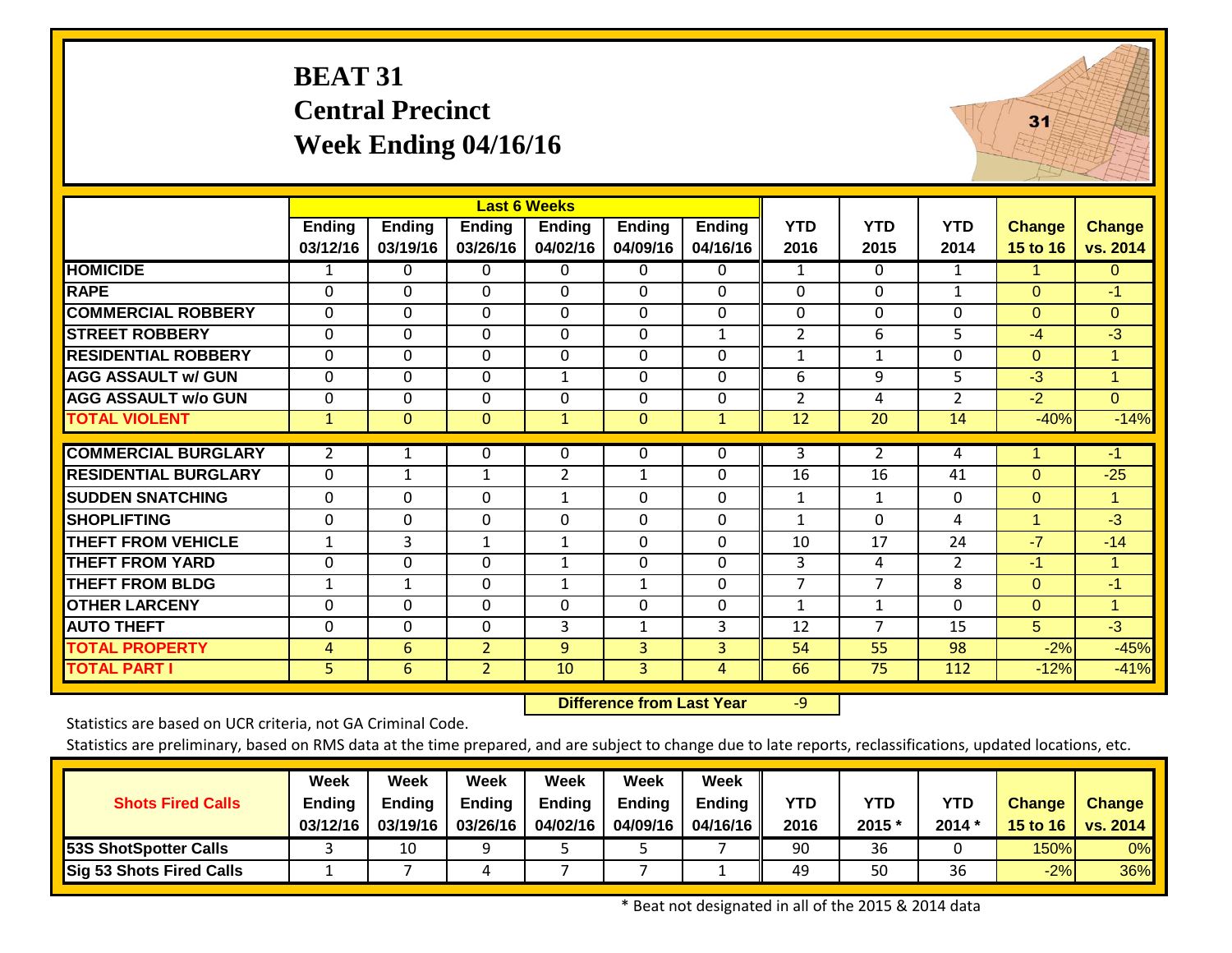### **BEAT 32 Central Precinct Week Ending 04/16/16**



|                             |              |                |                | <b>Last 6 Weeks</b> |                |                |                |                |                 |                |                |
|-----------------------------|--------------|----------------|----------------|---------------------|----------------|----------------|----------------|----------------|-----------------|----------------|----------------|
|                             | Ending       | <b>Ending</b>  | <b>Ending</b>  | <b>Ending</b>       | <b>Ending</b>  | <b>Ending</b>  | <b>YTD</b>     | <b>YTD</b>     | <b>YTD</b>      | <b>Change</b>  | <b>Change</b>  |
|                             | 03/12/16     | 03/19/16       | 03/26/16       | 04/02/16            | 04/09/16       | 04/16/16       | 2016           | 2015           | 2014            | 15 to 16       | vs. 2014       |
| <b>HOMICIDE</b>             | 0            | 0              | 0              | 0                   | $\Omega$       | 0              | 1              | 1              | 1               | $\Omega$       | $\overline{0}$ |
| <b>RAPE</b>                 | $\Omega$     | 0              | 0              | $\Omega$            | $\Omega$       | $\Omega$       | 1              | $\mathbf{1}$   | $\mathbf{1}$    | $\Omega$       | $\Omega$       |
| <b>COMMERCIAL ROBBERY</b>   | $\Omega$     | $\Omega$       | 0              | $\Omega$            | $\Omega$       | $\Omega$       | $\mathbf{1}$   | $\Omega$       | 4               | 1              | $-3$           |
| <b>STREET ROBBERY</b>       | $\Omega$     | $\mathbf{1}$   | 0              | $\Omega$            | $\mathbf{1}$   | $\Omega$       | 4              | $\Omega$       | 5               | $\overline{4}$ | $-1$           |
| <b>RESIDENTIAL ROBBERY</b>  | $\Omega$     | $\Omega$       | $\Omega$       | $\Omega$            | $\Omega$       | 0              | $\Omega$       | $\Omega$       | 0               | $\Omega$       | $\Omega$       |
| <b>AGG ASSAULT w/ GUN</b>   | 0            | $\Omega$       | $\Omega$       | 0                   | $\Omega$       | $\mathbf 0$    | $\overline{2}$ | 3              | $\overline{2}$  | $-1$           | $\Omega$       |
| <b>AGG ASSAULT w/o GUN</b>  | $\Omega$     | $\Omega$       | $\Omega$       | $\Omega$            | 1              | $\Omega$       | $\overline{2}$ | $\overline{2}$ | $\mathbf{1}$    | $\Omega$       | 1              |
| <b>TOTAL VIOLENT</b>        | $\mathbf{0}$ | $\mathbf{1}$   | $\mathbf{0}$   | $\mathbf{0}$        | $\overline{2}$ | $\mathbf{0}$   | 11             | $\overline{7}$ | 14              | 57%            | $-21%$         |
| <b>COMMERCIAL BURGLARY</b>  | $\mathbf{0}$ | 0              | 0              | $\Omega$            | $\Omega$       | 0              | 3              | $\mathbf{1}$   | $\overline{2}$  | $\overline{2}$ | 1              |
| <b>RESIDENTIAL BURGLARY</b> | $\Omega$     | $\Omega$       | 0              | 2                   | $\overline{2}$ | $\Omega$       | 13             | 16             | 31              | $-3$           | $-18$          |
|                             |              |                |                |                     |                |                |                |                |                 |                |                |
| <b>SUDDEN SNATCHING</b>     | 0            | $\Omega$       | $\Omega$       | 0                   | $\Omega$       | $\Omega$       | $\overline{2}$ | 1              | 0               | 1              | $\overline{2}$ |
| <b>SHOPLIFTING</b>          | $\Omega$     | $\Omega$       | $\Omega$       | $\Omega$            | $\Omega$       | 1              | 5              | 7              | $\overline{2}$  | $-2$           | 3              |
| <b>THEFT FROM VEHICLE</b>   | $\mathbf{0}$ | $\overline{2}$ | $\mathbf{1}$   | 3                   | 2              | 2              | 20             | 11             | 14              | 9              | 6              |
| <b>THEFT FROM YARD</b>      | $\mathbf{1}$ | $\Omega$       | 0              | 0                   | $\Omega$       | $\Omega$       | 6              | $\overline{2}$ | 8               | 4              | $-2$           |
| <b>THEFT FROM BLDG</b>      | $\Omega$     | $\Omega$       | $\Omega$       | $\overline{2}$      | $\Omega$       | 1              | 12             | 8              | 9               | 4              | 3              |
| <b>OTHER LARCENY</b>        | 0            | $\Omega$       | $\mathbf{1}$   | $\Omega$            | $\Omega$       | $\mathbf{1}$   | $\overline{2}$ | 3              | $\Omega$        | $-1$           | $\overline{2}$ |
| <b>AUTO THEFT</b>           | $\mathbf 0$  | 0              | 0              | 0                   | $\overline{2}$ | $\overline{2}$ | 11             | 12             | 9               | $-1$           | $\overline{2}$ |
| <b>TOTAL PROPERTY</b>       | $\mathbf{1}$ | $\overline{2}$ | $\overline{2}$ | $\overline{7}$      | 6              | $\overline{7}$ | 74             | 61             | $\overline{75}$ | 21%            | $-1%$          |
| <b>TOTAL PART I</b>         | $\mathbf{1}$ | $\mathbf{3}$   | $\overline{2}$ | $\overline{7}$      | 8              | $\overline{7}$ | 85             | 68             | 89              | 25%            | $-4%$          |

 **Difference from Last Year**r 17

Statistics are based on UCR criteria, not GA Criminal Code.

Statistics are preliminary, based on RMS data at the time prepared, and are subject to change due to late reports, reclassifications, updated locations, etc.

| <b>Shots Fired Calls</b>     | Week<br>Ending<br>03/12/16 | Week<br><b>Ending</b><br>03/19/16 | <b>Week</b><br><b>Ending</b><br>03/26/16 | Week<br><b>Ending</b><br>04/02/16 | Week<br><b>Ending</b><br>04/09/16 | <b>Week</b><br>Ending   <br>04/16/16 II | <b>YTD</b><br>2016 | YTD<br>2015 * | <b>YTD</b><br>$2014*$ | <b>Change</b> | <b>Change</b><br>15 to 16   vs. 2014 |
|------------------------------|----------------------------|-----------------------------------|------------------------------------------|-----------------------------------|-----------------------------------|-----------------------------------------|--------------------|---------------|-----------------------|---------------|--------------------------------------|
| <b>53S ShotSpotter Calls</b> |                            |                                   |                                          |                                   |                                   |                                         |                    |               |                       | 0%            | 0%                                   |
| Sig 53 Shots Fired Calls     |                            |                                   |                                          |                                   |                                   |                                         | 19                 | 32            | 34                    | $-41%$        | $-44%$                               |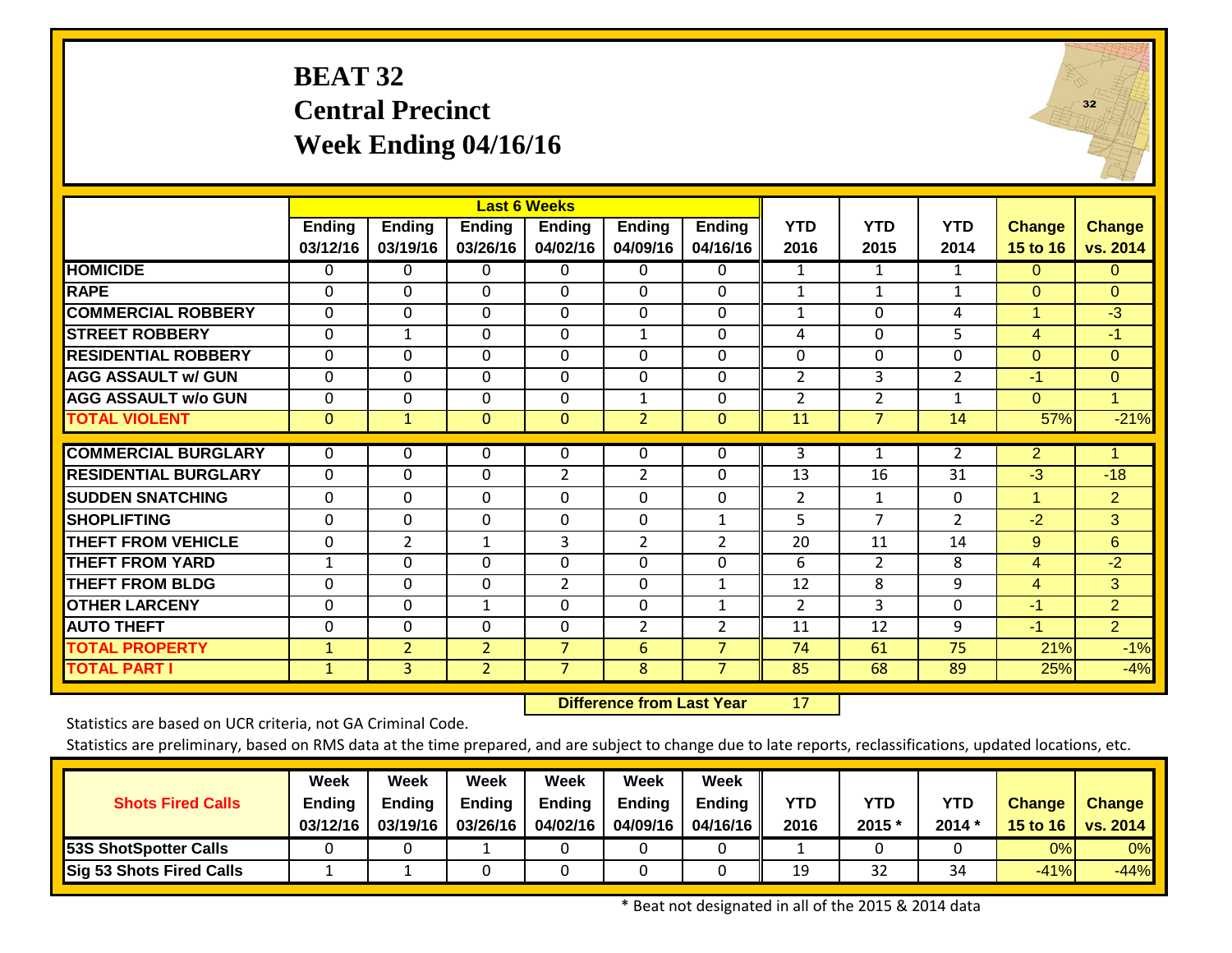# **BEAT 33 Central Precinct Week Ending 04/16/16**



|                             |                |                |                | <b>Last 6 Weeks</b> |                |                |                |                 |                 |                 |                |
|-----------------------------|----------------|----------------|----------------|---------------------|----------------|----------------|----------------|-----------------|-----------------|-----------------|----------------|
|                             | <b>Ending</b>  | <b>Ending</b>  | <b>Ending</b>  | <b>Ending</b>       | <b>Ending</b>  | <b>Ending</b>  | <b>YTD</b>     | <b>YTD</b>      | <b>YTD</b>      | <b>Change</b>   | <b>Change</b>  |
|                             | 03/12/16       | 03/19/16       | 03/26/16       | 04/02/16            | 04/09/16       | 04/16/16       | 2016           | 2015            | 2014            | <b>15 to 16</b> | vs. 2014       |
| <b>HOMICIDE</b>             | 0              | 0              | $\overline{2}$ | $\mathbf{2}$        | $\mathbf{0}$   | 0              | 5              | $\mathbf{1}$    | $\Omega$        | 4               | 5 <sup>5</sup> |
| <b>RAPE</b>                 | $\mathbf{0}$   | $\mathbf 0$    | $\Omega$       | $\Omega$            | $\mathbf 0$    | $\mathbf 0$    | $\mathbf{1}$   | $\mathbf{1}$    | $\mathbf 0$     | $\Omega$        |                |
| <b>COMMERCIAL ROBBERY</b>   | 0              | $\Omega$       | $\Omega$       | 0                   | $\Omega$       | $\Omega$       | $\mathbf{1}$   | 0               | 0               | 1               |                |
| <b>STREET ROBBERY</b>       | $\mathbf 0$    | $\Omega$       | $\Omega$       | $\Omega$            | 1              | 1              | 5              | 6               | 9               | $-1$            | -4             |
| <b>RESIDENTIAL ROBBERY</b>  | $\mathbf{0}$   | $\mathbf 0$    | $\Omega$       | 0                   | $\Omega$       | $\Omega$       | 0              | $\Omega$        | $\Omega$        | $\overline{0}$  | $\overline{0}$ |
| <b>AGG ASSAULT w/ GUN</b>   | 0              | $\Omega$       | $\Omega$       | $\Omega$            | $\Omega$       | $\mathbf{1}$   | $\overline{2}$ | 3               | $\mathbf{1}$    | $-1$            | 1              |
| <b>AGG ASSAULT w/o GUN</b>  | $\mathbf 0$    | $\mathbf 0$    | $\mathbf{0}$   | $\mathbf{1}$        | $\mathbf 0$    | $\mathbf{1}$   | 3              | $\mathbf{1}$    | 1               | $\overline{2}$  | $\overline{2}$ |
| <b>TOTAL VIOLENT</b>        | $\mathbf{0}$   | $\mathbf{0}$   | $\overline{2}$ | $\overline{3}$      | $\mathbf{1}$   | $\overline{3}$ | 17             | $\overline{12}$ | $\overline{11}$ | 42%             | 55%            |
|                             |                |                |                |                     |                |                |                |                 |                 |                 |                |
| <b>COMMERCIAL BURGLARY</b>  | 0              | 0              | 0              | 0                   | 1              | $\mathbf{1}$   | 11             | 11              | 1               | $\mathbf{0}$    | 10             |
| <b>RESIDENTIAL BURGLARY</b> | $\overline{2}$ | $\Omega$       | $\Omega$       | $\Omega$            | $\Omega$       | $\Omega$       | 9              | 8               | 9               | 1               | $\overline{0}$ |
| <b>SUDDEN SNATCHING</b>     | 0              | $\Omega$       | $\Omega$       | $\Omega$            | $\Omega$       | $\mathbf{1}$   | 3              | $\overline{2}$  | $\mathbf{1}$    | 1               | $\overline{2}$ |
| <b>SHOPLIFTING</b>          | $\mathbf{1}$   | $\Omega$       | $\Omega$       | $\Omega$            | $\Omega$       | $\Omega$       | 6              | 8               | 12              | $-2$            | $-6$           |
| <b>THEFT FROM VEHICLE</b>   | 4              | 1              | $\mathbf 1$    | 2                   | $\mathbf 1$    | 2              | 34             | 24              | 16              | 10              | 18             |
| <b>THEFT FROM YARD</b>      | 1              | $\mathbf{1}$   | $\mathbf{1}$   | 1                   | $\overline{2}$ | 3              | 18             | 14              | 8               | 4               | 10             |
| <b>THEFT FROM BLDG</b>      | $\overline{2}$ | $\Omega$       | $\mathbf{1}$   | $\Omega$            | $\mathbf{1}$   | 1              | 18             | 6               | 12              | 12              | 6              |
| <b>OTHER LARCENY</b>        | 0              | $\Omega$       | $\Omega$       | 1                   | 2              | 0              | 4              | 4               | $\Omega$        | $\Omega$        | $\overline{4}$ |
| <b>AUTO THEFT</b>           | $\mathbf{1}$   | $\Omega$       | $\mathbf{1}$   | $\Omega$            | $\mathbf{1}$   | $\Omega$       | 14             | 16              | 16              | $-2$            | $-2$           |
| <b>TOTAL PROPERTY</b>       | 11             | $\overline{2}$ | 4              | $\overline{4}$      | 8              | 8              | 117            | $\overline{93}$ | 75              | 26%             | 56%            |
| <b>TOTAL PART I</b>         | 11             | $\overline{2}$ | 6              | $\overline{7}$      | 9              | 11             | 134            | 105             | 86              | 28%             | 56%            |

 **Difference from Last Year**r 29

Statistics are based on UCR criteria, not GA Criminal Code.

Statistics are preliminary, based on RMS data at the time prepared, and are subject to change due to late reports, reclassifications, updated locations, etc.

| <b>Shots Fired Calls</b>        | <b>Week</b><br>Ending<br>03/12/16 | Week<br><b>Ending</b><br>03/19/16 | Week<br><b>Ending</b><br>03/26/16 | <b>Week</b><br><b>Ending</b><br>04/02/16 | <b>Week</b><br><b>Ending</b><br>04/09/16 | <b>Week</b><br><b>Ending</b><br>04/16/16 II | <b>YTD</b><br>2016 | YTD<br>2015 * | <b>YTD</b><br>$2014*$ | <b>Change</b><br>15 to 16 | <b>Change</b><br>$\vert$ vs. 2014 |
|---------------------------------|-----------------------------------|-----------------------------------|-----------------------------------|------------------------------------------|------------------------------------------|---------------------------------------------|--------------------|---------------|-----------------------|---------------------------|-----------------------------------|
| <b>53S ShotSpotter Calls</b>    |                                   |                                   |                                   |                                          |                                          |                                             | 32                 | 14            |                       | 129%                      | 0%                                |
| <b>Sig 53 Shots Fired Calls</b> |                                   |                                   |                                   |                                          |                                          |                                             | 75                 | 40            | 23                    | 88%                       | 226%                              |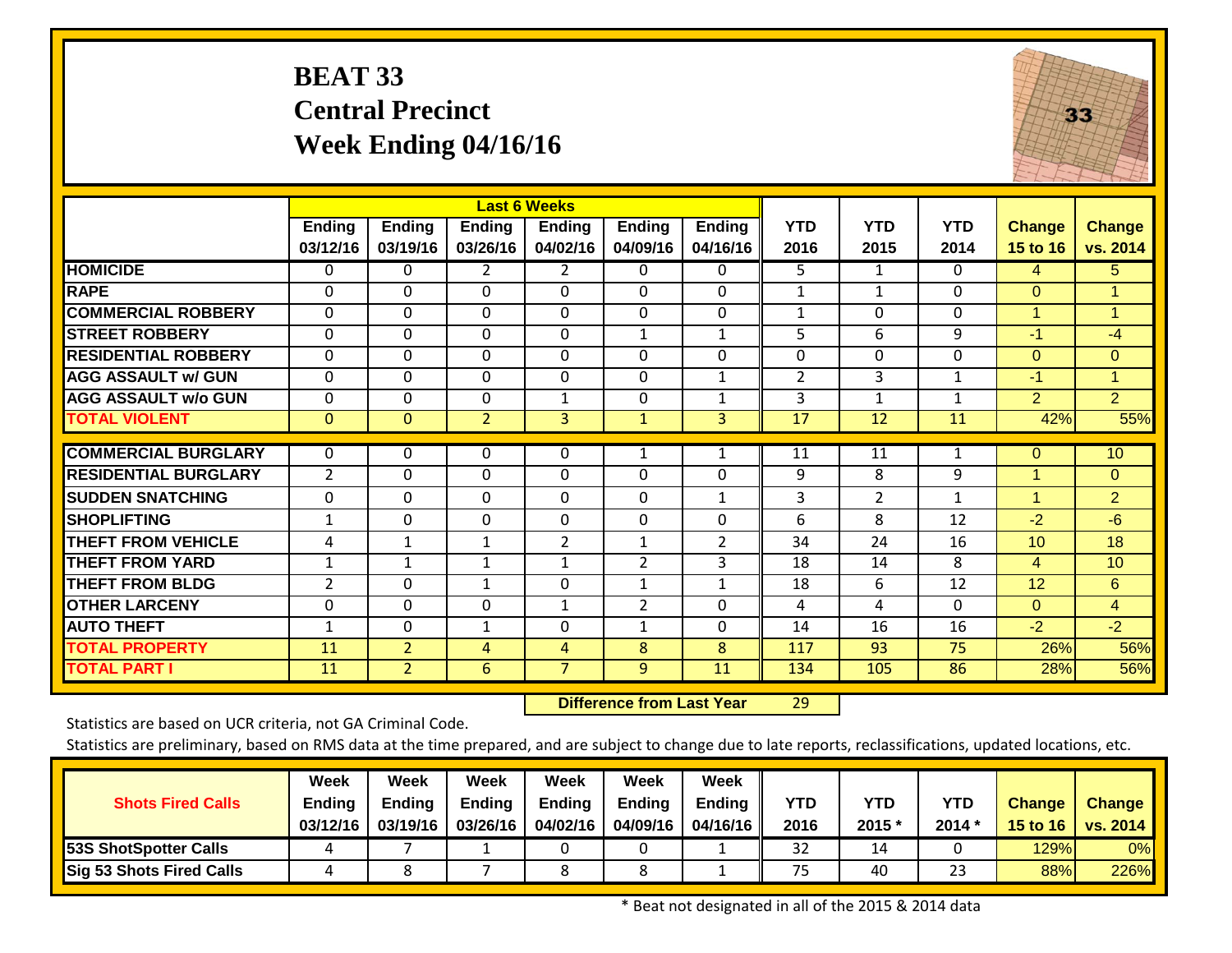# **BEAT 34 Central Precinct Week Ending 04/16/16**



|                             |                |                |                | <b>Last 6 Weeks</b> |                |                |                |                       |                |                 |                |
|-----------------------------|----------------|----------------|----------------|---------------------|----------------|----------------|----------------|-----------------------|----------------|-----------------|----------------|
|                             | <b>Ending</b>  | <b>Ending</b>  | Ending         | <b>Ending</b>       | <b>Ending</b>  | <b>Ending</b>  | <b>YTD</b>     | <b>YTD</b>            | <b>YTD</b>     | <b>Change</b>   | <b>Change</b>  |
|                             | 03/12/16       | 03/19/16       | 03/26/16       | 04/02/16            | 04/09/16       | 04/16/16       | 2016           | 2015                  | 2014           | <b>15 to 16</b> | vs. 2014       |
| <b>HOMICIDE</b>             | 0              | $\Omega$       | $\Omega$       | 0                   | $\mathbf{0}$   | 0              | 0              | $\Omega$              | 1              | $\Omega$        | $-1$           |
| <b>RAPE</b>                 | $\mathbf{0}$   | $\Omega$       | $\Omega$       | $\Omega$            | $\Omega$       | $\Omega$       | $\Omega$       | $\mathbf{1}$          | $\mathbf{1}$   | $-1$            | $-1$           |
| <b>COMMERCIAL ROBBERY</b>   | 0              | $\Omega$       | $\Omega$       | 0                   | $\Omega$       | $\Omega$       | 0              | 1                     | 3              | $-1$            | $-3$           |
| <b>STREET ROBBERY</b>       | $\Omega$       | $\Omega$       | $\Omega$       | $\Omega$            | $\Omega$       | $\Omega$       | $\Omega$       | 4                     | $\overline{2}$ | $-4$            | $-2$           |
| <b>RESIDENTIAL ROBBERY</b>  | $\mathbf{0}$   | $\Omega$       | $\Omega$       | $\Omega$            | $\Omega$       | $\Omega$       | 0              | $\Omega$              | $\Omega$       | $\Omega$        | $\overline{0}$ |
| <b>AGG ASSAULT w/ GUN</b>   | $\mathbf{0}$   | $\Omega$       | $\Omega$       | $\Omega$            | $\Omega$       | $\Omega$       | $\mathbf{1}$   | 4                     | $\overline{2}$ | $-3$            | $-1$           |
| <b>AGG ASSAULT w/o GUN</b>  | $\mathbf{0}$   | $\mathbf{1}$   | $\Omega$       | $\Omega$            | $\Omega$       | 1              | $\overline{7}$ | $\Omega$              | 1              | $\overline{7}$  | $6^{\circ}$    |
| <b>TOTAL VIOLENT</b>        | $\mathbf{0}$   | $\mathbf{1}$   | $\mathbf{0}$   | $\mathbf{0}$        | $\mathbf{0}$   | $\mathbf{1}$   | 8              | 10                    | 10             | $-20%$          | $-20%$         |
| <b>COMMERCIAL BURGLARY</b>  | $\mathbf 0$    | 0              | 0              | 0                   | 0              | 0              | 4              | 3                     | 0              | 1               | $\overline{4}$ |
| <b>RESIDENTIAL BURGLARY</b> |                |                |                |                     |                |                |                |                       |                |                 |                |
|                             | $\mathbf{1}$   | $\Omega$       | 1              | 1                   | $\mathbf{1}$   | $\mathbf{1}$   | 8              | 10                    | 21             | $-2$            | $-13$          |
| <b>SUDDEN SNATCHING</b>     | 0              | $\Omega$       | $\Omega$       | $\Omega$            | $\Omega$       | $\Omega$       | $\Omega$       | $\Omega$              | $\Omega$       | $\Omega$        | $\Omega$       |
| <b>SHOPLIFTING</b>          | 0              | $\overline{2}$ | $\mathbf{1}$   | $\Omega$            | $\mathbf{1}$   | 1              | 15             | 4                     | 8              | 11              | $\overline{7}$ |
| <b>THEFT FROM VEHICLE</b>   | 0              | $\mathbf{1}$   | $\Omega$       | $\overline{2}$      | $\Omega$       | $\Omega$       | 21             | 26                    | 15             | $-5$            | $6\phantom{1}$ |
| <b>THEFT FROM YARD</b>      | 0              | $\mathbf{1}$   | $\Omega$       | 1                   | $\Omega$       | 0              | 4              | 10                    | $\overline{5}$ | $-6$            | $-1$           |
| <b>THEFT FROM BLDG</b>      | $\overline{2}$ | 1              | 1              | $\Omega$            | $\overline{2}$ | $\mathbf{1}$   | 21             | 10                    | 10             | 11              | 11             |
| <b>OTHER LARCENY</b>        | 0              | 0              | $\Omega$       | 1                   | 1              | $\overline{2}$ | 4              | $\mathbf{2}^{\prime}$ | $\Omega$       | $\overline{2}$  | $\overline{4}$ |
| <b>AUTO THEFT</b>           | $\overline{2}$ | $\Omega$       | $\Omega$       | $\Omega$            | 2              | $\mathbf{1}$   | 15             | 11                    | 9              | 4               | 6              |
| <b>TOTAL PROPERTY</b>       | 5 <sup>1</sup> | 5              | $\overline{3}$ | 5                   | $\overline{7}$ | 6              | 92             | 76                    | 68             | 21%             | 35%            |
| <b>TOTAL PART I</b>         | 5.             | 6              | 3              | 5                   | $\overline{7}$ | $\overline{7}$ | 100            | 86                    | 78             | 16%             | 28%            |

 **Difference from Last Year**r 14

Statistics are based on UCR criteria, not GA Criminal Code.

Statistics are preliminary, based on RMS data at the time prepared, and are subject to change due to late reports, reclassifications, updated locations, etc.

| <b>Shots Fired Calls</b>     | Week<br>Ending<br>03/12/16 | Week<br><b>Ending</b><br>03/19/16 | <b>Week</b><br><b>Ending</b><br>03/26/16 | Week<br><b>Ending</b><br>04/02/16 | Week<br><b>Ending</b><br>04/09/16 | <b>Week</b><br>Ending $\ $<br>04/16/16 II | <b>YTD</b><br>2016 | YTD<br>2015 * | <b>YTD</b><br>$2014*$ | <b>Change</b> | <b>Change</b><br>15 to 16   vs. 2014 |
|------------------------------|----------------------------|-----------------------------------|------------------------------------------|-----------------------------------|-----------------------------------|-------------------------------------------|--------------------|---------------|-----------------------|---------------|--------------------------------------|
| <b>53S ShotSpotter Calls</b> |                            |                                   |                                          |                                   |                                   |                                           |                    |               |                       | $0\%$         | 0%                                   |
| Sig 53 Shots Fired Calls     |                            |                                   |                                          |                                   |                                   |                                           | 27                 | 30            | 20                    | $-10%$        | 35%                                  |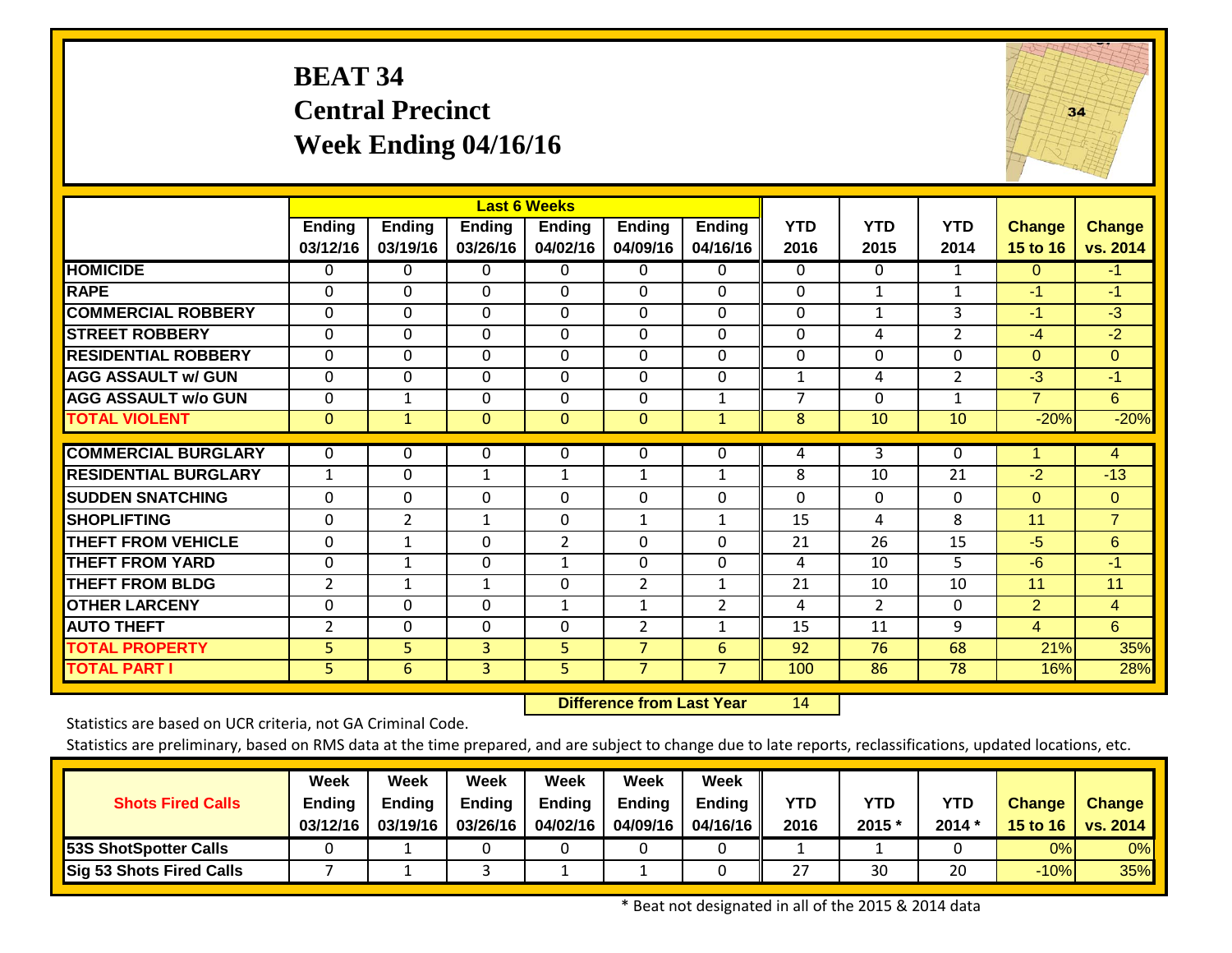# **BEAT 35 Central Precinct Week Ending 04/16/16**



|                             |                |                |                | <b>Last 6 Weeks</b> |                |                |                 |              |                |                |                |
|-----------------------------|----------------|----------------|----------------|---------------------|----------------|----------------|-----------------|--------------|----------------|----------------|----------------|
|                             | Ending         | <b>Ending</b>  | <b>Ending</b>  | <b>Ending</b>       | <b>Ending</b>  | <b>Ending</b>  | <b>YTD</b>      | <b>YTD</b>   | <b>YTD</b>     | <b>Change</b>  | <b>Change</b>  |
|                             | 03/12/16       | 03/19/16       | 03/26/16       | 04/02/16            | 04/09/16       | 04/16/16       | 2016            | 2015         | 2014           | 15 to 16       | vs. 2014       |
| <b>HOMICIDE</b>             | 0              | 0              | 0              | 1                   | 0              | 0              | 2               | $\mathbf{3}$ | 1              | $-1$           |                |
| <b>RAPE</b>                 | $\Omega$       | $\Omega$       | $\Omega$       | $\Omega$            | $\Omega$       | $\Omega$       | $\mathbf{1}$    | 1            | 3              | $\Omega$       | $-2$           |
| <b>COMMERCIAL ROBBERY</b>   | $\Omega$       | $\Omega$       | $\Omega$       | $\Omega$            | $\Omega$       | $\Omega$       | $\Omega$        | 0            | $\Omega$       | $\Omega$       | $\overline{0}$ |
| <b>STREET ROBBERY</b>       | $\Omega$       | $\Omega$       | $\overline{2}$ | $\Omega$            | $\mathbf{1}$   | $\Omega$       | $\overline{4}$  | 5            | 5              | $-1$           | $-1$           |
| <b>RESIDENTIAL ROBBERY</b>  | $\Omega$       | $\Omega$       | $\Omega$       | $\Omega$            | $\Omega$       | $\Omega$       | $\mathbf{1}$    | $\Omega$     | $\Omega$       | $\overline{1}$ | $\mathbf{1}$   |
| <b>AGG ASSAULT w/ GUN</b>   | $\mathbf{1}$   | $\mathbf{1}$   | $\mathbf 0$    | $\mathbf{0}$        | $\Omega$       | $\Omega$       | 3               | 6            | 5              | $-3$           | $-2$           |
| <b>AGG ASSAULT w/o GUN</b>  | $\Omega$       | $\Omega$       | $\Omega$       | $\Omega$            | $\mathbf{1}$   | $\Omega$       | 3               | 3            | 3              | $\Omega$       | $\overline{0}$ |
| <b>TOTAL VIOLENT</b>        | $\mathbf{1}$   | $\mathbf{1}$   | $\overline{2}$ | $\mathbf{1}$        | $\overline{2}$ | $\mathbf{0}$   | $\overline{14}$ | 18           | 17             | $-22%$         | $-18%$         |
| <b>COMMERCIAL BURGLARY</b>  | $\Omega$       | $\Omega$       | 0              | $\Omega$            | $\Omega$       | 0              |                 | 4            | $\overline{2}$ | $-3$           | $-1$           |
|                             |                |                |                |                     |                |                | 1               |              |                |                |                |
| <b>RESIDENTIAL BURGLARY</b> | $\mathbf{1}$   | $\mathbf{1}$   | 4              | $\Omega$            | $\overline{2}$ | $\mathbf{1}$   | 21              | 32           | 25             | $-11$          | $-4$           |
| <b>SUDDEN SNATCHING</b>     | $\Omega$       | 0              | 0              | $\Omega$            | $\Omega$       | $\Omega$       | $\Omega$        | $\Omega$     | $\Omega$       | $\Omega$       | $\Omega$       |
| <b>SHOPLIFTING</b>          | $\Omega$       | 0              | $\Omega$       | $\Omega$            | $\Omega$       | $\Omega$       | $\mathbf{1}$    | 1            | $\mathbf{1}$   | $\Omega$       | $\Omega$       |
| <b>THEFT FROM VEHICLE</b>   | $\mathbf 0$    | $\overline{2}$ | $\mathbf{1}$   | $\mathbf{0}$        | $\Omega$       | $\Omega$       | 18              | 19           | 15             | $-1$           | 3              |
| <b>THEFT FROM YARD</b>      | $\Omega$       | $\mathbf 0$    | 0              | $\mathbf{0}$        | $\overline{2}$ | $\Omega$       | 3               | 5            | $\overline{7}$ | $-2$           | $-4$           |
| <b>THEFT FROM BLDG</b>      | 1              | $\mathbf{1}$   | $\mathbf{1}$   | $\Omega$            | $\mathbf{1}$   | $\Omega$       | 9               | 10           | 10             | $-1$           | $-1$           |
| <b>OTHER LARCENY</b>        | $\Omega$       | $\Omega$       | 0              | $\Omega$            | $\Omega$       | $\Omega$       | $\Omega$        | 1            | $\mathbf{1}$   | -1             | $-1$           |
| <b>AUTO THEFT</b>           | 1              | $\Omega$       | 1              | $\Omega$            | 1              | 1              | 12              | 17           | 14             | $-5$           | $-2$           |
| <b>TOTAL PROPERTY</b>       | $\overline{3}$ | 4              | $\overline{7}$ | $\mathbf{0}$        | 6              | $\overline{2}$ | 65              | 89           | 75             | $-27%$         | $-13%$         |
| <b>TOTAL PART I</b>         | 4              | 5              | 9              | $\mathbf{1}$        | 8              | $\overline{2}$ | 79              | 107          | 92             | $-26%$         | $-14%$         |

 **Difference from Last Year**‐28

Statistics are based on UCR criteria, not GA Criminal Code.

Statistics are preliminary, based on RMS data at the time prepared, and are subject to change due to late reports, reclassifications, updated locations, etc.

| <b>Shots Fired Calls</b>        | Week<br>Ending<br>03/12/16 | Week<br><b>Ending</b><br>03/19/16 | <b>Week</b><br><b>Ending</b><br>03/26/16 | <b>Week</b><br><b>Ending</b><br>04/02/16 | Week<br><b>Ending</b><br>04/09/16 | <b>Week</b><br>Ending $\ $<br>04/16/16 | <b>YTD</b><br>2016 | YTD<br>2015 * | YTD<br>$2014*$ | <b>Change</b><br>15 to $16$ | <b>Change</b><br>$\vert$ vs. 2014 |
|---------------------------------|----------------------------|-----------------------------------|------------------------------------------|------------------------------------------|-----------------------------------|----------------------------------------|--------------------|---------------|----------------|-----------------------------|-----------------------------------|
| <b>53S ShotSpotter Calls</b>    |                            | 10                                |                                          | 10                                       | 10                                | 11                                     | 117                | 30            |                | 290%                        | 0%                                |
| <b>Sig 53 Shots Fired Calls</b> |                            |                                   |                                          | 10                                       | 10                                |                                        | 89                 | 51            | 33             | 75%                         | 170%                              |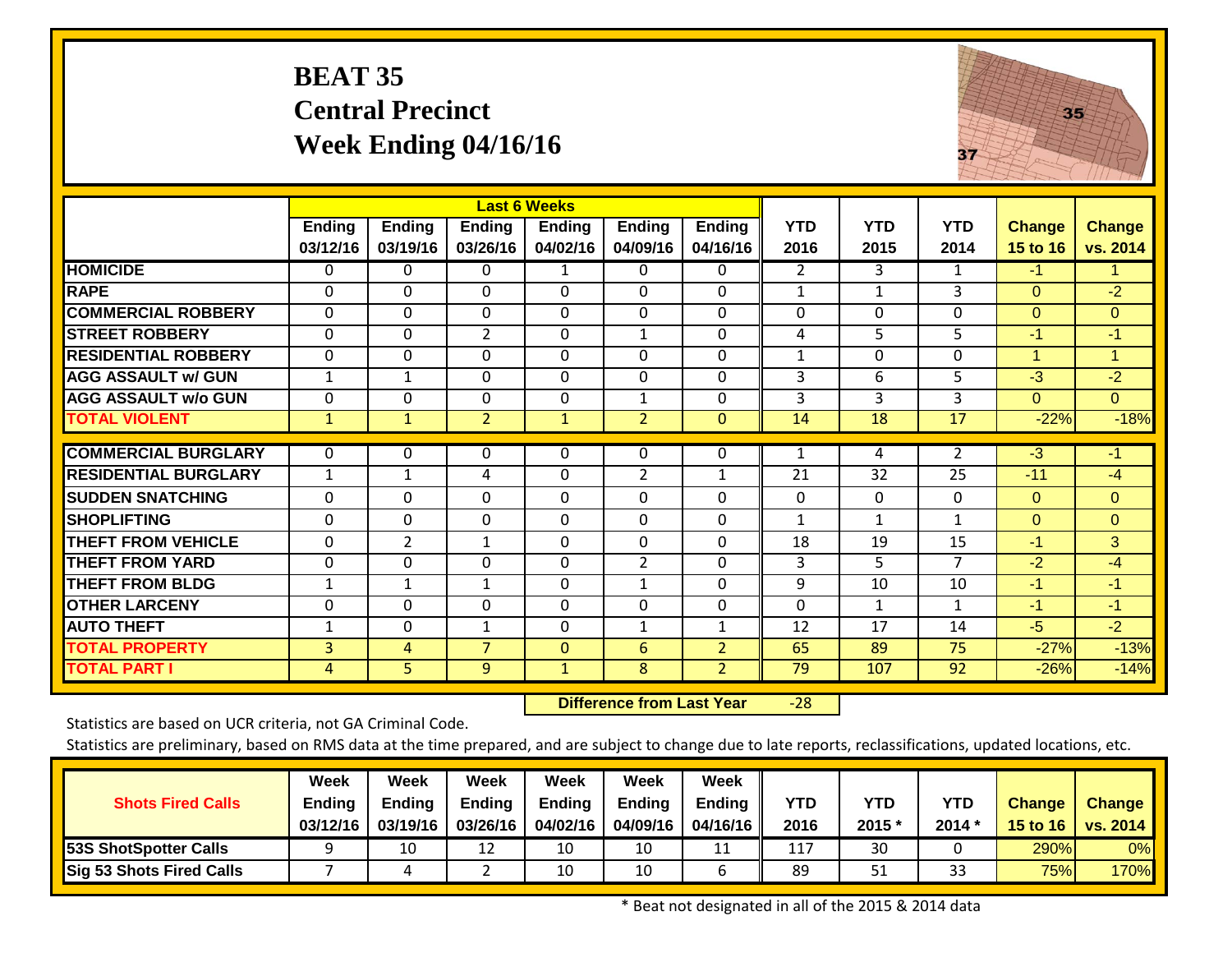# **BEAT 37 Central Precinct Week Ending 04/16/16**



|                             |                |                |                | <b>Last 6 Weeks</b> |                |                |                |                |                 |                |                |
|-----------------------------|----------------|----------------|----------------|---------------------|----------------|----------------|----------------|----------------|-----------------|----------------|----------------|
|                             | <b>Ending</b>  | <b>Ending</b>  | Ending         | <b>Ending</b>       | <b>Ending</b>  | Ending         | <b>YTD</b>     | <b>YTD</b>     | <b>YTD</b>      | <b>Change</b>  | <b>Change</b>  |
|                             | 03/12/16       | 03/19/16       | 03/26/16       | 04/02/16            | 04/09/16       | 04/16/16       | 2016           | 2015           | 2014            | 15 to 16       | vs. 2014       |
| <b>HOMICIDE</b>             | 0              | 0              | 0              | $\Omega$            | $\Omega$       | 0              | $\mathbf{0}$   | $\Omega$       | 1               | $\Omega$       | $-1$           |
| <b>RAPE</b>                 | $\Omega$       | $\Omega$       | $\Omega$       | $\Omega$            | $\Omega$       | 0              | $\mathbf{1}$   | $\Omega$       | $\Omega$        | $\mathbf 1$    | 1              |
| <b>COMMERCIAL ROBBERY</b>   | $\mathbf 0$    | $\Omega$       | $\Omega$       | $\mathbf 0$         | $\Omega$       | 0              | 0              | $\mathbf{1}$   | $\Omega$        | $-1$           | $\overline{0}$ |
| <b>STREET ROBBERY</b>       | $\mathbf 0$    | $\mathbf 0$    | $\mathbf{1}$   | $\mathbf 0$         | $\mathbf{1}$   | 0              | 5              | 3              | 3               | 2              | $\overline{2}$ |
| <b>RESIDENTIAL ROBBERY</b>  | 0              | $\mathbf 0$    | $\Omega$       | 0                   | $\Omega$       | 0              | 0              | $\Omega$       | $\Omega$        | $\mathbf{0}$   | $\overline{0}$ |
| <b>AGG ASSAULT w/ GUN</b>   | 0              | $\mathbf{1}$   | $\Omega$       | 0                   | $\Omega$       | $\mathbf{1}$   | 4              | $\overline{2}$ | $\mathbf{1}$    | $\overline{2}$ | 3              |
| <b>AGG ASSAULT w/o GUN</b>  | $\mathbf 0$    | $\mathbf{0}$   | $\Omega$       | 0                   | $\Omega$       | 0              | $\mathbf{0}$   | $\overline{2}$ | 0               | $-2$           | $\overline{0}$ |
| <b>TOTAL VIOLENT</b>        | $\mathbf{0}$   | $\mathbf{1}$   | $\mathbf{1}$   | $\mathbf{0}$        | $\mathbf{1}$   | $\mathbf{1}$   | 10             | 8              | 5               | 25%            | 100%           |
|                             |                |                |                |                     |                |                |                |                |                 |                |                |
| <b>COMMERCIAL BURGLARY</b>  | $\Omega$       | $\mathbf{0}$   | 0              | 0                   | $\mathbf{0}$   | $\Omega$       | 3              | 1              | $\mathbf{1}$    | $\overline{2}$ | $\overline{2}$ |
| <b>RESIDENTIAL BURGLARY</b> | $\mathbf 1$    | $\mathbf{1}$   | 0              | $\mathbf{1}$        | $\mathbf 0$    | $\mathbf{1}$   | 8              | 9              | 6               | $-1$           | $\overline{2}$ |
| <b>SUDDEN SNATCHING</b>     | 0              | $\Omega$       | $\Omega$       | 0                   | $\Omega$       | 0              | $\mathbf{0}$   | 1              | $\overline{2}$  | $-1$           | $-2$           |
| <b>SHOPLIFTING</b>          | 0              | $\Omega$       | $\mathbf{1}$   | 0                   | 1              | 0              | 5              | 5.             | 6               | $\Omega$       | $-1$           |
| <b>THEFT FROM VEHICLE</b>   | $\mathbf 1$    | $\overline{2}$ | 0              | $\overline{2}$      | $\mathbf{1}$   | $\overline{2}$ | 25             | 46             | 31              | $-21$          | $-6$           |
| <b>THEFT FROM YARD</b>      | $\mathbf{1}$   | $\Omega$       | $\Omega$       | 0                   | $\mathbf{1}$   | 0              | 6              | 10             | 10              | $-4$           | $-4$           |
| <b>THEFT FROM BLDG</b>      | $\pmb{0}$      | $\Omega$       | $\Omega$       | $\mathbf{1}$        | $\Omega$       | $\overline{2}$ | 5              | 13             | 6               | $-8$           | $-1$           |
| <b>OTHER LARCENY</b>        | 0              | $\Omega$       | $\Omega$       | $\mathbf{1}$        | $\Omega$       | 0              | $\mathbf{0}$   | 4              | $\Omega$        | $-4$           | $\Omega$       |
| <b>AUTO THEFT</b>           | $\overline{2}$ | $\mathbf{0}$   | $\Omega$       | 0                   | $\Omega$       | $\mathbf{1}$   | $\overline{7}$ | 9              | 9               | $-2$           | $-2$           |
| <b>TOTAL PROPERTY</b>       | $\overline{5}$ | $\overline{3}$ | $\mathbf{1}$   | 5                   | $\overline{3}$ | $6\phantom{1}$ | 59             | 98             | $\overline{71}$ | $-40%$         | $-17%$         |
| <b>TOTAL PART I</b>         | 5              | 4              | $\overline{2}$ | 5                   | $\overline{4}$ | $\overline{7}$ | 69             | 106            | 76              | $-35%$         | $-9%$          |

 **Difference from Last Year**‐37

Statistics are based on UCR criteria, not GA Criminal Code.

Statistics are preliminary, based on RMS data at the time prepared, and are subject to change due to late reports, reclassifications, updated locations, etc.

| <b>Shots Fired Calls</b>     | Week<br>Ending<br>03/12/16 | Week<br><b>Ending</b><br>03/19/16 | <b>Week</b><br><b>Ending</b><br>03/26/16 | Week<br><b>Ending</b><br>04/02/16 | Week<br><b>Ending</b><br>04/09/16 | <b>Week</b><br>Ending $\ $<br>04/16/16 II | <b>YTD</b><br>2016 | YTD<br>2015 * | <b>YTD</b><br>$2014*$ | <b>Change</b> | <b>Change</b><br>15 to 16   vs. 2014 |
|------------------------------|----------------------------|-----------------------------------|------------------------------------------|-----------------------------------|-----------------------------------|-------------------------------------------|--------------------|---------------|-----------------------|---------------|--------------------------------------|
| <b>53S ShotSpotter Calls</b> |                            |                                   |                                          |                                   |                                   |                                           | 20                 | 10            |                       | 100%          | 0%                                   |
| Sig 53 Shots Fired Calls     |                            |                                   |                                          |                                   |                                   |                                           | 52                 | 44            |                       | 18%           | 478%                                 |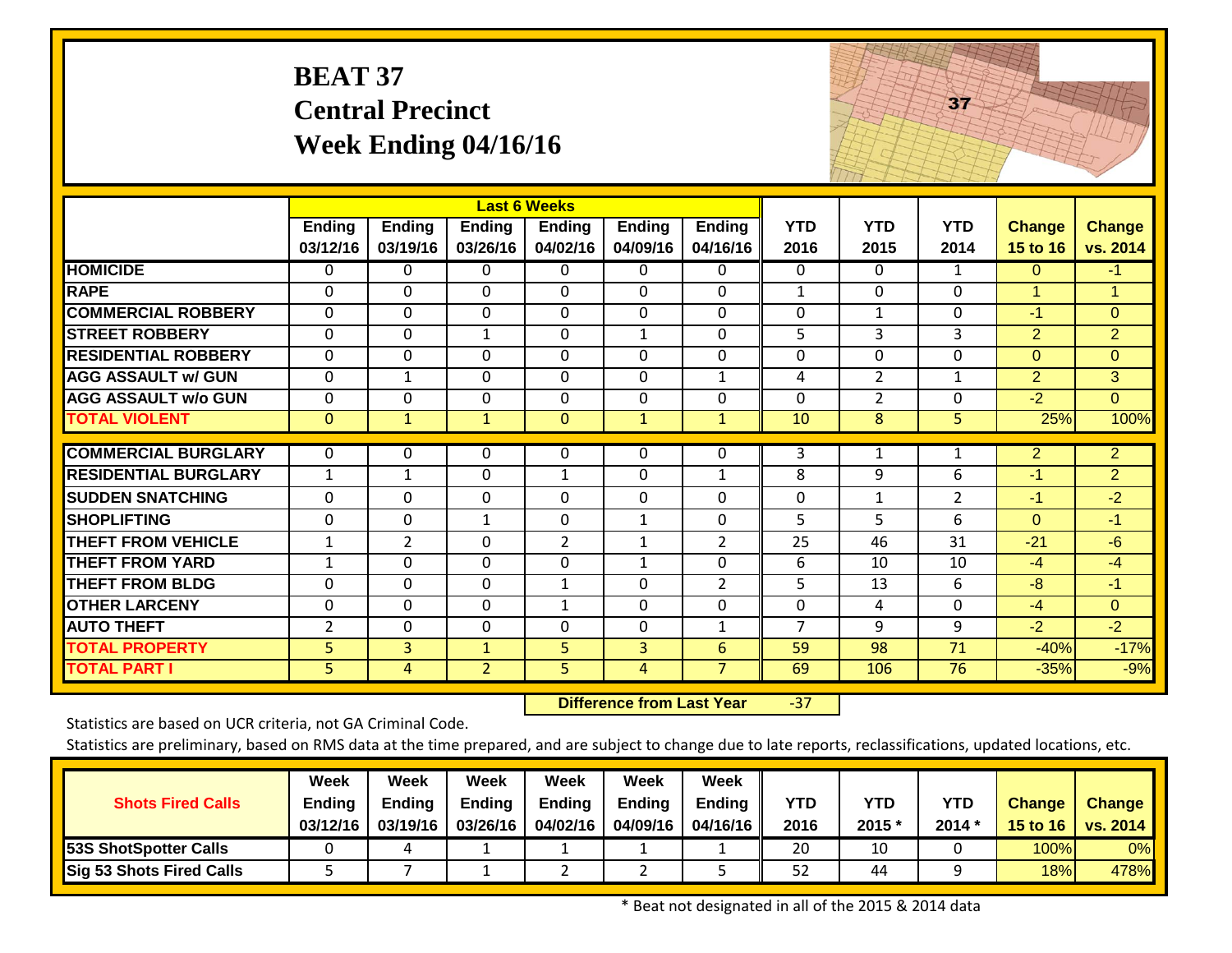

#### **COMPSTATSOUTHSIDE PRECINCT** CAPT. TERRY SHOOP **Week Ending 04/16/16**

**PRECINCT COMMANDER:**



|                             | Week<br><b>Ending</b><br>04/16/16 | Week<br><b>Ending</b><br>04/09/16 | Weekly<br>Avg<br>2015 | 28-Day<br>Endina<br>04/16/16 | $28-Day$<br><b>Ending</b><br>03/19/16 | Avg<br>28-Day<br>2015 | <b>YTD</b><br>2016 | <b>YTD</b><br>2015 | <b>YTD</b><br>2014 | <b>Change</b><br><b>15 to 16</b> | <b>Change</b><br>vs. 2014 |
|-----------------------------|-----------------------------------|-----------------------------------|-----------------------|------------------------------|---------------------------------------|-----------------------|--------------------|--------------------|--------------------|----------------------------------|---------------------------|
| <b>HOMICIDE</b>             | 0                                 | 0                                 | $\Omega$              | 0                            | 0                                     |                       |                    |                    |                    | 0                                | 0                         |
| <b>RAPE</b>                 | $\bf{0}$                          |                                   | 0                     | $\overline{2}$               | 0                                     |                       | 5                  | $\overline{2}$     |                    | 3                                | 4                         |
| <b>COMMERCIAL ROBBERY</b>   | $\bf{0}$                          | $\Omega$                          | 0                     | $\bf{0}$                     | 1                                     | 2                     | 6                  | 5                  | 6                  | $\overline{\mathbf{A}}$          | $\overline{0}$            |
| <b>ISTREET ROBBERY</b>      | $\bf{0}$                          |                                   | 1                     | 1                            | 2                                     | 3                     | 11                 | 12                 | 15                 | $-1$                             | $-4$                      |
| <b>RESIDENTIAL ROBBERY</b>  | $\bf{0}$                          | 0                                 | 0                     | 1                            | 0                                     |                       | 1                  | 5                  | 5                  | $-4$                             | $-4$                      |
| <b>AGG ASSAULT w/ GUN</b>   | $\bf{0}$                          | 0                                 | 1                     | $\bf{0}$                     | 4                                     | $\overline{2}$        | $\mathbf{2}$       | 4                  | 3                  | $-2$                             | $-1$                      |
| <b>AGG ASSAULT w/o GUN</b>  | $\overline{2}$                    | 2                                 |                       | 6                            | 7                                     | 2                     | 18                 | 6                  | 4                  | 12                               | 14                        |
| <b>TOTAL VIOLENT</b>        | $\overline{2}$                    | 4                                 | 3                     | 10                           | 11                                    | 12                    | 44                 | 35                 | 35                 | 26%                              | 26%                       |
|                             |                                   |                                   |                       |                              |                                       |                       |                    |                    |                    |                                  |                           |
| <b>COMMERCIAL BURGLARY</b>  | $\mathbf{2}$                      |                                   |                       | 5                            | 4                                     | 4                     | 12                 | 17                 | 11                 | $-5$                             |                           |
| <b>RESIDENTIAL BURGLARY</b> | 5                                 |                                   | 6                     | 13                           | 9                                     | 24                    | 53                 | 81                 | 77                 | $-28$                            | $-24$                     |
| <b>ISUDDEN SNATCHING</b>    | $\bf{0}$                          | 0                                 | 0                     | 0                            | 4                                     |                       | 4                  | 6                  | 4                  | $-5$                             | $-3$                      |
| <b>ISHOPLIFTING</b>         | 19                                | 8                                 | 15                    | 49                           | 61                                    | 59                    | 216                | 205                | 216                | 11                               | $\Omega$                  |
| <b>THEFT FROM VEHICLE</b>   | 4                                 | 3                                 | 8                     | 10                           | 30                                    | 32                    | 83                 | 90                 | 93                 | $-7$                             | $-10$                     |
| <b>THEFT FROM YARD</b>      | 1                                 | 5                                 | 2                     | 12                           | 5                                     | 10                    | 29                 | 33                 | 31                 | $-4$                             | $-2$                      |
| <b>THEFT FROM BLDG</b>      |                                   | 6                                 | 5                     | 12 <sub>2</sub>              | 15                                    | 19                    | 47                 | 56                 | 52                 | $-9$                             | $-5$                      |
| <b>OTHER LARCENY</b>        | 1                                 |                                   | 0                     | 3                            | 3                                     | $\overline{2}$        | 8                  | 8                  | 10                 | $\Omega$                         | $-2$                      |
| <b>AUTO THEFT</b>           | $\overline{2}$                    | 2                                 | 4                     | 10 <sup>1</sup>              | 8                                     | 15                    | 40                 | 56                 | 27                 | $-16$                            | 13                        |
| <b>TOTAL PROPERTY</b>       | 35                                | 27                                | 41                    | 114                          | 136                                   | 165                   | 489                | 552                | 521                | $-11%$                           | $-6%$                     |
| <b>TOTAL PART I</b>         | 37                                | 31                                | 44                    | 124                          | 147                                   | 177                   | 533                | 587                | 556                | $-9%$                            | $-4%$                     |

Statistics are based on UCR criteria, not GA Criminal Code. **Difference from Last Year** -54

Statistics are preliminary, based on RMS data at the time prepared, and are subject to change due to late reports, reclassifications, updated locations, etc. Cell Shading: white is within 0.6 standard deviation of the mean; red is above; green is below

|                                   |                                          | υ                     |                                         |                                     |                          |             |             |                      |                           |                           |
|-----------------------------------|------------------------------------------|-----------------------|-----------------------------------------|-------------------------------------|--------------------------|-------------|-------------|----------------------|---------------------------|---------------------------|
| 13                                |                                          | 10                    | 42                                      | 34                                  | 40                       | 134         | 150         | 80                   | -16                       | 54                        |
| Week<br><b>Ending</b><br>04/16/16 | <b>Week</b><br><b>Ending</b><br>04/09/16 | Weekly<br>Avg<br>2015 | $28 - Day$<br><b>Endina</b><br>04/16/16 | 28-Day<br><b>Ending</b><br>03/19/16 | Avg<br>$28$ -Day<br>2015 | YTD<br>2016 | YTD<br>2015 | YTD<br>3-Year<br>Avg | <b>Change</b><br>15 to 16 | <b>Change</b><br>3-Yr Avg |
| 104                               | 82                                       | 100                   | 358                                     | 402                                 | 399                      | 1401        | 1458        | 1387                 | $-57$                     | 14                        |
| 234                               | 256                                      | 273                   | 1016                                    | 1032                                | 1090                     | 3907        | 4100        | 3902                 | $-193$                    | 5.                        |
| 227                               | 251                                      | 269                   | 993                                     | 1085                                | 1077                     | 3785        | 3936        | 3777                 | $-151$                    | 8                         |
| 565                               | 589                                      | 641                   | 2367                                    | 2519                                | 2566                     | 9093        | 9494        | 9066                 | $-4.2%$                   | 0.3%                      |
|                                   |                                          |                       |                                         |                                     |                          |             |             |                      |                           |                           |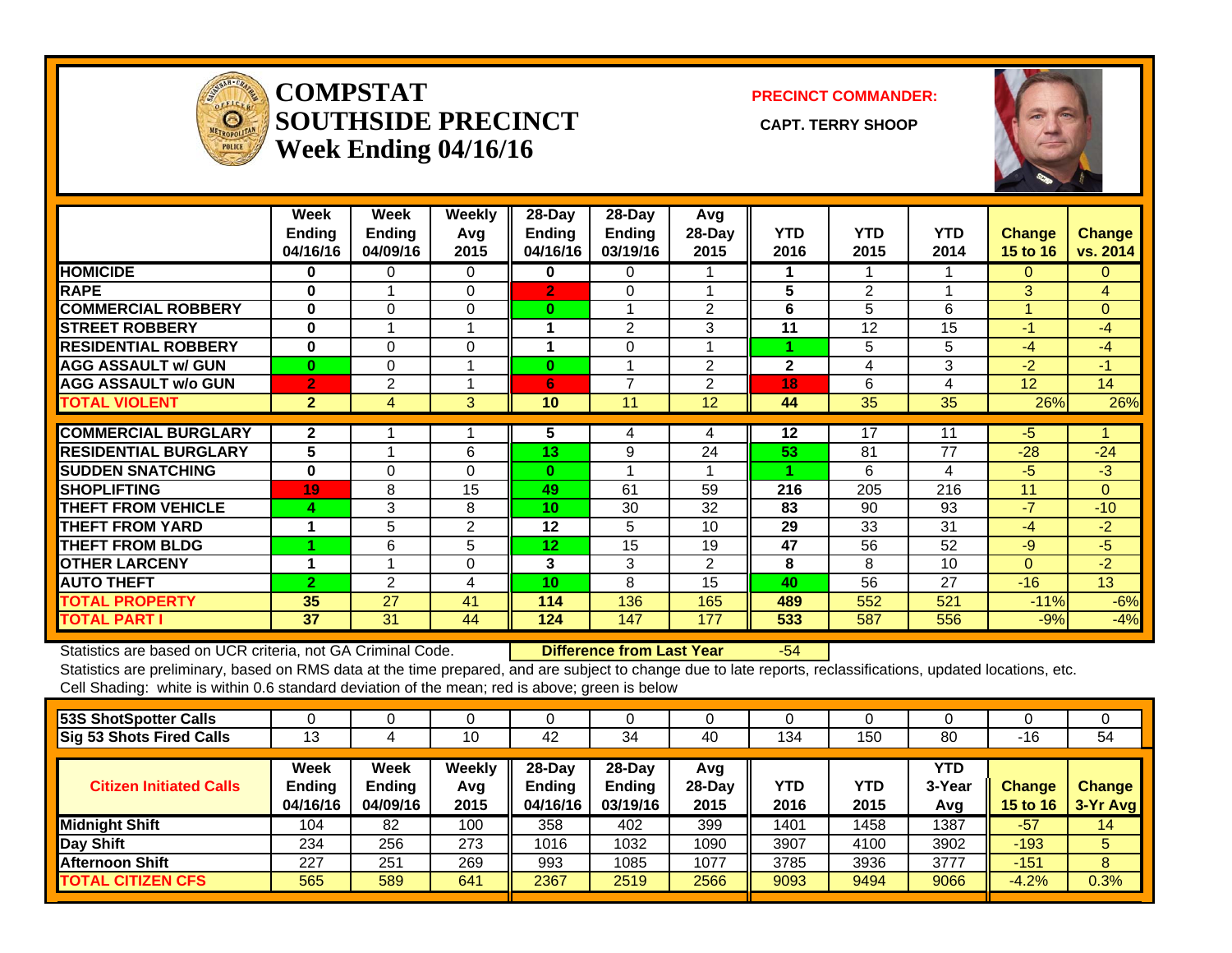#### **BEAT 41 Southside Precinct Week Ending 04/16/16**



|                             |                           |                           |                           | <b>Last 6 Weeks</b>       |                           |                           |                    |                    |                    |                           |                           |
|-----------------------------|---------------------------|---------------------------|---------------------------|---------------------------|---------------------------|---------------------------|--------------------|--------------------|--------------------|---------------------------|---------------------------|
|                             | <b>Ending</b><br>03/12/16 | <b>Ending</b><br>03/19/16 | <b>Ending</b><br>03/26/16 | <b>Ending</b><br>04/02/16 | <b>Ending</b><br>04/09/16 | <b>Ending</b><br>04/16/16 | <b>YTD</b><br>2016 | <b>YTD</b><br>2015 | <b>YTD</b><br>2014 | <b>Change</b><br>15 to 16 | <b>Change</b><br>vs. 2014 |
| <b>HOMICIDE</b>             | 0                         | 0                         | $\Omega$                  | 0                         | 0                         | 0                         | 0                  | $\Omega$           | $\Omega$           | $\Omega$                  | $\Omega$                  |
| <b>RAPE</b>                 | $\Omega$                  | $\Omega$                  | $\Omega$                  | $\Omega$                  | $\mathbf{1}$              | 0                         | 3                  | $\Omega$           | $\Omega$           | 3                         | 3                         |
| <b>COMMERCIAL ROBBERY</b>   | $\Omega$                  | $\Omega$                  | $\Omega$                  | 0                         | $\Omega$                  | 0                         | 3                  | $\mathbf{1}$       | 2                  | $\overline{2}$            | 1                         |
| <b>STREET ROBBERY</b>       | $\mathbf{1}$              | $\Omega$                  | $\Omega$                  | 0                         | $\Omega$                  | 0                         | $\overline{2}$     | $\Omega$           | $\mathbf{1}$       | $\overline{2}$            | $\overline{1}$            |
| <b>RESIDENTIAL ROBBERY</b>  | $\Omega$                  | $\Omega$                  | $\Omega$                  | $\Omega$                  | $\Omega$                  | $\Omega$                  | $\Omega$           | 1                  | $\Omega$           | $-1$                      | $\Omega$                  |
| <b>AGG ASSAULT w/ GUN</b>   | $\Omega$                  | $\Omega$                  | $\Omega$                  | 0                         | $\Omega$                  | $\Omega$                  | 0                  | $\Omega$           | 1                  | $\overline{0}$            | $-1$                      |
| <b>AGG ASSAULT w/o GUN</b>  | $\mathbf{1}$              | $\mathbf 0$               | $\Omega$                  | 0                         | $\mathbf 0$               | 1                         | 4                  | $\Omega$           | $\Omega$           | $\overline{4}$            | $\overline{4}$            |
| <b>TOTAL VIOLENT</b>        | $\overline{2}$            | $\Omega$                  | $\Omega$                  | $\Omega$                  | $\mathbf{1}$              | $\mathbf{1}$              | 12                 | $\overline{2}$     | 4                  | 500%                      | 200%                      |
|                             |                           |                           |                           |                           |                           |                           |                    |                    |                    |                           |                           |
| <b>COMMERCIAL BURGLARY</b>  | $\Omega$                  | 0                         | 0                         |                           | $\mathbf{1}$              |                           | 8                  | 1                  | 2                  | 7                         | 6                         |
| <b>RESIDENTIAL BURGLARY</b> | $\Omega$                  | $\Omega$                  | 1                         | $\Omega$                  | $\Omega$                  | 1                         | 6                  | 4                  | 1                  | $\overline{2}$            | 5                         |
| <b>SUDDEN SNATCHING</b>     | $\mathbf 0$               | 0                         | $\Omega$                  | $\mathbf 0$               | 0                         | $\Omega$                  | 0                  | $\Omega$           | $\Omega$           | $\overline{0}$            | $\Omega$                  |
| <b>SHOPLIFTING</b>          | $\Omega$                  | $\Omega$                  | 1                         | $\Omega$                  | $\Omega$                  | 0                         | 4                  | 3                  | 9                  | 1                         | $-5$                      |
| <b>THEFT FROM VEHICLE</b>   | $\Omega$                  | $\Omega$                  | 1                         | 1                         | $\Omega$                  | $\Omega$                  | 22                 | 20                 | 28                 | $\overline{2}$            | $-6$                      |
| <b>THEFT FROM YARD</b>      | 0                         | $\mathbf{1}$              | 1                         | $\mathbf{1}$              | $\Omega$                  | 0                         | 5                  | 11                 | $\overline{7}$     | $-6$                      | $-2$                      |
| <b>THEFT FROM BLDG</b>      | 0                         | 1                         | $\Omega$                  | $\Omega$                  | $\Omega$                  | $\Omega$                  | 5                  | 18                 | 8                  | $-13$                     | $-3$                      |
| <b>OTHER LARCENY</b>        | $\Omega$                  | $\Omega$                  | $\Omega$                  | $\Omega$                  | $\Omega$                  | $\Omega$                  | $\Omega$           | $\overline{2}$     | $\Omega$           | $-2$                      | $\Omega$                  |
| <b>AUTO THEFT</b>           | $\Omega$                  | $\Omega$                  | $\Omega$                  | 1                         | 0                         | $\Omega$                  | 4                  | 11                 | 3                  | $-7$                      | $\blacktriangleleft$      |
| <b>TOTAL PROPERTY</b>       | $\Omega$                  | $\overline{2}$            | 4                         | 3                         | $\mathbf{1}$              | $\overline{2}$            | 54                 | 70                 | 58                 | $-23%$                    | $-7%$                     |
| <b>TOTAL PART I</b>         | $\overline{2}$            | $\overline{2}$            | 4                         | $\overline{3}$            | $\overline{2}$            | $\overline{3}$            | 66                 | 72                 | 62                 | $-8%$                     | 6%                        |

 **Difference from Last Year**‐6

Statistics are based on UCR criteria, not GA Criminal Code.

| <b>Shots Fired Calls</b>        | Week<br><b>Ending</b><br>03/12/16 | Week<br><b>Endina</b><br>03/19/16 | Week<br>Ending<br>03/26/16 | Week<br><b>Endina</b><br>04/02/16 | Week<br><b>Endina</b><br>04/09/16 | Week<br><b>Ending</b><br>04/16/16 | YTD<br>2016 | YTD<br>2015 | <b>YTD</b><br>2014 | <b>Change</b><br>15 to 16 | <b>Change</b><br>vs. 2014 |
|---------------------------------|-----------------------------------|-----------------------------------|----------------------------|-----------------------------------|-----------------------------------|-----------------------------------|-------------|-------------|--------------------|---------------------------|---------------------------|
| <b>53S ShotSpotter Calls</b>    |                                   |                                   |                            |                                   |                                   |                                   |             |             |                    | $0\%$                     | 0%                        |
| <b>Sig 53 Shots Fired Calls</b> |                                   |                                   |                            |                                   |                                   |                                   |             |             |                    | 50%                       | 200%                      |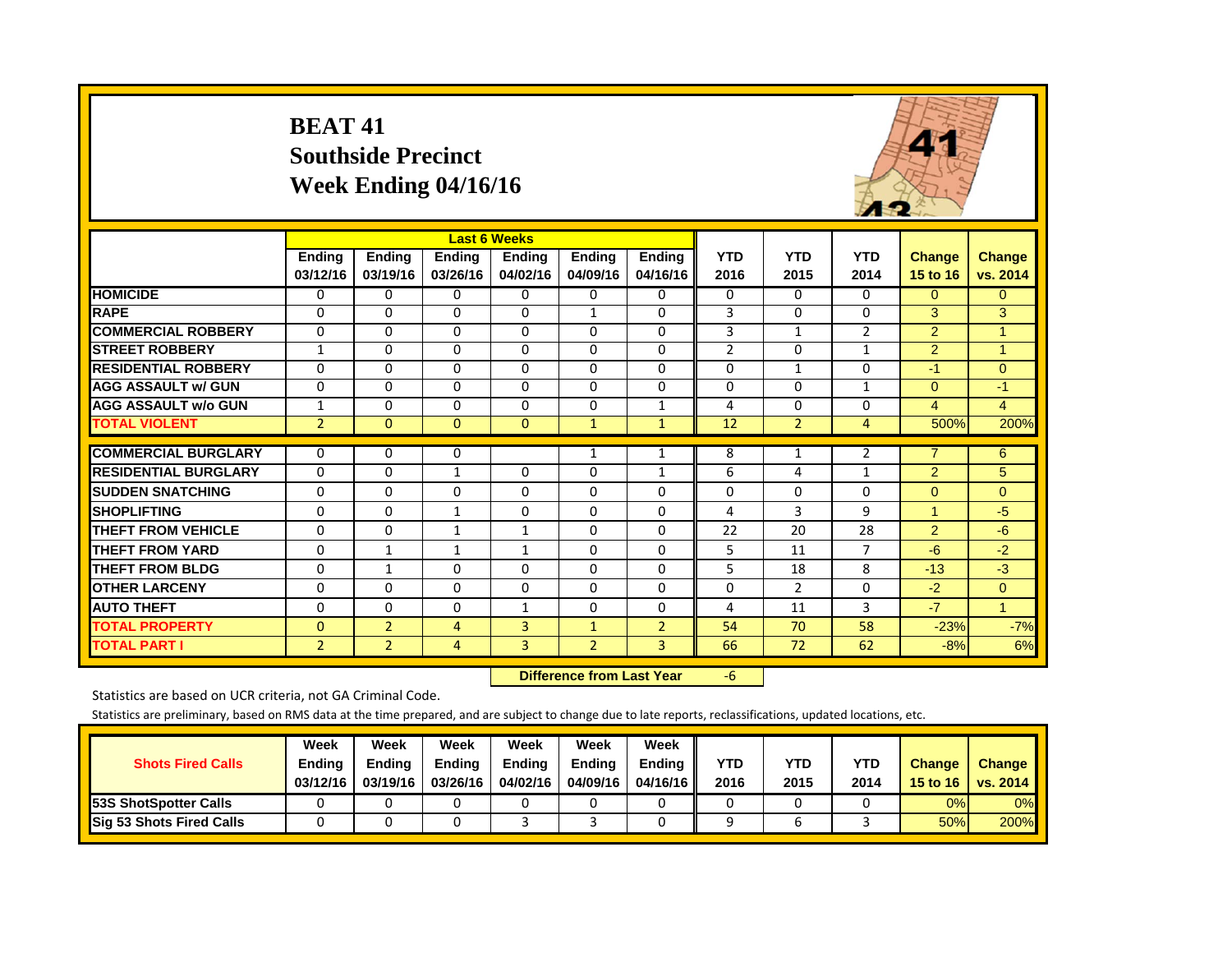|                             | <b>BEAT 42</b>            | <b>Southside Precinct</b> | Week Ending 04/16/16      |                           |                    |                    |                    |                    |                    |                           |                           |
|-----------------------------|---------------------------|---------------------------|---------------------------|---------------------------|--------------------|--------------------|--------------------|--------------------|--------------------|---------------------------|---------------------------|
|                             |                           |                           |                           | <b>Last 6 Weeks</b>       |                    |                    |                    |                    |                    |                           |                           |
|                             | <b>Endina</b><br>03/12/16 | Ending<br>03/19/16        | <b>Endina</b><br>03/26/16 | <b>Ending</b><br>04/02/16 | Ending<br>04/09/16 | Ending<br>04/16/16 | <b>YTD</b><br>2016 | <b>YTD</b><br>2015 | <b>YTD</b><br>2014 | <b>Change</b><br>15 to 16 | <b>Change</b><br>vs. 2014 |
| <b>HOMICIDE</b>             | $\Omega$                  | $\Omega$                  | 0                         | $\mathbf 0$               | 0                  | $\Omega$           | $\Omega$           | $\Omega$           | $\mathbf{1}$       | $\Omega$                  | $-1$                      |
| <b>RAPE</b>                 | $\Omega$                  | $\Omega$                  | $\Omega$                  | $\Omega$                  | $\Omega$           | $\Omega$           | $\Omega$           | $\Omega$           | $\mathbf{1}$       | $\Omega$                  | $-1$                      |
| <b>COMMERCIAL ROBBERY</b>   | $\Omega$                  | $\Omega$                  | $\Omega$                  | $\Omega$                  | $\Omega$           | $\Omega$           | $\Omega$           | $\Omega$           | $\overline{2}$     | $\Omega$                  | $-2$                      |
| <b>STREET ROBBERY</b>       | $\Omega$                  | $\Omega$                  | $\Omega$                  | $\Omega$                  | $\mathbf{1}$       | $\Omega$           | 3                  | 3                  | 4                  | $\Omega$                  | $-1$                      |
| <b>RESIDENTIAL ROBBERY</b>  | $\Omega$                  | $\Omega$                  | $\mathbf{1}$              | $\Omega$                  | $\Omega$           | $\Omega$           | $\mathbf{1}$       | $\overline{2}$     | $\overline{2}$     | -1                        | $-1$                      |
| <b>AGG ASSAULT w/ GUN</b>   | $\mathbf 0$               | $\Omega$                  | $\mathbf 0$               | $\mathbf 0$               | $\Omega$           | $\Omega$           | $\mathbf{1}$       | $\Omega$           | $\mathbf{1}$       | $\mathbf{1}$              | $\overline{0}$            |
| <b>AGG ASSAULT w/o GUN</b>  | $\mathbf{1}$              | $\Omega$                  | $\mathbf{1}$              | $\Omega$                  | $\mathbf{1}$       | $\Omega$           | 5                  | 3                  | $\Omega$           | $\overline{2}$            | $\overline{5}$            |
| <b>TOTAL VIOLENT</b>        | $\mathbf{1}$              | $\mathbf{0}$              | $\overline{2}$            | $\theta$                  | $\overline{2}$     | $\Omega$           | 10                 | 8                  | 11                 | 25%                       | $-9%$                     |
| <b>COMMERCIAL BURGLARY</b>  | 0                         | $\Omega$                  | 1                         | $\Omega$                  | $\Omega$           | $\Omega$           | $\mathbf{1}$       | 6                  | 4                  | $-5$                      | $-3$                      |
| <b>RESIDENTIAL BURGLARY</b> | $\overline{2}$            | $\mathbf{1}$              | $\Omega$                  | $\mathbf{1}$              | $\Omega$           | $\mathbf{1}$       | 20                 | 20                 | 23                 | $\Omega$                  | $-3$                      |
| <b>SUDDEN SNATCHING</b>     | 0                         | $\Omega$                  | $\Omega$                  | 0                         | $\Omega$           | $\Omega$           | 0                  | 3                  | $\mathbf{1}$       | $-3$                      | $-1$                      |
| <b>SHOPLIFTING</b>          | $\mathbf{1}$              | $\mathbf{1}$              | 4                         | $\Omega$                  | 3                  | 3                  | 34                 | 51                 | 31                 | $-17$                     | 3                         |
| <b>THEFT FROM VEHICLE</b>   | 1                         | $\overline{2}$            | $\mathbf{1}$              | $\mathbf{1}$              | $\mathbf{1}$       | $\overline{2}$     | 18                 | 25                 | 22                 | $-7$                      | $-4$                      |
| <b>THEFT FROM YARD</b>      | $\overline{2}$            | $\mathbf{1}$              | $\mathbf{1}$              | $\Omega$                  | $\overline{2}$     | $\mathbf{1}$       | 12                 | 8                  | 12                 | $\overline{4}$            | $\overline{0}$            |
| <b>THEFT FROM BLDG</b>      | $\mathbf{1}$              | $\Omega$                  | $\Omega$                  | $\mathbf 0$               | $\overline{2}$     | $\mathbf{1}$       | $\overline{7}$     | 12                 | 10                 | $-5$                      | $-3$                      |
| <b>OTHER LARCENY</b>        | $\Omega$                  | $\Omega$                  | $\Omega$                  | $\Omega$                  | $\mathbf{1}$       | $\Omega$           | $\overline{2}$     | $\overline{2}$     | 3                  | $\Omega$                  | $-1$                      |
| <b>AUTO THEFT</b>           | 3                         | $\overline{2}$            | $\mathbf{1}$              | $\mathbf 0$               | $\overline{2}$     | $\Omega$           | 17                 | 22                 | $\overline{7}$     | $-5$                      | 10                        |
| <b>TOTAL PROPERTY</b>       | 10                        | $\overline{7}$            | 8                         | $\overline{2}$            | 11                 | 8                  | 111                | 149                | 113                | $-26%$                    | $-2%$                     |
| <b>TOTAL PART I</b>         | 11                        | $\overline{7}$            | 10                        | $\overline{2}$            | 13                 | 8                  | 121                | 157                | 124                | $-23%$                    | $-2%$                     |

 **Difference from Last Year**r -36

Statistics are based on UCR criteria, not GA Criminal Code.

| <b>Shots Fired Calls</b>        | Week<br><b>Ending</b><br>03/12/16 | Week<br>Ending<br>03/19/16 | Week<br><b>Ending</b><br>03/26/16 | Week<br><b>Endina</b><br>04/02/16 | Week<br>Endina<br>04/09/16 | Week<br><b>Ending</b><br>04/16/16 | <b>YTD</b><br>2016 | YTD<br>2015 | <b>YTD</b><br>2014 | <b>Change</b><br>15 to 16 | Change<br>vs. 2014 |
|---------------------------------|-----------------------------------|----------------------------|-----------------------------------|-----------------------------------|----------------------------|-----------------------------------|--------------------|-------------|--------------------|---------------------------|--------------------|
| <b>53S ShotSpotter Calls</b>    |                                   |                            |                                   |                                   |                            |                                   |                    |             |                    | 0%                        | 0%                 |
| <b>Sig 53 Shots Fired Calls</b> |                                   |                            |                                   |                                   |                            |                                   | 25                 | 27          | ᆠ                  | $-7%$                     | 127%               |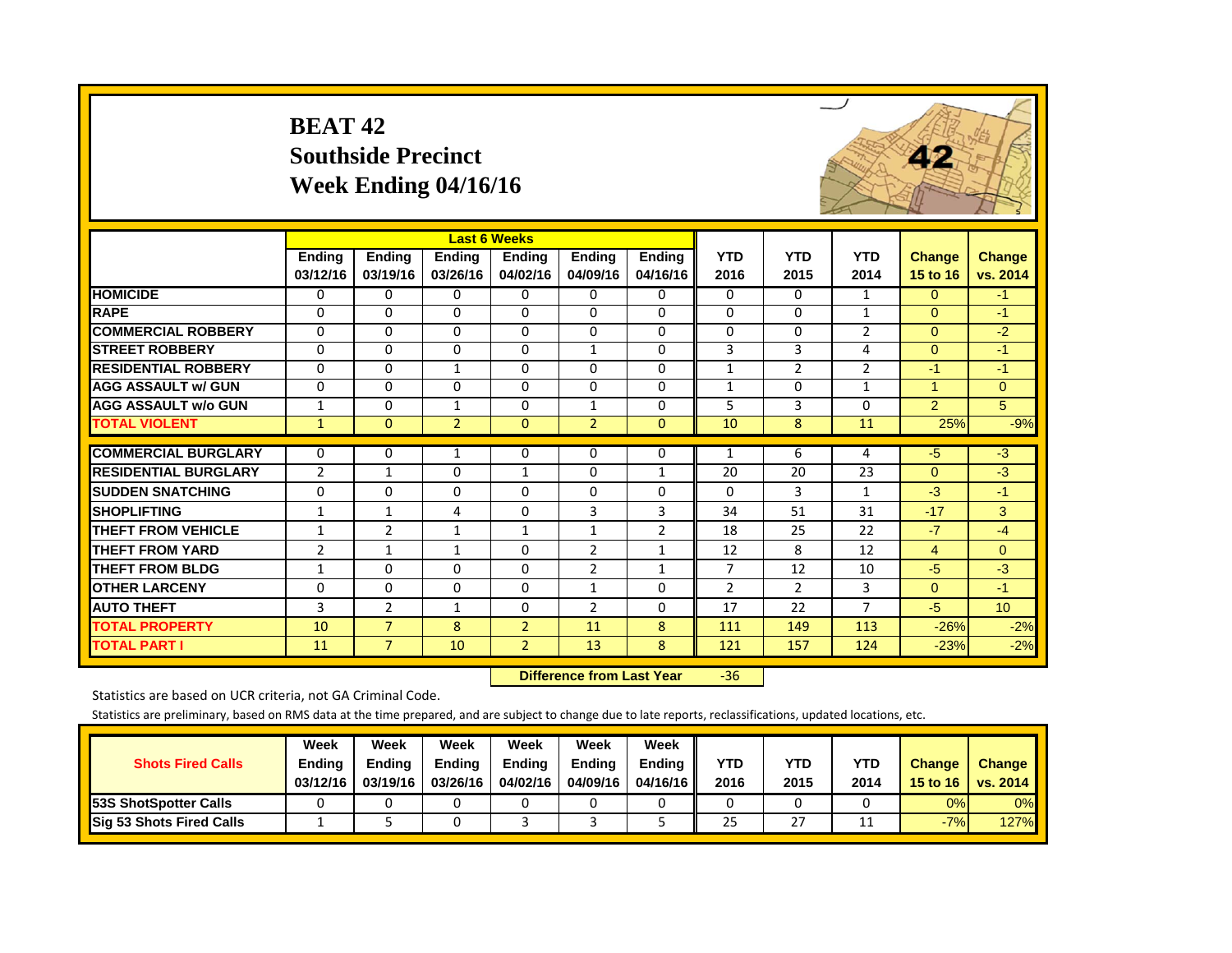|                             | <b>BEAT 43</b>            | <b>Southside Precinct</b><br>Week Ending 04/16/16 |                           |                           |                           |                           |                    |                    |                    | 43                        |                           |
|-----------------------------|---------------------------|---------------------------------------------------|---------------------------|---------------------------|---------------------------|---------------------------|--------------------|--------------------|--------------------|---------------------------|---------------------------|
|                             |                           |                                                   | <b>Last 6 Weeks</b>       |                           |                           |                           |                    |                    |                    |                           |                           |
|                             | <b>Ending</b><br>03/12/16 | <b>Ending</b><br>03/19/16                         | <b>Ending</b><br>03/26/16 | <b>Ending</b><br>04/02/16 | <b>Ending</b><br>04/09/16 | <b>Ending</b><br>04/16/16 | <b>YTD</b><br>2016 | <b>YTD</b><br>2015 | <b>YTD</b><br>2014 | <b>Change</b><br>15 to 16 | <b>Change</b><br>vs. 2014 |
| <b>HOMICIDE</b>             | $\Omega$                  | $\Omega$                                          | 0                         | 0                         | $\Omega$                  | 0                         | $\Omega$           | $\Omega$           | $\Omega$           | $\Omega$                  | $\Omega$                  |
| <b>RAPE</b>                 | $\Omega$                  | $\Omega$                                          | $\Omega$                  | $\Omega$                  | $\Omega$                  | $\Omega$                  | $\Omega$           | $\Omega$           | $\Omega$           | $\Omega$                  | $\Omega$                  |
| <b>COMMERCIAL ROBBERY</b>   | $\Omega$                  | $\Omega$                                          | $\Omega$                  | $\Omega$                  | $\Omega$                  | $\Omega$                  | $\overline{2}$     | 4                  | $\Omega$           | $-2$                      | 2                         |
| <b>STREET ROBBERY</b>       | $\Omega$                  | $\Omega$                                          | $\Omega$                  | $\Omega$                  | $\Omega$                  | $\Omega$                  | 3                  | 6                  | $\overline{2}$     | $-3$                      | $\mathbf{1}$              |
| <b>RESIDENTIAL ROBBERY</b>  | $\Omega$                  | $\Omega$                                          | $\Omega$                  | $\Omega$                  | $\Omega$                  | $\Omega$                  | $\Omega$           | $\mathbf{1}$       | $\mathbf{1}$       | $-1$                      | $-1$                      |
| <b>AGG ASSAULT w/ GUN</b>   | 0                         | $\Omega$                                          | 0                         | 0                         | $\Omega$                  | $\Omega$                  | 0                  | $\mathbf{1}$       | $\Omega$           | $-1$                      | $\Omega$                  |
| <b>AGG ASSAULT w/o GUN</b>  | $\Omega$                  | $\Omega$                                          | $\Omega$                  | $\Omega$                  | $\mathbf{1}$              | $\Omega$                  | 3                  | $\mathbf{1}$       | $\mathbf{1}$       | $\mathcal{P}$             | $\mathcal{P}$             |
| <b>TOTAL VIOLENT</b>        | $\Omega$                  | $\Omega$                                          | $\Omega$                  | $\Omega$                  | $\mathbf{1}$              | $\mathbf{0}$              | 8                  | 13                 | 4                  | $-38%$                    | 100%                      |
| <b>COMMERCIAL BURGLARY</b>  | $\Omega$                  | 0                                                 | 0                         | $\Omega$                  | $\Omega$                  | $\mathbf{1}$              | $\overline{2}$     | 8                  | 3                  | $-6$                      | $-1$                      |
| <b>RESIDENTIAL BURGLARY</b> | $\Omega$                  | $\Omega$                                          | $\mathbf{1}$              | $\Omega$                  | $\Omega$                  | $\Omega$                  | 4                  | 5                  | 9                  | $-1$                      | $-5$                      |
| <b>SUDDEN SNATCHING</b>     | $\Omega$                  | $\Omega$                                          | $\Omega$                  | $\Omega$                  | $\Omega$                  | $\Omega$                  | $\Omega$           | $\mathbf{1}$       | $\mathbf{1}$       | $-1$                      | $-1$                      |
| <b>SHOPLIFTING</b>          | $\overline{2}$            | 15                                                | 5                         | 4                         | $\mathbf{1}$              | 14                        | 122                | 106                | 130                | 16                        | $-8$                      |
| <b>THEFT FROM VEHICLE</b>   | $\Omega$                  | 3                                                 | $\Omega$                  | $\Omega$                  | $\mathbf{1}$              | 0                         | 10                 | 6                  | 18                 | 4                         | $-8$                      |
| <b>THEFT FROM YARD</b>      | $\Omega$                  | $\Omega$                                          | $\Omega$                  | $\Omega$                  | $\mathbf{1}$              | $\Omega$                  | 4                  | 4                  | 4                  | $\Omega$                  | $\Omega$                  |
| <b>THEFT FROM BLDG</b>      | $\Omega$                  | $\mathbf{1}$                                      | $\overline{2}$            | $\mathbf{1}$              | $\Omega$                  | $\Omega$                  | 13                 | 9                  | 10                 | $\overline{4}$            | 3                         |
| <b>OTHER LARCENY</b>        | $\Omega$                  | $\Omega$                                          | $\Omega$                  | $\mathbf{1}$              | $\Omega$                  | $\mathbf{1}$              | 3                  | 1                  | 3                  | $\overline{2}$            | $\Omega$                  |
| <b>AUTO THEFT</b>           | $\Omega$                  | $\Omega$                                          | 0                         | $\mathbf{1}$              | $\Omega$                  | $\Omega$                  | 3                  | 5                  | 3                  | $-2$                      | $\Omega$                  |
| <b>TOTAL PROPERTY</b>       | $\overline{2}$            | 19                                                | 8                         | $\overline{7}$            | $\overline{3}$            | 16                        | 161                | 145                | 181                | 11%                       | $-11%$                    |
| <b>TOTAL PART I</b>         | $\overline{2}$            | 19                                                | 8                         | $\overline{7}$            | $\overline{4}$            | 16                        | 169                | 158                | 185                | 7%                        | $-9%$                     |

 **Difference from Last Year**

r 11

Statistics are based on UCR criteria, not GA Criminal Code.

| <b>Shots Fired Calls</b>        | Week<br><b>Ending</b><br>03/12/16 | Week<br><b>Endina</b><br>03/19/16 | Week<br>Endina<br>03/26/16 | Week<br><b>Endina</b><br>04/02/16 | Week<br><b>Endina</b><br>04/09/16 | Week<br><b>Ending</b><br>04/16/16 | YTD<br>2016 | YTD<br>2015 | <b>YTD</b><br>2014 | <b>Change</b><br>15 to 16 | Change<br>vs. 2014 |
|---------------------------------|-----------------------------------|-----------------------------------|----------------------------|-----------------------------------|-----------------------------------|-----------------------------------|-------------|-------------|--------------------|---------------------------|--------------------|
| <b>153S ShotSpotter Calls</b>   |                                   |                                   |                            |                                   |                                   |                                   |             |             |                    | $0\%$                     | 0%                 |
| <b>Sig 53 Shots Fired Calls</b> |                                   |                                   |                            |                                   |                                   |                                   | 15          | 14          | רו                 | 7%                        | $-12%$             |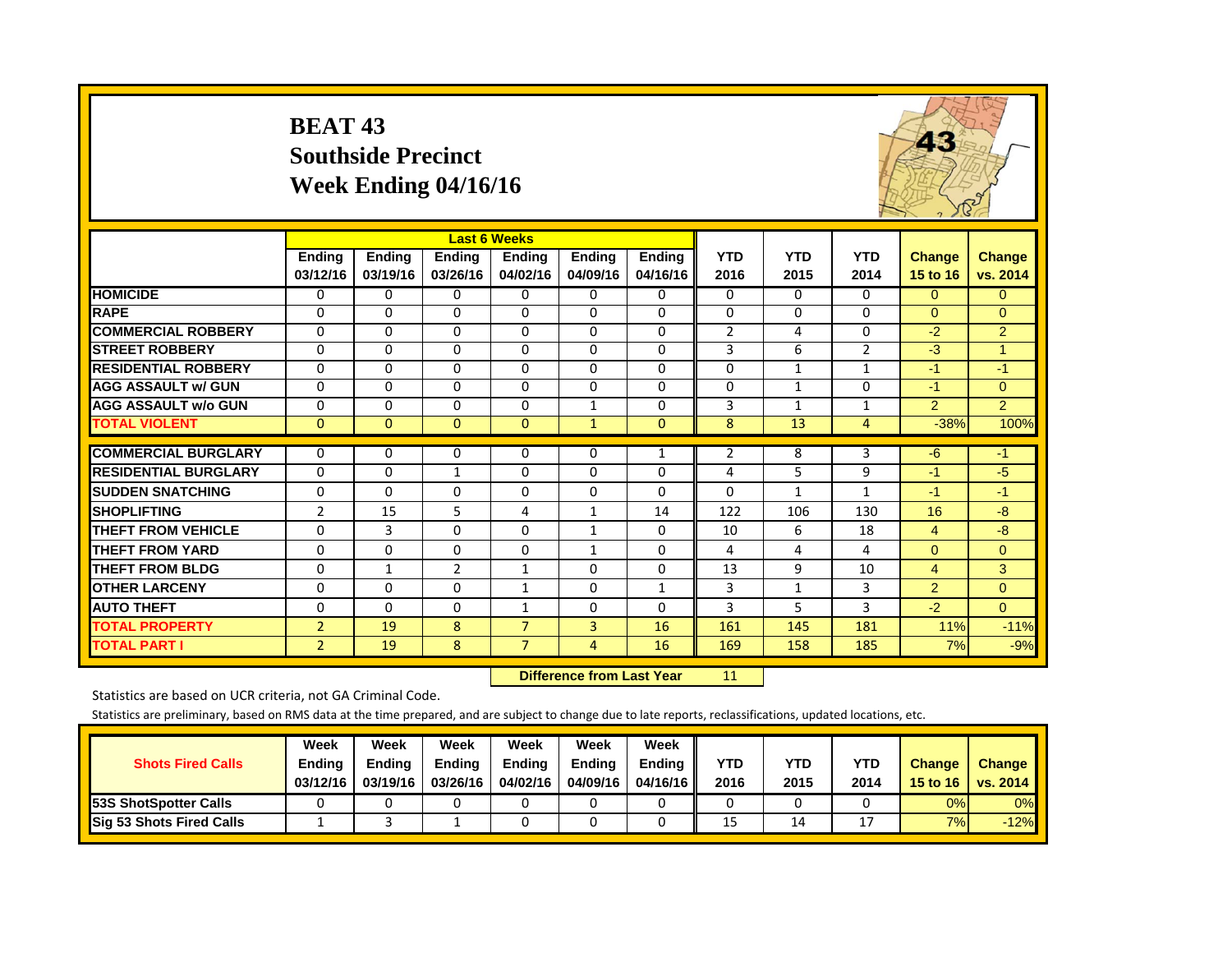#### **BEAT 44 Southside Precinct Week Ending 04/16/16**



|                             |                |               |                | <b>Last 6 Weeks</b> |                |               |                |                |                |                |                |
|-----------------------------|----------------|---------------|----------------|---------------------|----------------|---------------|----------------|----------------|----------------|----------------|----------------|
|                             | <b>Ending</b>  | <b>Ending</b> | <b>Ending</b>  | <b>Ending</b>       | <b>Ending</b>  | <b>Ending</b> | <b>YTD</b>     | <b>YTD</b>     | <b>YTD</b>     | <b>Change</b>  | Change         |
|                             | 03/12/16       | 03/19/16      | 03/26/16       | 04/02/16            | 04/09/16       | 04/16/16      | 2016           | 2015           | 2014           | 15 to 16       | vs. 2014       |
| <b>HOMICIDE</b>             | 0              | 0             | 0              | $\Omega$            | 0              | 0             | 0              | $\Omega$       | $\Omega$       | $\Omega$       | $\mathbf{0}$   |
| <b>RAPE</b>                 | $\Omega$       | $\Omega$      | $\mathbf{1}$   | $\Omega$            | $\Omega$       | 0             | 1              | $\mathbf{1}$   | 0              | $\Omega$       | $\mathbf{1}$   |
| <b>COMMERCIAL ROBBERY</b>   | 0              | $\Omega$      | $\Omega$       | $\Omega$            | $\Omega$       | $\Omega$      | $\Omega$       | $\Omega$       | $\overline{2}$ | $\Omega$       | $-2$           |
| <b>STREET ROBBERY</b>       | 0              | $\Omega$      | $\Omega$       | 0                   | $\Omega$       | $\Omega$      | $\mathbf{1}$   | 1              | 4              | $\Omega$       | $-3$           |
| <b>RESIDENTIAL ROBBERY</b>  | $\Omega$       | $\Omega$      | 0              | $\Omega$            | $\Omega$       | 0             | $\Omega$       | 0              | $\overline{2}$ | $\Omega$       | $-2$           |
| <b>AGG ASSAULT w/ GUN</b>   | $\Omega$       | $\Omega$      | 0              | $\Omega$            | $\Omega$       | 0             | 1              | 1              | 0              | $\Omega$       | 1              |
| <b>AGG ASSAULT w/o GUN</b>  | $\mathbf 0$    | 1             | $\overline{2}$ | 0                   | $\Omega$       | 0             | 4              | 1              | 2              | 3              | 2              |
| <b>TOTAL VIOLENT</b>        | $\overline{0}$ | $\mathbf{1}$  | 3              | $\overline{0}$      | $\mathbf{0}$   | $\mathbf{0}$  | $\overline{7}$ | 4              | 10             | 75%            | $-30%$         |
| <b>COMMERCIAL BURGLARY</b>  | $\Omega$       | $\Omega$      | 0              | 1                   | $\Omega$       | 0             | 1              | $\Omega$       | $\overline{2}$ | и              | $-1$           |
| <b>RESIDENTIAL BURGLARY</b> | $\Omega$       | $\mathbf{1}$  | 3              | $\Omega$            | $\Omega$       | $\mathbf{1}$  | 10             | 26             | 21             | $-16$          | $-11$          |
| <b>ISUDDEN SNATCHING</b>    | $\Omega$       | 0             | $\Omega$       | $\Omega$            | 0              | 0             | $\Omega$       | $\mathbf{1}$   | 1              | -1             | $-1$           |
| <b>SHOPLIFTING</b>          | $\Omega$       | $\mathbf{1}$  | $\mathbf{1}$   | $\Omega$            | $\Omega$       | $\mathbf{1}$  | 5              | $\mathfrak{p}$ | 6              | 3              | $-1$           |
| <b>THEFT FROM VEHICLE</b>   | 0              | $\Omega$      | $\Omega$       | $\Omega$            | $\Omega$       | 1             | 9              | 25             | 13             | $-16$          | $-4$           |
| <b>THEFT FROM YARD</b>      | $\mathbf 0$    | $\Omega$      | $\overline{2}$ | 0                   | $\Omega$       | $\Omega$      | 4              | 3              | 3              | $\mathbf{1}$   | $\overline{1}$ |
| <b>THEFT FROM BLDG</b>      | 1              | $\mathbf{1}$  | $\mathbf{1}$   | $\Omega$            | $\mathbf{1}$   | $\Omega$      | 7              | 6              | $\overline{7}$ | $\overline{1}$ | $\Omega$       |
| <b>OTHER LARCENY</b>        | $\mathbf{1}$   | $\Omega$      | $\Omega$       | $\Omega$            | $\Omega$       | $\Omega$      | 1              | 3              | 1              | $-2$           | $\Omega$       |
| <b>AUTO THEFT</b>           | $\Omega$       | $\Omega$      | 2              | $\Omega$            | $\overline{2}$ | $\mathbf{1}$  | 10             | 11             | 5              | -1             | 5              |
| <b>TOTAL PROPERTY</b>       | $\overline{2}$ | 3             | $\overline{9}$ | $\mathbf{1}$        | 3              | 4             | 47             | 77             | 59             | $-39%$         | $-20%$         |
| <b>TOTAL PART I</b>         | $\overline{2}$ | 4             | 12             | $\mathbf{1}$        | 3              | 4             | 54             | 81             | 69             | $-33%$         | $-22%$         |

 **Difference from Last Year**‐27

Statistics are based on UCR criteria, not GA Criminal Code.

| <b>Shots Fired Calls</b>        | Week<br><b>Ending</b><br>03/12/16 | Week<br><b>Endina</b><br>03/19/16 | Week<br>Ending<br>03/26/16 | Week<br><b>Endina</b><br>04/02/16 | Week<br><b>Endina</b><br>04/09/16 | Week<br><b>Ending</b><br>04/16/16 | YTD<br>2016 | YTD<br>2015 | <b>YTD</b><br>2014 | <b>Change</b><br>15 to 16 | <b>Change</b><br>vs. 2014 |
|---------------------------------|-----------------------------------|-----------------------------------|----------------------------|-----------------------------------|-----------------------------------|-----------------------------------|-------------|-------------|--------------------|---------------------------|---------------------------|
| <b>53S ShotSpotter Calls</b>    |                                   |                                   |                            |                                   |                                   |                                   |             |             |                    | $0\%$                     | 0%                        |
| <b>Sig 53 Shots Fired Calls</b> |                                   |                                   |                            |                                   |                                   |                                   | 27          | 25          | 16                 | 8%                        | 69%                       |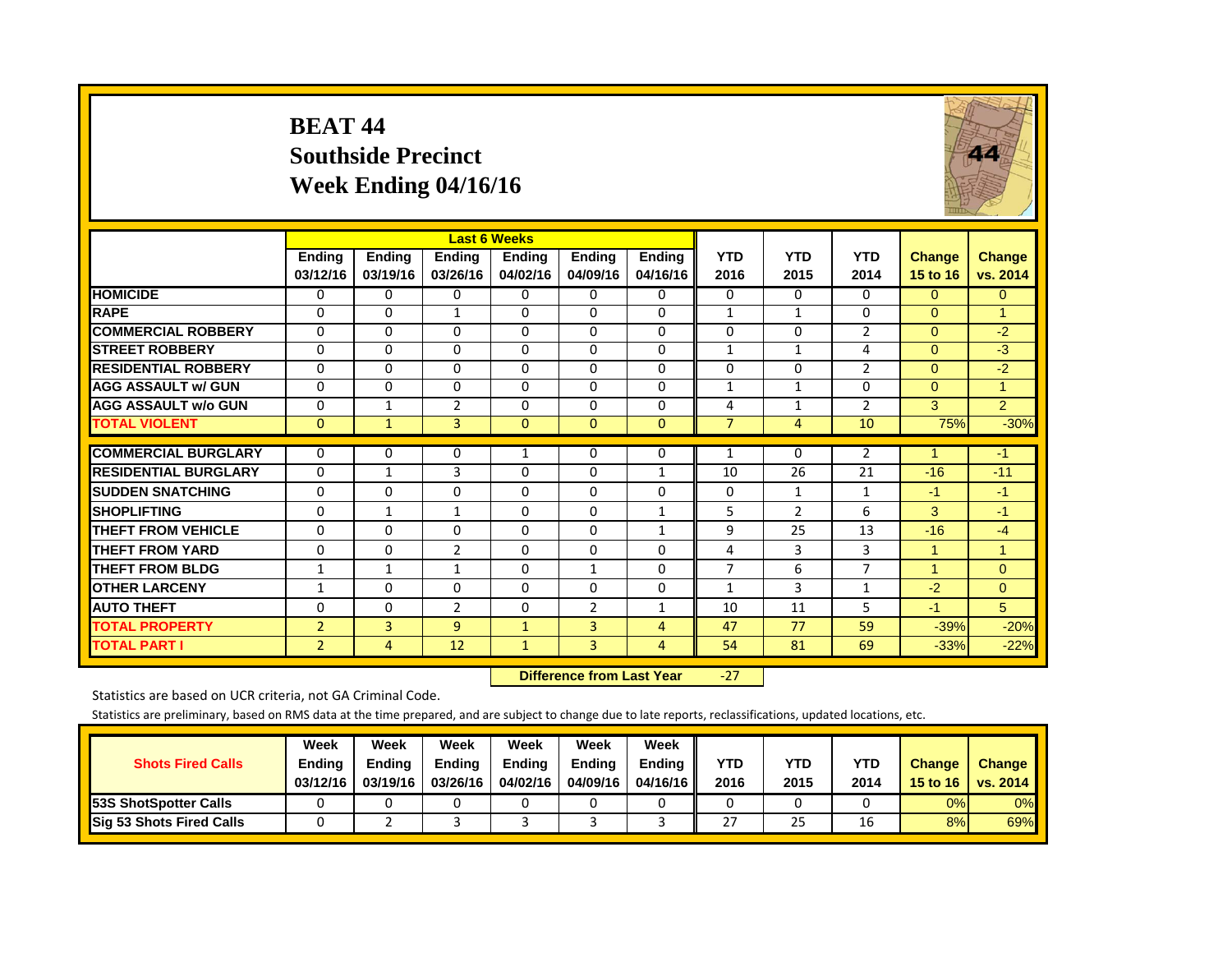#### **BEAT 45 Southside PrecinctWeek Ending 04/16/16**



|                             |               |                | <b>Last 6 Weeks</b> |                |               |                |                |                |                |                |                |
|-----------------------------|---------------|----------------|---------------------|----------------|---------------|----------------|----------------|----------------|----------------|----------------|----------------|
|                             | <b>Ending</b> | <b>Ending</b>  | <b>Ending</b>       | Endina         | <b>Ending</b> | <b>Ending</b>  | <b>YTD</b>     | <b>YTD</b>     | <b>YTD</b>     | <b>Change</b>  | Change         |
|                             | 03/12/16      | 03/19/16       | 03/26/16            | 04/02/16       | 04/09/16      | 04/16/16       | 2016           | 2015           | 2014           | 15 to 16       | vs. 2014       |
| <b>HOMICIDE</b>             | $\Omega$      | $\Omega$       | 0                   | $\Omega$       | 0             | $\Omega$       | 1              | $\Omega$       | $\Omega$       | 1              | 1              |
| <b>RAPE</b>                 | $\Omega$      | $\Omega$       | $\Omega$            | $\Omega$       | $\Omega$      | $\Omega$       | $\Omega$       | $\Omega$       | $\Omega$       | $\Omega$       | $\Omega$       |
| <b>COMMERCIAL ROBBERY</b>   | $\Omega$      | $\Omega$       | $\Omega$            | $\Omega$       | $\Omega$      | $\Omega$       | $\Omega$       | $\Omega$       | $\Omega$       | $\Omega$       | $\Omega$       |
| <b>STREET ROBBERY</b>       | $\Omega$      | $\Omega$       | 0                   | $\Omega$       | $\Omega$      | 0              | $\Omega$       | $\mathbf{1}$   | 0              | -1             | $\Omega$       |
| <b>RESIDENTIAL ROBBERY</b>  | 0             | $\Omega$       | $\Omega$            | 0              | 0             | $\Omega$       | $\Omega$       | 1              | 0              | $-1$           | $\Omega$       |
| <b>AGG ASSAULT w/ GUN</b>   | $\Omega$      | $\Omega$       | $\Omega$            | $\Omega$       | $\Omega$      | 0              | $\Omega$       | $\Omega$       | $\Omega$       | $\Omega$       | $\Omega$       |
| <b>AGG ASSAULT w/o GUN</b>  | 0             | $\Omega$       | $\Omega$            | $\Omega$       | $\Omega$      | 1              | $\overline{2}$ | 1              | 0              | $\blacksquare$ | 2              |
| <b>TOTAL VIOLENT</b>        | $\mathbf{0}$  | $\mathbf{0}$   | $\mathbf{0}$        | $\mathbf{0}$   | $\mathbf{0}$  | $\mathbf{1}$   | 3              | 3              | $\mathbf{0}$   | 0%             | #DIV/0!        |
|                             |               |                |                     |                |               |                |                |                |                |                |                |
| <b>COMMERCIAL BURGLARY</b>  | $\Omega$      | $\Omega$       | 0                   | 0              | 0             | 0              | 0              | 2              | 0              | $-2$           | $\mathbf{0}$   |
| <b>RESIDENTIAL BURGLARY</b> | $\Omega$      | $\Omega$       | $\mathbf{1}$        | $\Omega$       | $\Omega$      | $\overline{2}$ | 9              | 20             | 12             | $-11$          | $-3$           |
| <b>SUDDEN SNATCHING</b>     | 0             | $\Omega$       | $\Omega$            | $\Omega$       | $\Omega$      | 0              | $\Omega$       | $\Omega$       | $\Omega$       | $\Omega$       | $\Omega$       |
| <b>ISHOPLIFTING</b>         | $\Omega$      | $\Omega$       | $\Omega$            | $\Omega$       | $\Omega$      | $\mathbf{1}$   | 3              | $\Omega$       | $\Omega$       | 3              | 3              |
| <b>THEFT FROM VEHICLE</b>   | $\Omega$      | 1              | 0                   | $\Omega$       | $\Omega$      | 0              | 19             | 5              | 3              | 14             | 16             |
| <b>THEFT FROM YARD</b>      | $\Omega$      | $\Omega$       | 1                   | $\Omega$       | $\Omega$      | $\Omega$       | $\overline{2}$ | 5              | 3              | -3             | $-1$           |
| <b>THEFT FROM BLDG</b>      | $\Omega$      | $\mathbf{1}$   | $\Omega$            | $\overline{2}$ | $\Omega$      | 0              | 9              | 7              | 8              | 2              | 1              |
| <b>OTHER LARCENY</b>        | $\mathbf 0$   | $\Omega$       | $\Omega$            | $\Omega$       | $\Omega$      | 0              | $\mathbf{1}$   | $\mathbf 0$    | $\overline{2}$ | $\mathbf{1}$   | $-1$           |
| <b>AUTO THEFT</b>           | $\Omega$      | $\Omega$       | $\Omega$            | $\Omega$       | $\Omega$      | 3              | 5              | $\overline{2}$ | 4              | 3              | $\overline{1}$ |
| <b>TOTAL PROPERTY</b>       | $\Omega$      | $\overline{2}$ | $\overline{2}$      | $\overline{2}$ | $\Omega$      | 6              | 48             | 41             | 32             | 17%            | 50%            |
| <b>TOTAL PART I</b>         | $\mathbf{0}$  | $\overline{2}$ | $\overline{2}$      | $\overline{2}$ | $\mathbf{0}$  | $\overline{7}$ | 51             | 44             | 32             | 16%            | 59%            |

 **Difference from Last Year**r 7

Statistics are based on UCR criteria, not GA Criminal Code.

| <b>Shots Fired Calls</b>        | Week<br><b>Ending</b><br>03/12/16 | Week<br><b>Endina</b><br>03/19/16 | Week<br><b>Ending</b><br>03/26/16 | Week<br><b>Endina</b><br>04/02/16 | Week<br><b>Ending</b><br>04/09/16 | Week<br><b>Endina</b><br>04/16/16 | YTD<br>2016 | YTD<br>2015 | <b>YTD</b><br>2014 | <b>Change</b><br>15 to 16 | <b>Change</b><br><b>vs. 2014</b> |
|---------------------------------|-----------------------------------|-----------------------------------|-----------------------------------|-----------------------------------|-----------------------------------|-----------------------------------|-------------|-------------|--------------------|---------------------------|----------------------------------|
| <b>53S ShotSpotter Calls</b>    |                                   |                                   |                                   |                                   |                                   |                                   |             |             |                    | 0%                        | 0%                               |
| <b>Sig 53 Shots Fired Calls</b> |                                   |                                   | ப                                 |                                   |                                   |                                   | 25          | 21          | 16                 | 19%                       | 56%                              |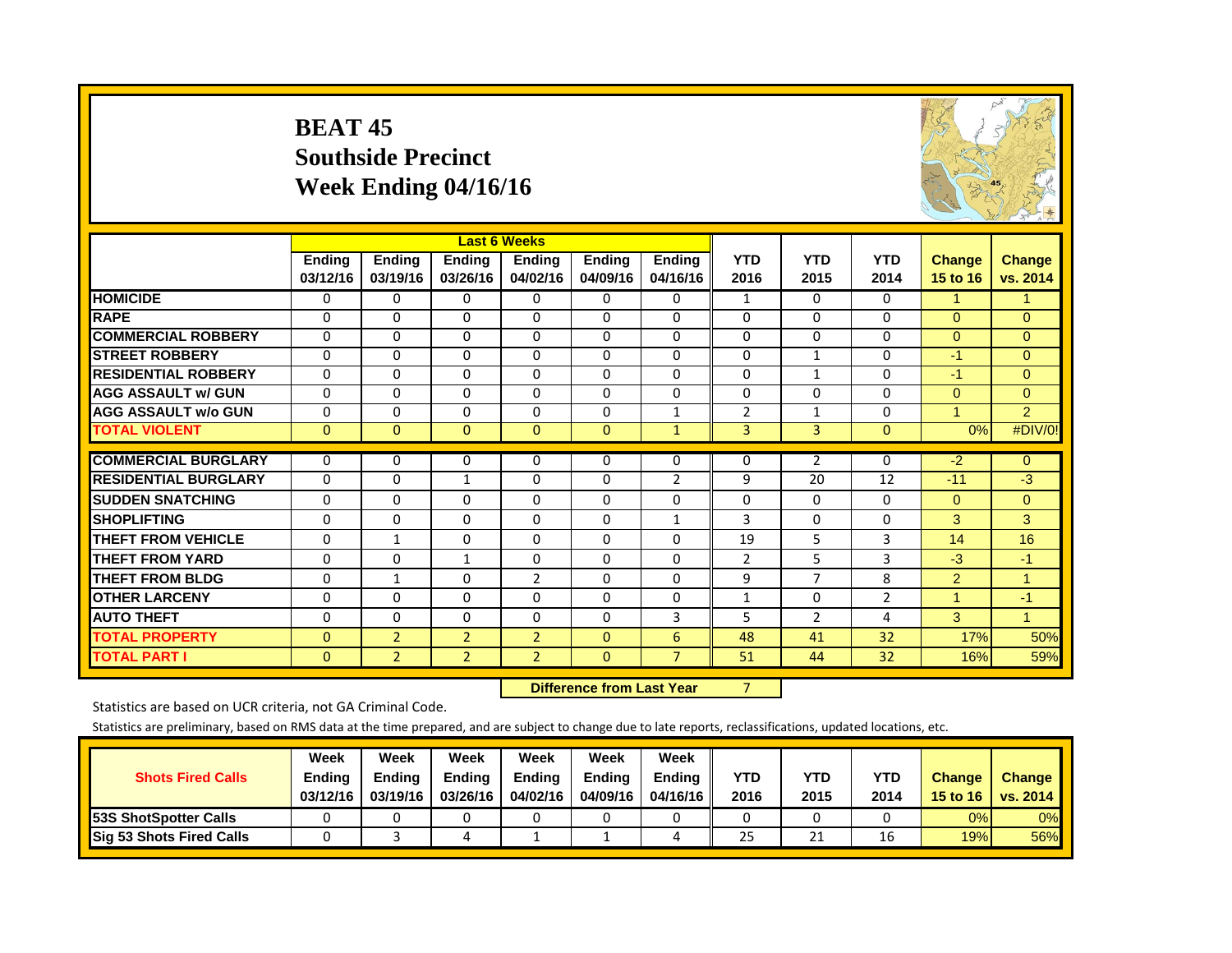#### **BEAT 46 Southside Precinct Week Ending 04/16/16**



|                             |                           |                           |                           | <b>Last 6 Weeks</b>       |                    |                           |                    |                    |                    |                           |                    |
|-----------------------------|---------------------------|---------------------------|---------------------------|---------------------------|--------------------|---------------------------|--------------------|--------------------|--------------------|---------------------------|--------------------|
|                             | <b>Ending</b><br>03/12/16 | <b>Ending</b><br>03/19/16 | <b>Ending</b><br>03/26/16 | <b>Ending</b><br>04/02/16 | Ending<br>04/09/16 | <b>Ending</b><br>04/16/16 | <b>YTD</b><br>2016 | <b>YTD</b><br>2015 | <b>YTD</b><br>2014 | <b>Change</b><br>15 to 16 | Change<br>vs. 2014 |
| <b>HOMICIDE</b>             | 0                         | $\Omega$                  | 0                         | 0                         | 0                  | 0                         | 0                  | $\mathbf{1}$       | 0                  | $-1$                      | $\Omega$           |
| <b>RAPE</b>                 | $\Omega$                  | $\Omega$                  | $\Omega$                  | $\Omega$                  | $\Omega$           | $\Omega$                  | $\mathbf{1}$       | 1                  | 0                  | $\Omega$                  | 1                  |
| <b>COMMERCIAL ROBBERY</b>   | $\Omega$                  | $\Omega$                  | $\Omega$                  | $\Omega$                  | $\Omega$           | 0                         | 1                  | 0                  | $\Omega$           | 1                         | $\mathbf{1}$       |
| <b>STREET ROBBERY</b>       | $\Omega$                  | $\Omega$                  | $\Omega$                  | $\Omega$                  | $\Omega$           | 0                         | $\overline{2}$     | $\mathbf{1}$       | 3                  | 4                         | $-1$               |
| <b>RESIDENTIAL ROBBERY</b>  | $\Omega$                  | $\Omega$                  | $\Omega$                  | $\Omega$                  | $\Omega$           | 0                         | $\Omega$           | $\Omega$           | $\Omega$           | $\Omega$                  | $\Omega$           |
| <b>AGG ASSAULT w/ GUN</b>   | $\Omega$                  | $\Omega$                  | $\Omega$                  | $\Omega$                  | $\Omega$           | 0                         | $\Omega$           | $\overline{2}$     | $\mathbf{1}$       | $-2$                      | $-1$               |
| <b>AGG ASSAULT w/o GUN</b>  | 0                         | $\Omega$                  | $\Omega$                  | 0                         | $\Omega$           | 0                         | $\Omega$           | $\Omega$           | 1                  | $\mathbf{0}$              | $-1$               |
| <b>TOTAL VIOLENT</b>        | $\mathbf{0}$              | $\Omega$                  | $\Omega$                  | $\Omega$                  | $\mathbf{0}$       | $\Omega$                  | 4                  | 5                  | 5                  | $-20%$                    | $-20%$             |
| <b>COMMERCIAL BURGLARY</b>  | 0                         | 0                         | $\Omega$                  | 0                         | 0                  | 0                         | 0                  | 0                  | $\Omega$           | $\Omega$                  | $\Omega$           |
| <b>RESIDENTIAL BURGLARY</b> | 2                         | $\Omega$                  | $\Omega$                  | $\Omega$                  | $\mathbf{1}$       | 0                         | 4                  | 6                  | 8                  | $-2$                      | $-4$               |
| <b>SUDDEN SNATCHING</b>     | $\mathbf 0$               | $\Omega$                  | $\Omega$                  | $\Omega$                  | $\Omega$           | $\Omega$                  | $\mathbf{1}$       | $\mathbf{1}$       | $\mathbf{1}$       | $\Omega$                  | $\Omega$           |
| <b>ISHOPLIFTING</b>         | $\overline{2}$            | 6                         | 5                         | 3                         | 5                  | $\Omega$                  | 48                 | 43                 | 36                 | 5                         | 12                 |
| <b>THEFT FROM VEHICLE</b>   | $\Omega$                  | $\mathcal{P}$             | 1                         | $\Omega$                  | $\Omega$           | $\mathbf{1}$              | 5                  | 9                  | $\overline{7}$     | $-4$                      | $-2$               |
| <b>THEFT FROM YARD</b>      |                           | 0                         | $\Omega$                  | $\Omega$                  | $\mathbf{1}$       | 0                         | $\overline{2}$     | $\overline{2}$     | 2                  |                           | $\Omega$           |
|                             | 0                         |                           |                           |                           |                    |                           |                    |                    |                    | $\overline{0}$            |                    |
| <b>THEFT FROM BLDG</b>      | $\overline{2}$            | $\mathbf{1}$              | $\Omega$                  | $\Omega$                  | $\overline{2}$     | $\Omega$                  | 6                  | 4                  | 9                  | $\overline{2}$            | $-3$               |
| <b>OTHER LARCENY</b>        | $\mathbf{1}$              | 0                         | $\Omega$                  | $\Omega$                  | 0                  | $\Omega$                  | $\mathbf{1}$       | 0                  | $\mathbf{1}$       | 1                         | $\Omega$           |
| <b>AUTO THEFT</b>           | $\Omega$                  | 0                         | $\Omega$                  | 0                         | 0                  | 0                         | 3                  | 5                  | 3                  | $-2$                      | $\Omega$           |
| <b>TOTAL PROPERTY</b>       | $\overline{7}$            | 9                         | 6                         | 3                         | 9                  | $\mathbf{1}$              | 70                 | 70                 | 67                 | 0%                        | 4%                 |
| <b>TOTAL PART I</b>         | $\overline{7}$            | 9                         | 6                         | $\overline{3}$            | 9                  | $\mathbf{1}$              | 74                 | 75                 | 72                 | $-1%$                     | 3%                 |

 **Difference from Last Year**r  $-1$ 

Statistics are based on UCR criteria, not GA Criminal Code.

| <b>Shots Fired Calls</b>        | Week<br>Endina<br>03/12/16 | Week<br><b>Endina</b><br>03/19/16 | Week<br><b>Ending</b><br>03/26/16 | Week<br>Endina<br>04/02/16 | Week<br>Endina<br>04/09/16 | Week<br>Ending<br>04/16/16 II | <b>YTD</b><br>2016 | YTD<br>2015 | <b>YTD</b><br>2014 | <b>Change</b><br>15 to 16 | <b>Change</b><br>vs. 2014 |
|---------------------------------|----------------------------|-----------------------------------|-----------------------------------|----------------------------|----------------------------|-------------------------------|--------------------|-------------|--------------------|---------------------------|---------------------------|
| <b>153S ShotSpotter Calls</b>   |                            |                                   |                                   |                            |                            |                               |                    |             |                    | 0%                        | $0\%$                     |
| <b>Sig 53 Shots Fired Calls</b> |                            |                                   |                                   |                            |                            |                               | 33                 | 25          |                    | 32%                       | <b>313%</b>               |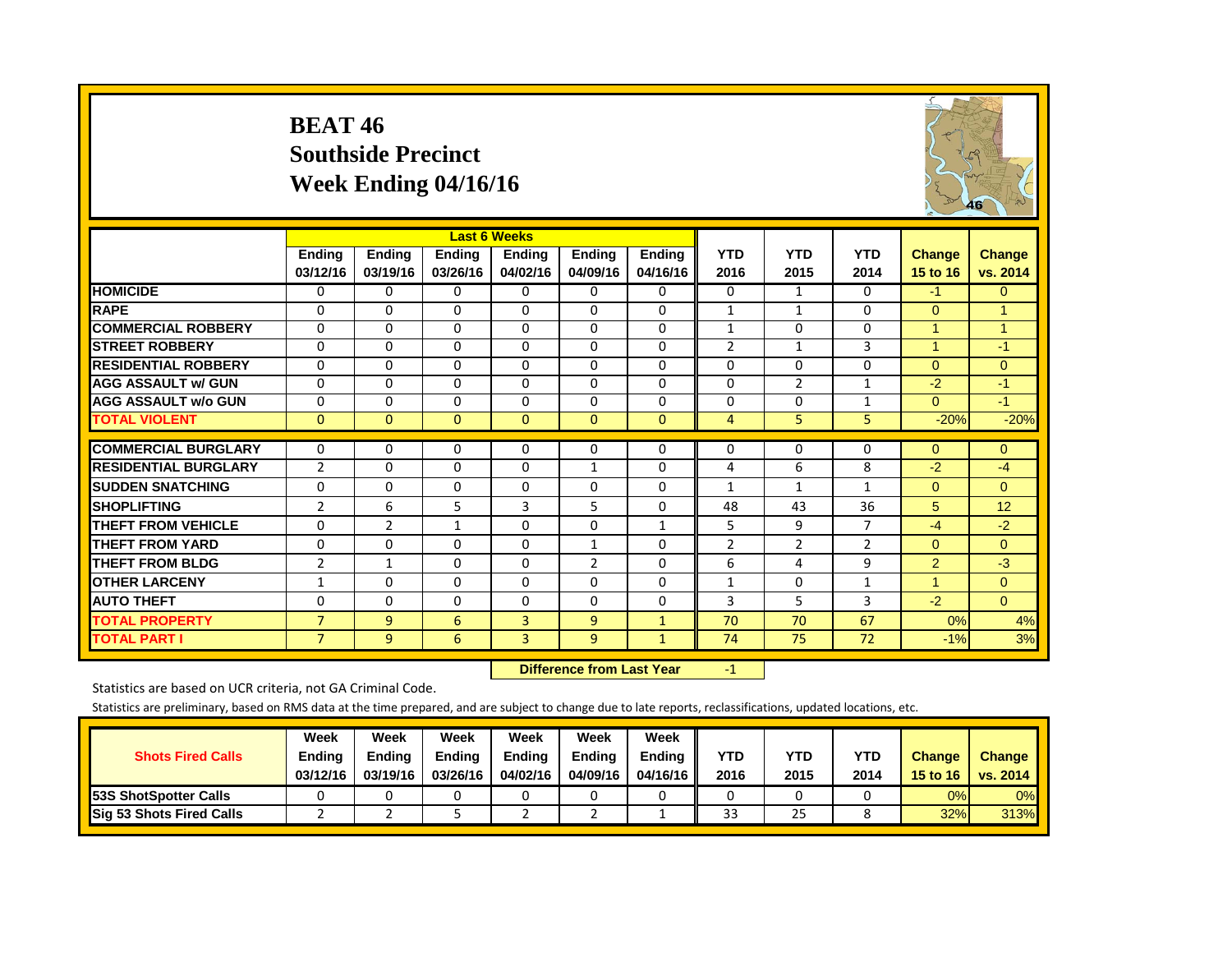

#### **COMPSTATISLANDS PRECINCT** CAPT. JOHN BEST **Week Ending 04/16/16**

**PRECINCT COMMANDER:**



|                             | Week<br><b>Ending</b><br>04/16/16 | Week<br><b>Ending</b><br>04/09/16 | Weekly<br>Avg<br>2015 | $28$ -Day<br>Ending<br>04/16/16 | $28$ -Day<br>Ending<br>03/19/16 | Avg<br>28-Day<br>2015 | <b>YTD</b><br>2016 | <b>YTD</b><br>2015 | <b>YTD</b><br>2014 | <b>Change</b><br><b>15 to 16</b> | <b>Change</b><br>vs. 2014 |
|-----------------------------|-----------------------------------|-----------------------------------|-----------------------|---------------------------------|---------------------------------|-----------------------|--------------------|--------------------|--------------------|----------------------------------|---------------------------|
| <b>HOMICIDE</b>             | 0                                 |                                   | $\Omega$              |                                 |                                 |                       | $\mathbf{2}$       | $\overline{2}$     | $\overline{2}$     | $\Omega$                         | $\mathbf{0}$              |
| <b>RAPE</b>                 | $\bf{0}$                          | $\Omega$                          | $\Omega$              | 0                               |                                 |                       |                    | 3                  | 3                  | $-2$                             | $-2$                      |
| <b>COMMERCIAL ROBBERY</b>   | $\mathbf{0}$                      | 0                                 |                       | $\bf{0}$                        | 4                               | 3                     | 5                  | 5                  | 4                  | $\Omega$                         |                           |
| <b>ISTREET ROBBERY</b>      | $\bf{0}$                          | 2                                 |                       | 5                               | 3                               | 5                     | 18                 | 17                 | 14                 | 4                                | 4                         |
| <b>RESIDENTIAL ROBBERY</b>  | $\bf{0}$                          | $\Omega$                          | $\Omega$              | $\bf{0}$                        | $\Omega$                        |                       | $\bf{0}$           | 5                  |                    | -5                               | $-1$                      |
| <b>AGG ASSAULT w/ GUN</b>   | $\mathbf{2}$                      | $\overline{2}$                    |                       | 4                               | 11                              | 6                     | 26                 | 17                 | 6                  | 9                                | 20                        |
| <b>AGG ASSAULT w/o GUN</b>  |                                   |                                   |                       | 6                               | 7                               | 4                     | 20                 | 5                  | 11                 | 15                               | 9                         |
| <b>TOTAL VIOLENT</b>        | 3                                 | 6                                 | 5                     | 16                              | 27                              | 20                    | 72                 | 54                 | 41                 | 33%                              | 76%                       |
|                             |                                   |                                   |                       |                                 |                                 |                       |                    |                    |                    |                                  |                           |
| <b>COMMERCIAL BURGLARY</b>  | 3                                 |                                   |                       | 6                               | 4                               | $\overline{2}$        | 18                 | 5                  | 10                 | 13                               | 8                         |
| <b>RESIDENTIAL BURGLARY</b> | $\overline{7}$                    | 12                                | $\overline{7}$        | 33                              | 26                              | 30                    | 115                | 79                 | 127                | 36                               | $-12$                     |
| <b>SUDDEN SNATCHING</b>     | $\bf{0}$                          | $\Omega$                          | $\Omega$              | $\bf{0}$                        | 2                               |                       | $\mathbf{2}$       | $\overline{2}$     | 5                  | $\Omega$                         | $-3$                      |
| <b>SHOPLIFTING</b>          | 3                                 | 6                                 | 9                     | 25                              | 26                              | 36                    | 110                | 139                | 126                | $-29$                            | $-16$                     |
| <b>THEFT FROM VEHICLE</b>   | 5                                 | 3                                 | 7                     | 18                              | 23                              | 29                    | 94                 | 72                 | 80                 | 22                               | 14                        |
| <b>THEFT FROM YARD</b>      | $\bf{0}$                          | 2                                 | 3                     | 3                               | 8                               | 13                    | 26                 | 29                 | 32                 | $-3$                             | -6                        |
| <b>THEFT FROM BLDG</b>      | 5                                 | 4                                 | 5                     | 18                              | 23                              | 19                    | 75                 | 59                 | 81                 | 16                               | $-6$                      |
| <b>OTHER LARCENY</b>        | $\blacktriangleleft$              |                                   | $\mathbf 0$           | 3                               | 4                               | $\overline{2}$        | 16                 | 8                  | 12                 | 8                                | $\overline{4}$            |
| <b>AUTO THEFT</b>           | $\overline{7}$                    | 3                                 | 4                     | 20                              | 18                              | 14                    | 55                 | 35                 | 27                 | 20                               | 28                        |
| <b>TOTAL PROPERTY</b>       | 31                                | 32                                | 37                    | 126                             | 134                             | 146                   | 511                | 428                | 500                | 19%                              | 2%                        |
| <b>TOTAL PART I</b>         | 34                                | 38                                | 42                    | 142                             | 161                             | 167                   | 583                | 482                | 541                | 21%                              | 8%                        |

Statistics are based on UCR criteria, not GA Criminal Code. **Difference from Last Year** 101

Statistics are preliminary, based on RMS data at the time prepared, and are subject to change due to late reports, reclassifications, updated locations, etc. Cell Shading: white is within 0.6 standard deviation of the mean; red is above; green is below.

| 53S ShotSpotter Calls           |                                   |                                          |                       | 20                                     | 19                             |                         | 53          | 19          |                             | 34                        | 53                        |
|---------------------------------|-----------------------------------|------------------------------------------|-----------------------|----------------------------------------|--------------------------------|-------------------------|-------------|-------------|-----------------------------|---------------------------|---------------------------|
| <b>Sig 53 Shots Fired Calls</b> | 18                                | 20                                       | 21                    | 75                                     | 93                             | 86                      | 332         | 258         | 171                         | 74                        | 161                       |
| <b>Citizen Initiated Calls</b>  | Week<br><b>Ending</b><br>04/16/16 | <b>Week</b><br><b>Ending</b><br>04/09/16 | Weekly<br>Avg<br>2015 | $28$ -Day<br><b>Ending</b><br>04/16/16 | $28-Dav$<br>Ending<br>03/19/16 | Avg<br>$28-Day$<br>2015 | YTD<br>2016 | YTD<br>2015 | <b>YTD</b><br>3-Year<br>Avg | Change<br><b>15 to 16</b> | <b>Change</b><br>3-Yr Avg |
| <b>Midnight Shift</b>           | 96                                | 107                                      | 108                   | 393                                    | 403                            | 432                     | 1488        | 1467        | 1443                        | 21                        | 45                        |
| Day Shift                       | 284                               | 308                                      | 265                   | 1105                                   | 1073                           | 1060                    | 3935        | 3725        | 3834                        | 210                       | 101                       |
| <b>Afternoon Shift</b>          | 318                               | 318                                      | 297                   | 1255                                   | 203                            | 1188                    | 4396        | 4181        | 4199                        | 215                       | 197                       |
| <b>TOTAL CITIZEN CFS</b>        | 698                               | 733                                      | 670                   | 2753                                   | 2679                           | 2680                    | 9819        | 9373        | 9476                        | 4.8%                      | 3.6%                      |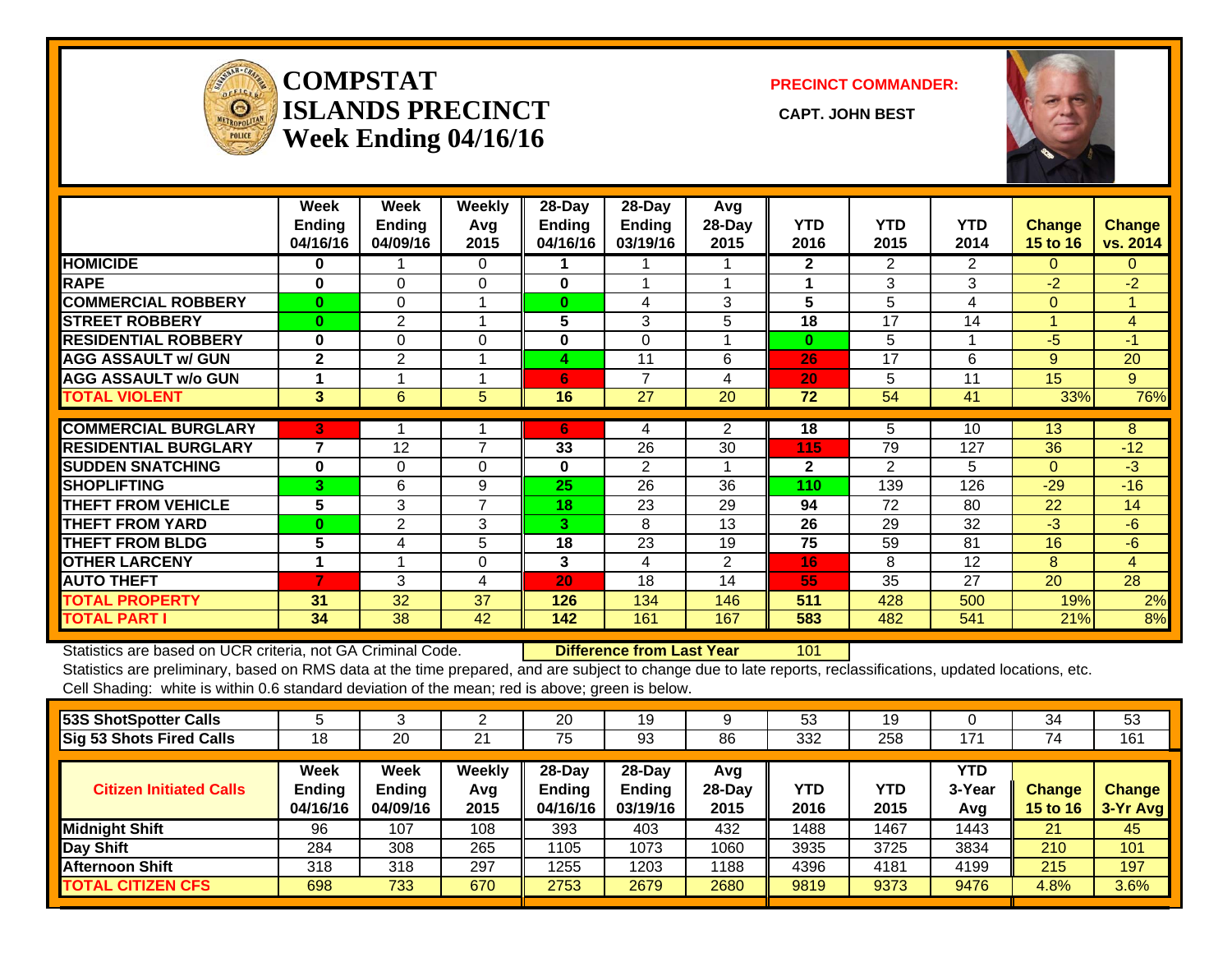|                             | <b>BEAT 51</b>            | <b>Islands Precinct</b><br>Week Ending 04/16/16 |                           | <b>Last 6 Weeks</b>       |                           |                           |                    |                    |                    |                           |                           |
|-----------------------------|---------------------------|-------------------------------------------------|---------------------------|---------------------------|---------------------------|---------------------------|--------------------|--------------------|--------------------|---------------------------|---------------------------|
|                             | <b>Ending</b><br>03/12/16 | <b>Ending</b><br>03/19/16                       | <b>Ending</b><br>03/26/16 | <b>Ending</b><br>04/02/16 | <b>Ending</b><br>04/09/16 | <b>Ending</b><br>04/16/16 | <b>YTD</b><br>2016 | <b>YTD</b><br>2015 | <b>YTD</b><br>2014 | <b>Change</b><br>15 to 16 | <b>Change</b><br>vs. 2014 |
| <b>HOMICIDE</b>             | 0                         | $\mathbf{1}$                                    | $\Omega$                  | 0                         | 0                         | $\Omega$                  | $\mathbf{1}$       | $\mathbf{0}$       | $\mathbf{1}$       | $\mathbf{1}$              | $\Omega$                  |
| <b>RAPE</b>                 | $\Omega$                  | $\Omega$                                        | $\Omega$                  | $\Omega$                  | $\Omega$                  | $\Omega$                  | $\Omega$           | $\Omega$           | $\Omega$           | $\Omega$                  | $\Omega$                  |
| <b>COMMERCIAL ROBBERY</b>   | $\Omega$                  | $\Omega$                                        | $\Omega$                  | 0                         | $\Omega$                  | $\Omega$                  | $\mathbf 0$        | $\Omega$           | $\Omega$           | $\Omega$                  | $\Omega$                  |
| <b>STREET ROBBERY</b>       | $\mathbf 0$               | $\mathbf{1}$                                    | $\Omega$                  | $\mathbf{1}$              | $\mathbf{1}$              | $\Omega$                  | 8                  | $\overline{7}$     | 3                  | $\mathbf{1}$              | 5                         |
| <b>RESIDENTIAL ROBBERY</b>  | 0                         | $\Omega$                                        | $\Omega$                  | 0                         | $\Omega$                  | $\Omega$                  | $\Omega$           | $\overline{2}$     | $\Omega$           | $-2$                      | $\Omega$                  |
| <b>AGG ASSAULT W/ GUN</b>   | $\Omega$                  | $\overline{2}$                                  | $\Omega$                  | $\Omega$                  | $\Omega$                  | $\Omega$                  | 10                 | 4                  | $\overline{2}$     | 6                         | 8                         |
| <b>AGG ASSAULT W/o GUN</b>  | $\mathbf 0$               | $\Omega$                                        | $\mathbf{1}$              | $\mathbf{1}$              | $\Omega$                  | $\Omega$                  | 3                  | $\mathbf{1}$       | $\overline{2}$     | $\overline{2}$            | $\blacktriangleleft$      |
| <b>TOTAL VIOLENT</b>        | $\overline{0}$            | $\overline{4}$                                  | $\mathbf{1}$              | $\overline{2}$            | $\overline{1}$            | $\Omega$                  | $\overline{22}$    | 14                 | $\overline{8}$     | 57%                       | 175%                      |
| <b>COMMERCIAL BURGLARY</b>  | $\Omega$                  | $\Omega$                                        | $\Omega$                  | $\mathbf{1}$              | $\Omega$                  | $\overline{2}$            | 9                  | $\Omega$           | $\overline{2}$     | 9                         | $\overline{7}$            |
| <b>RESIDENTIAL BURGLARY</b> | $\overline{2}$            | $\mathbf 0$                                     | $\mathbf{1}$              | 4                         | 4                         | $\Omega$                  | 30                 | 11                 | 19                 | 19                        | 11                        |
| <b>SUDDEN SNATCHING</b>     | $\mathbf 0$               | $\Omega$                                        | $\Omega$                  | $\Omega$                  | $\Omega$                  | $\Omega$                  | $\Omega$           | $\Omega$           | $\mathbf{1}$       | $\Omega$                  | $-1$                      |
| <b>SHOPLIFTING</b>          | 5                         | 3                                               | 4                         | 3                         | 5                         | $\mathbf{1}$              | 48                 | 60                 | 40                 | $-12$                     | 8                         |
| <b>THEFT FROM VEHICLE</b>   | 0                         | 4                                               | $\Omega$                  | 0                         | $\mathbf{1}$              | $\Omega$                  | 24                 | 18                 | 17                 | 6                         | $\overline{7}$            |
| <b>THEFT FROM YARD</b>      | $\Omega$                  | $\overline{2}$                                  | $\Omega$                  | $\Omega$                  | $\Omega$                  | $\Omega$                  | 5.                 | 8                  | 8                  | $-3$                      | $-3$                      |
| <b>THEFT FROM BLDG</b>      | $\overline{2}$            | $\Omega$                                        | $\mathbf{1}$              | $\Omega$                  | 1                         | $\overline{2}$            | 13                 | 14                 | 17                 | $-1$                      | $-4$                      |
| <b>OTHER LARCENY</b>        | $\mathbf 0$               | $\mathbf 0$                                     | 0                         | $\mathbf 0$               | $\mathbf{1}$              | $\mathbf 0$               | $\overline{2}$     | $\Omega$           | 4                  | $\overline{2}$            | $-2$                      |
| <b>AUTO THEFT</b>           | $\mathbf 0$               | $\overline{2}$                                  | $\Omega$                  | $\mathbf{1}$              | $\mathbf{1}$              | $\mathbf{1}$              | 12                 | 10                 | 4                  | $\overline{2}$            | 8                         |
| <b>TOTAL PROPERTY</b>       | 9                         | 11                                              | 6                         | 9                         | 13                        | 6                         | 143                | 121                | 112                | 18%                       | 28%                       |
| <b>TOTAL PART I</b>         | 9                         | 15                                              | $\overline{7}$            | 11                        | 14                        | 6                         | 165                | 135                | 120                | 22%                       | 38%                       |

 **Difference from Last Year**r 30

Statistics are based on UCR criteria, not GA Criminal Code.

Statistics are preliminary, based on RMS data at the time prepared, and are subject to change due to late reports, reclassifications, updated locations, etc.

| <b>Shots Fired Calls</b>        | Week<br><b>Ending</b><br>03/12/16 | Week<br><b>Ending</b><br>03/19/16 | Week<br><b>Ending</b><br>03/26/16 | Week<br>Endina<br>04/02/16 | Week<br><b>Endina</b><br>04/09/16 | Week<br><b>Endina</b><br>04/16/16 | YTD<br>2016 | YTD<br>2015* | <b>YTD</b><br>2014' | <b>Change</b><br>15 to 16 | Change<br>vs. 2014 |
|---------------------------------|-----------------------------------|-----------------------------------|-----------------------------------|----------------------------|-----------------------------------|-----------------------------------|-------------|--------------|---------------------|---------------------------|--------------------|
| <b>53S ShotSpotter Calls</b>    |                                   |                                   |                                   |                            |                                   |                                   | 48          |              |                     | 0%                        | 0%                 |
| <b>Sig 53 Shots Fired Calls</b> |                                   | 13                                | ப                                 | 13                         | 13                                |                                   | 101         |              | 46                  | #DIV/0!                   | <b>120%</b>        |

\* Beat not designated in all of the 2015 & 2014 data

5 超出了 19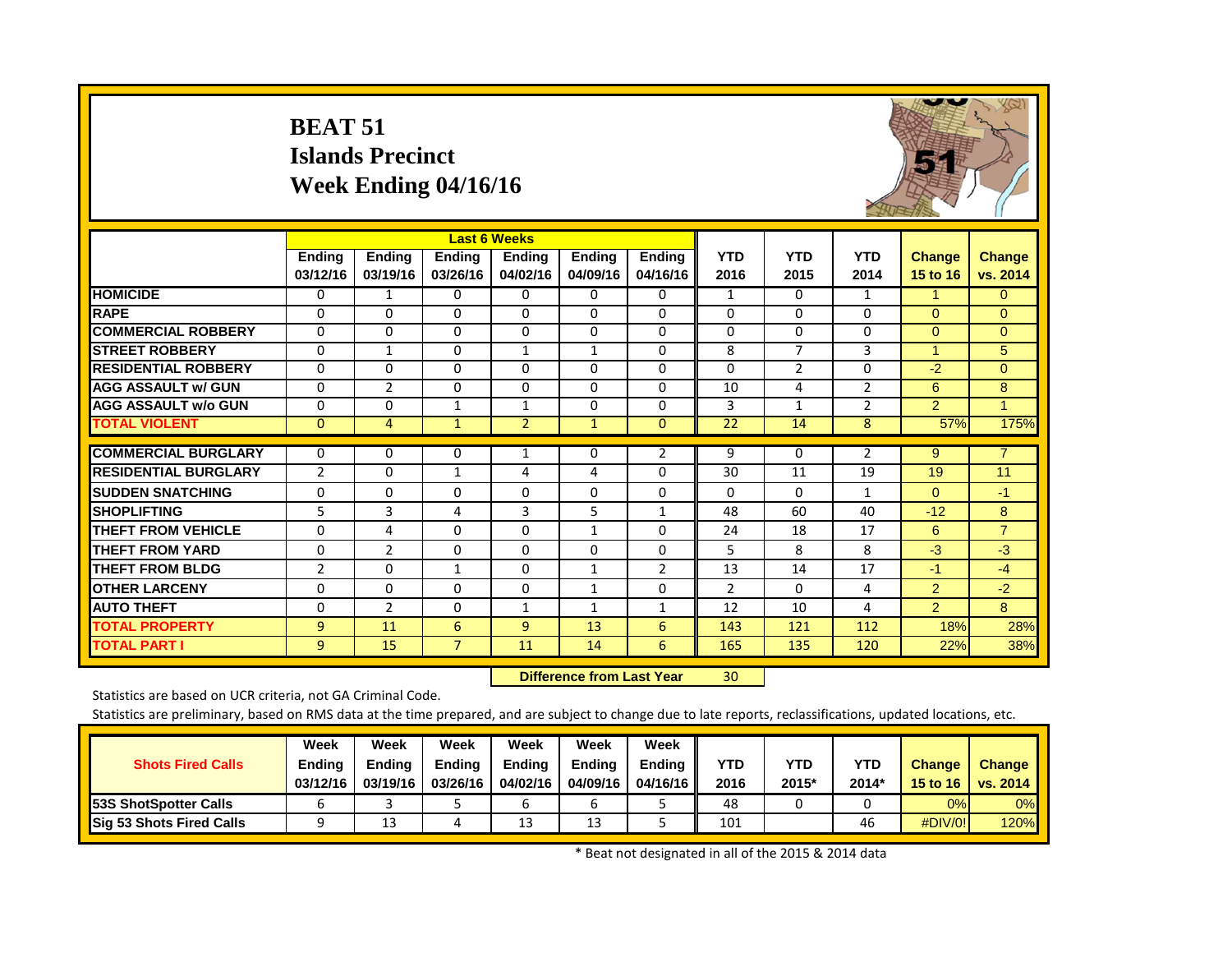#### **BEAT 52 Islands PrecinctWeek Ending 04/16/16**



|                             |                           |                           |                           | <b>Last 6 Weeks</b>       |                           |                           |                    |                    |                    |                           |                           |
|-----------------------------|---------------------------|---------------------------|---------------------------|---------------------------|---------------------------|---------------------------|--------------------|--------------------|--------------------|---------------------------|---------------------------|
|                             | <b>Ending</b><br>03/12/16 | <b>Ending</b><br>03/19/16 | <b>Ending</b><br>03/26/16 | <b>Ending</b><br>04/02/16 | <b>Ending</b><br>04/09/16 | <b>Ending</b><br>04/16/16 | <b>YTD</b><br>2016 | <b>YTD</b><br>2015 | <b>YTD</b><br>2014 | <b>Change</b><br>15 to 16 | <b>Change</b><br>vs. 2014 |
| <b>HOMICIDE</b>             | $\Omega$                  | $\Omega$                  | $\Omega$                  | $\Omega$                  | 1                         | $\Omega$                  | $\mathbf{1}$       | $\Omega$           | $\Omega$           |                           | 1                         |
| <b>RAPE</b>                 | $\mathbf{1}$              | $\Omega$                  | $\Omega$                  | $\Omega$                  | $\Omega$                  | $\Omega$                  | $\mathbf{1}$       | $\Omega$           | $\overline{2}$     | $\overline{1}$            | $-1$                      |
| <b>COMMERCIAL ROBBERY</b>   | $\Omega$                  | $\mathbf{1}$              | $\Omega$                  | $\Omega$                  | $\Omega$                  | $\Omega$                  | $\overline{2}$     | 1                  | 2                  | 1                         | $\mathbf{0}$              |
| <b>STREET ROBBERY</b>       | $\Omega$                  | $\Omega$                  | $\Omega$                  | $\Omega$                  | $\Omega$                  | $\Omega$                  | 4                  | $\mathbf{1}$       | $\overline{2}$     | 3                         | $\overline{2}$            |
| <b>RESIDENTIAL ROBBERY</b>  | $\Omega$                  | $\Omega$                  | $\Omega$                  | $\Omega$                  | $\Omega$                  | $\Omega$                  | $\Omega$           | $\Omega$           | $\Omega$           | $\Omega$                  | $\Omega$                  |
| <b>AGG ASSAULT w/ GUN</b>   | 0                         | $\Omega$                  | $\Omega$                  | 0                         | $\Omega$                  | $\Omega$                  | 3                  | 4                  | 1                  | -1                        | 2                         |
| <b>AGG ASSAULT w/o GUN</b>  | $\Omega$                  | $\mathbf{1}$              | $\Omega$                  | $\mathbf{1}$              | $\mathbf{1}$              | $\Omega$                  | 3                  | $\overline{2}$     | 1                  | $\mathbf{1}$              | $\overline{2}$            |
| <b>TOTAL VIOLENT</b>        | $\mathbf{1}$              | $\overline{2}$            | $\overline{0}$            | $\mathbf{1}$              | $\overline{2}$            | $\overline{0}$            | 14                 | 8                  | 8                  | 75%                       | 75%                       |
| <b>COMMERCIAL BURGLARY</b>  | $\Omega$                  | 0                         | 0                         | $\Omega$                  | 0                         | $\Omega$                  | 2                  | $\overline{2}$     | $\overline{2}$     | $\mathbf{0}$              | $\Omega$                  |
| <b>RESIDENTIAL BURGLARY</b> | $\Omega$                  | $\overline{2}$            | $\overline{2}$            | $\mathbf{1}$              | 5                         | $\Omega$                  | 35                 | 18                 | 15                 | 17                        | 20                        |
| <b>SUDDEN SNATCHING</b>     | $\Omega$                  | $\Omega$                  | $\Omega$                  | $\Omega$                  | $\Omega$                  | $\Omega$                  | $\Omega$           | $\Omega$           | 2                  | $\Omega$                  | $-2$                      |
| <b>ISHOPLIFTING</b>         | $\mathbf{1}$              | $\Omega$                  | $\Omega$                  | $\Omega$                  | $\Omega$                  | $\Omega$                  | 3                  | $\Omega$           | 4                  | 3                         | $-1$                      |
| <b>THEFT FROM VEHICLE</b>   | $\Omega$                  | $\Omega$                  | 1                         | $\Omega$                  | 1                         | $\mathbf{1}$              | 15                 | 15                 | 18                 | $\Omega$                  | $-3$                      |
| <b>THEFT FROM YARD</b>      | $\Omega$                  | $\Omega$                  | $\Omega$                  | $\Omega$                  | $\Omega$                  | $\Omega$                  | $\overline{2}$     | 5                  | 5.                 | $-3$                      | $-3$                      |
| <b>THEFT FROM BLDG</b>      | 6                         | 1                         | 1                         | 1                         | $\Omega$                  | $\overline{2}$            | 18                 | 10                 | 22                 | 8                         | $-4$                      |
| <b>OTHER LARCENY</b>        | $\mathbf 0$               | $\Omega$                  | $\Omega$                  | $\mathbf{1}$              | $\Omega$                  | $\Omega$                  | $\mathbf{1}$       | $\mathbf{1}$       | $\overline{2}$     | $\mathbf{0}$              | $-1$                      |
| <b>AUTO THEFT</b>           | $\mathbf{1}$              | $\overline{2}$            | 1                         | 2                         | $\Omega$                  | 1                         | 14                 | $\overline{7}$     | 4                  | $\overline{7}$            | 10 <sup>1</sup>           |
| <b>TOTAL PROPERTY</b>       | 8                         | 5                         | 5.                        | 5                         | 6                         | 4                         | 90                 | 58                 | 74                 | 55%                       | 22%                       |
| <b>TOTAL PART I</b>         | 9                         | $\overline{7}$            | 5.                        | 6                         | 8                         | 4                         | 104                | 66                 | 82                 | 58%                       | 27%                       |

 **Difference from Last Year**r 38

Statistics are based on UCR criteria, not GA Criminal Code.

|                               | Week          | Week          | Week          | Week          | Week          | Week     |      |      |            |               |               |
|-------------------------------|---------------|---------------|---------------|---------------|---------------|----------|------|------|------------|---------------|---------------|
| <b>Shots Fired Calls</b>      | <b>Ending</b> | <b>Endina</b> | <b>Ending</b> | <b>Ending</b> | <b>Endina</b> | Endina   | YTD  | YTD  | <b>YTD</b> | <b>Change</b> | <b>Change</b> |
|                               | 03/12/16      | 03/19/16      | 03/26/16      | 04/02/16      | 04/09/16      | 04/16/16 | 2016 | 2015 | 2014       | 15 to 16      | vs. 2014      |
| <b>153S ShotSpotter Calls</b> |               |               |               |               |               |          |      |      |            | 0%            | 0%            |
| Sig 53 Shots Fired Calls      |               | 4             |               |               |               |          | 53   |      | 24         | #DIV/0!       | <b>121%</b>   |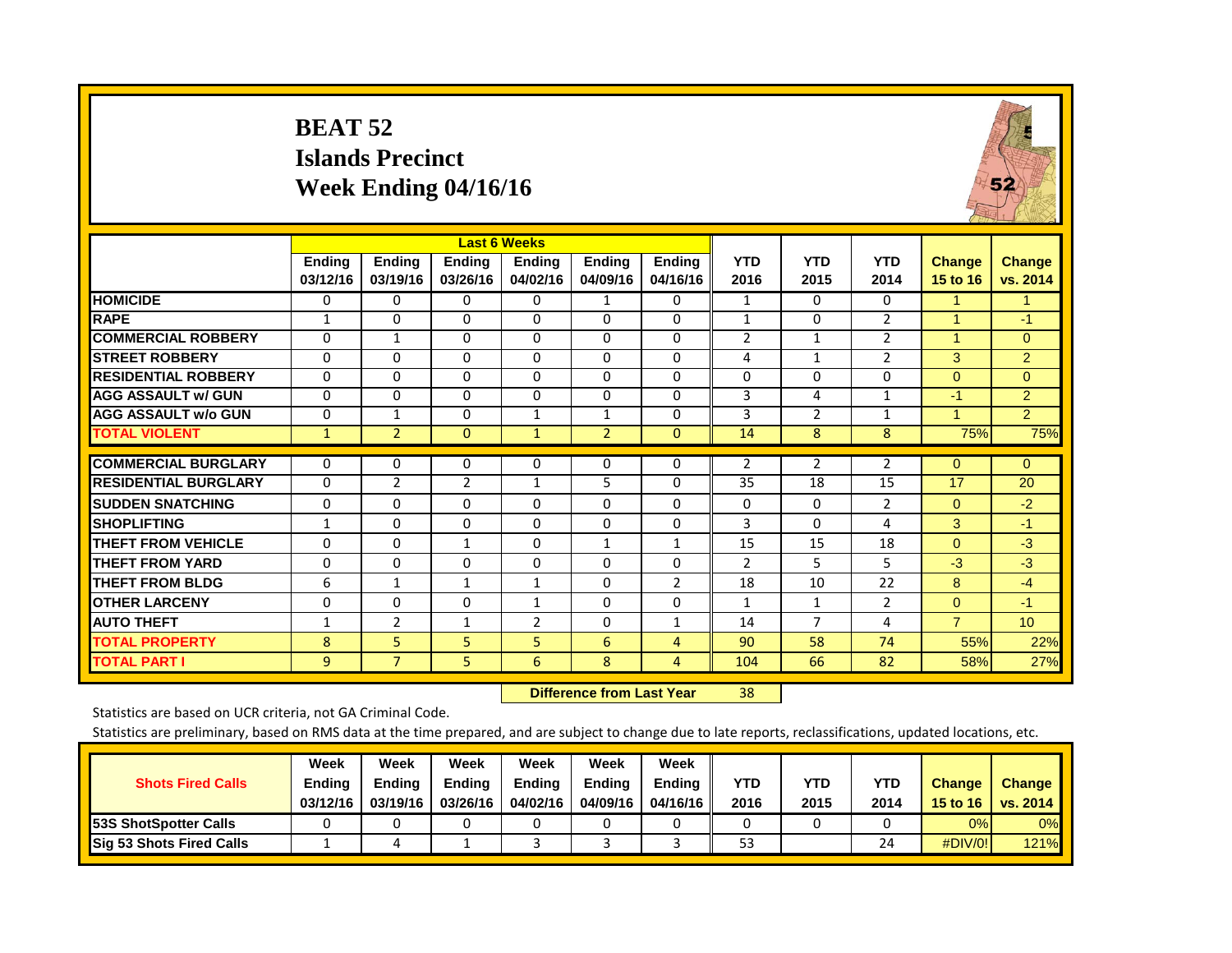#### **BEAT 53 Islands Precinct Week Ending 04/16/16**



|                             |                           |                           |                           | <b>Last 6 Weeks</b>       |                    |                           |                    |                    |                    |                           |                           |
|-----------------------------|---------------------------|---------------------------|---------------------------|---------------------------|--------------------|---------------------------|--------------------|--------------------|--------------------|---------------------------|---------------------------|
|                             | <b>Ending</b><br>03/12/16 | <b>Ending</b><br>03/19/16 | <b>Ending</b><br>03/26/16 | <b>Ending</b><br>04/02/16 | Ending<br>04/09/16 | <b>Ending</b><br>04/16/16 | <b>YTD</b><br>2016 | <b>YTD</b><br>2015 | <b>YTD</b><br>2014 | <b>Change</b><br>15 to 16 | <b>Change</b><br>vs. 2014 |
| <b>HOMICIDE</b>             | 0                         | $\Omega$                  | $\Omega$                  | 0                         | 0                  | 0                         | 0                  | $\Omega$           | 1                  | $\Omega$                  | $-1$                      |
| <b>RAPE</b>                 | $\Omega$                  | $\Omega$                  | $\Omega$                  | $\Omega$                  | $\Omega$           | 0                         | $\Omega$           | 3                  | $\mathbf{1}$       | $-3$                      | $-1$                      |
| <b>COMMERCIAL ROBBERY</b>   | $\Omega$                  | $\Omega$                  | $\Omega$                  | $\Omega$                  | $\Omega$           | 0                         | $\mathbf{1}$       | 0                  | 0                  | 1                         | $\blacktriangleleft$      |
| <b>STREET ROBBERY</b>       | 0                         | $\Omega$                  | $\Omega$                  | $\mathbf{1}$              | $\mathbf{1}$       | 0                         | $\overline{2}$     | 1                  | $\overline{2}$     | 1                         | $\Omega$                  |
| <b>RESIDENTIAL ROBBERY</b>  | $\Omega$                  | $\Omega$                  | $\Omega$                  | $\Omega$                  | $\Omega$           | $\Omega$                  | $\Omega$           | 0                  | $\Omega$           | $\Omega$                  | $\Omega$                  |
| <b>AGG ASSAULT w/ GUN</b>   | $\Omega$                  | $\overline{2}$            | $\Omega$                  | $\Omega$                  | $\mathbf{1}$       | $\overline{2}$            | 8                  | $\mathbf{1}$       | 1                  | $\overline{7}$            | $\overline{7}$            |
| <b>AGG ASSAULT w/o GUN</b>  | $\mathbf{1}$              | $\Omega$                  | $\Omega$                  | $\mathbf{1}$              | $\Omega$           | $\mathbf{1}$              | 5                  | 0                  | 0                  | $\overline{5}$            | 5                         |
| <b>TOTAL VIOLENT</b>        | $\mathbf{1}$              | $\overline{2}$            | $\mathbf{0}$              | $\overline{2}$            | $\overline{2}$     | 3                         | 16                 | 5                  | 5                  | 220%                      | 220%                      |
| <b>COMMERCIAL BURGLARY</b>  | 0                         | 0                         | 0                         | 0                         | $\Omega$           | 0                         | 0                  | 0                  | $\overline{2}$     | $\mathbf{0}$              | $-2$                      |
| <b>RESIDENTIAL BURGLARY</b> | $\Omega$                  | $\Omega$                  | $\Omega$                  | 1                         | $\Omega$           | $\Omega$                  | 3                  | 8                  | 15                 | $-5$                      | $-12$                     |
| <b>SUDDEN SNATCHING</b>     | 0                         | $\Omega$                  | $\Omega$                  | 0                         | $\Omega$           | $\Omega$                  | 0                  | $\mathbf{1}$       | $\Omega$           | -1                        | $\Omega$                  |
| <b>SHOPLIFTING</b>          | $\Omega$                  | 0                         | $\Omega$                  | $\Omega$                  | $\Omega$           | $\Omega$                  | 3                  | $\Omega$           | $\mathbf{1}$       | 3                         | $\overline{2}$            |
| <b>THEFT FROM VEHICLE</b>   | $\Omega$                  | $\Omega$                  | 3                         | $\Omega$                  | $\Omega$           | $\Omega$                  | 6                  | 4                  | $\overline{2}$     | $\overline{2}$            | $\overline{4}$            |
| <b>THEFT FROM YARD</b>      | $\Omega$                  | 1                         | $\Omega$                  | $\Omega$                  | 1                  | 0                         | 3                  | 4                  | $\overline{2}$     | $-1$                      | $\mathbf{1}$              |
| <b>THEFT FROM BLDG</b>      | $\Omega$                  | $\Omega$                  | $\Omega$                  | $\mathbf{1}$              | 1                  | $\mathbf{1}$              | 11                 | 6                  | $\overline{7}$     | 5                         | $\overline{4}$            |
| <b>OTHER LARCENY</b>        | 0                         | $\Omega$                  | $\Omega$                  | 0                         | $\Omega$           | $\Omega$                  | 1                  | $\Omega$           | $\Omega$           | $\overline{1}$            | $\mathbf{1}$              |
| <b>AUTO THEFT</b>           | $\Omega$                  | $\mathbf{1}$              | 1                         | 1                         | $\Omega$           |                           | 7                  | 3                  | 9                  | 4                         | $-2$                      |
| <b>TOTAL PROPERTY</b>       | $\Omega$                  | $\overline{2}$            | 4                         | 3                         | $\overline{2}$     | $\overline{2}$            | 34                 | 26                 | 38                 | 31%                       | $-11%$                    |
| <b>TOTAL PART I</b>         | $\mathbf{1}$              | 4                         | 4                         | 5                         | $\overline{4}$     | 5                         | 50                 | 31                 | 43                 | 61%                       | 16%                       |

 **Difference from Last Year**r 19

Statistics are based on UCR criteria, not GA Criminal Code.

Statistics are preliminary, based on RMS data at the time prepared, and are subject to change due to late reports, reclassifications, updated locations, etc.

| <b>Shots Fired Calls</b>        | Week<br><b>Ending</b><br>03/12/16 | Week<br>Endina<br>03/19/16 | Week<br><b>Endina</b><br>03/26/16 | Week<br><b>Ending</b><br>04/02/16 | Week<br>Endina<br>04/09/16 | Week<br><b>Endina</b><br>04/16/16 | YTD<br>2016 | YTD<br>2015* | <b>YTD</b><br>2014 | <b>Change</b><br>15 to 16 | Change<br><b>vs. 2014</b> |
|---------------------------------|-----------------------------------|----------------------------|-----------------------------------|-----------------------------------|----------------------------|-----------------------------------|-------------|--------------|--------------------|---------------------------|---------------------------|
| <b>153S ShotSpotter Calls</b>   |                                   |                            |                                   |                                   |                            |                                   |             |              |                    | 0%                        | 0%                        |
| <b>Sig 53 Shots Fired Calls</b> |                                   |                            |                                   |                                   |                            |                                   | 76          |              | 30                 | $\#$ DIV/0!               | 153%                      |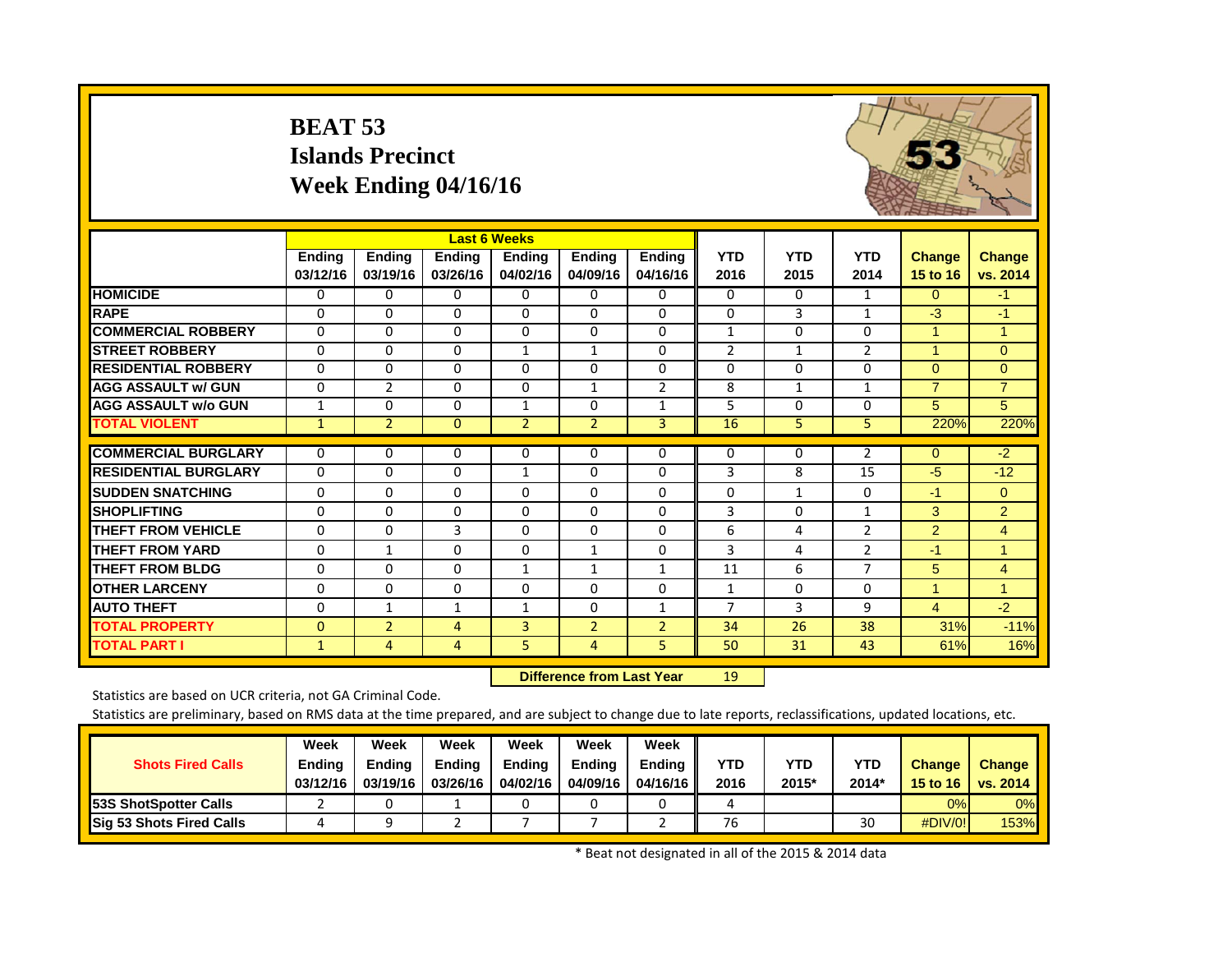#### **BEAT 54 Islands Precinct Week Ending 04/16/16**



|                             |                           |                           |                           | <b>Last 6 Weeks</b>       |                    |                           |                    |                    |                    |                    |                           |
|-----------------------------|---------------------------|---------------------------|---------------------------|---------------------------|--------------------|---------------------------|--------------------|--------------------|--------------------|--------------------|---------------------------|
|                             | <b>Ending</b><br>03/12/16 | <b>Ending</b><br>03/19/16 | <b>Ending</b><br>03/26/16 | <b>Ending</b><br>04/02/16 | Ending<br>04/09/16 | <b>Ending</b><br>04/16/16 | <b>YTD</b><br>2016 | <b>YTD</b><br>2015 | <b>YTD</b><br>2014 | Change<br>15 to 16 | <b>Change</b><br>vs. 2014 |
| <b>HOMICIDE</b>             | 0                         | $\Omega$                  | 0                         | 0                         | 0                  | 0                         | 0                  | $\mathbf{1}$       | $\Omega$           | $-1$               | $\overline{0}$            |
| <b>RAPE</b>                 | $\Omega$                  | $\Omega$                  | $\Omega$                  | $\Omega$                  | $\Omega$           | $\Omega$                  | $\Omega$           | 0                  | 0                  | $\Omega$           | $\Omega$                  |
| <b>COMMERCIAL ROBBERY</b>   | 0                         | $\Omega$                  | 0                         | $\Omega$                  | $\Omega$           | $\Omega$                  | $\mathbf{1}$       | 1                  | $\overline{2}$     | $\overline{0}$     | $-1$                      |
| <b>ISTREET ROBBERY</b>      | $\Omega$                  | 1                         | 1                         | $\Omega$                  | 0                  | 0                         | 4                  | 5                  | 2                  | -1                 | $\overline{2}$            |
| <b>RESIDENTIAL ROBBERY</b>  | $\Omega$                  | $\Omega$                  | $\Omega$                  | $\Omega$                  | $\Omega$           | $\Omega$                  | 0                  | 0                  | 1                  | $\Omega$           | $-1$                      |
| <b>AGG ASSAULT w/ GUN</b>   | $\mathbf 0$               | $\Omega$                  | $\Omega$                  | $\Omega$                  | 1                  | $\Omega$                  | 1                  | 5                  | 1                  | $-4$               | $\Omega$                  |
| <b>AGG ASSAULT W/o GUN</b>  | 1                         | $\Omega$                  | $\Omega$                  | $\Omega$                  | 0                  | $\Omega$                  | 4                  | $\Omega$           | $\overline{2}$     | $\overline{4}$     | $\overline{2}$            |
| <b>TOTAL VIOLENT</b>        | $\mathbf{1}$              | $\mathbf{1}$              | $\mathbf{1}$              | $\overline{0}$            | $\mathbf{1}$       | $\Omega$                  | 10                 | 12                 | 8                  | $-17%$             | 25%                       |
| <b>COMMERCIAL BURGLARY</b>  | 0                         | 0                         | 0                         | 0                         | 1                  | 0                         | 1                  | 1                  | 0                  | $\mathbf{0}$       | 1                         |
| <b>RESIDENTIAL BURGLARY</b> | $\Omega$                  | $\mathbf{1}$              | 1                         | $\overline{2}$            | $\mathbf{1}$       | 1                         | 13                 | $\overline{7}$     | 22                 | 6                  | $-9$                      |
| <b>SUDDEN SNATCHING</b>     | $\mathbf 0$               | $\Omega$                  | $\Omega$                  | 0                         | $\Omega$           | $\Omega$                  | 0                  | 1                  | $\mathbf{1}$       | $-1$               | $-1$                      |
| <b>SHOPLIFTING</b>          | $\Omega$                  | $\mathbf{1}$              | $\Omega$                  | $\Omega$                  | $\Omega$           | 1                         | 7                  | 4                  | 6                  | 3                  | $\mathbf{1}$              |
| <b>THEFT FROM VEHICLE</b>   | $\Omega$                  | 2                         | $\mathbf{1}$              | $\Omega$                  | $\mathbf{1}$       | $\overline{2}$            | 14                 | 14                 | 5                  | $\Omega$           | 9                         |
| <b>THEFT FROM YARD</b>      | 0                         | $\Omega$                  | 0                         | $\mathbf{1}$              | $\Omega$           | $\Omega$                  | $\overline{c}$     | 2                  | 4                  | $\Omega$           | $-2$                      |
| <b>THEFT FROM BLDG</b>      | $\overline{2}$            | 1                         | $\mathbf{1}$              | $\mathbf{1}$              | $\overline{2}$     | $\Omega$                  | 9                  | 7                  | 6                  | 2                  | 3                         |
| <b>OTHER LARCENY</b>        | $\Omega$                  | $\Omega$                  | $\Omega$                  | $\Omega$                  | $\Omega$           | $\Omega$                  | $\mathbf{1}$       | $\overline{2}$     | 3                  | $-1$               | $-2$                      |
| <b>AUTO THEFT</b>           | $\Omega$                  | $\Omega$                  | 3                         | $\Omega$                  | $\mathbf{1}$       | 3                         | 11                 | 8                  | 4                  | 3                  | $\overline{7}$            |
| <b>TOTAL PROPERTY</b>       | $\overline{2}$            | 5                         | 6                         | 4                         | 6                  | $\overline{7}$            | 58                 | 46                 | 51                 | 26%                | 14%                       |
| <b>TOTAL PART I</b>         | 3                         | 6                         | $\overline{7}$            | 4                         | $\overline{7}$     | $\overline{7}$            | 68                 | 58                 | 59                 | 17%                | 15%                       |

 **Difference from Last Year**r 10

Statistics are based on UCR criteria, not GA Criminal Code.

Statistics are preliminary, based on RMS data at the time prepared, and are subject to change due to late reports, reclassifications, updated locations, etc.

| <b>Shots Fired Calls</b>        | Week<br><b>Ending</b><br>03/12/16 | Week<br>Ending<br>03/19/16 | Week<br><b>Ending</b><br>03/26/16 | Week<br>Endina<br>04/02/16 | Week<br>Endina<br>04/09/16 | Week<br>Ending<br>04/16/16 | YTD<br>2016 | YTD<br>2015* | <b>YTD</b><br>2014* | <b>Change</b><br>15 to 16 | <b>Change</b><br>vs. 2014 |
|---------------------------------|-----------------------------------|----------------------------|-----------------------------------|----------------------------|----------------------------|----------------------------|-------------|--------------|---------------------|---------------------------|---------------------------|
| <b>153S ShotSpotter Calls</b>   |                                   |                            |                                   |                            |                            |                            |             |              |                     | 0%                        | $0\%$                     |
| <b>Sig 53 Shots Fired Calls</b> |                                   |                            |                                   |                            |                            |                            | 37          |              | 10<br><b></b>       | #DIV/0!                   | 95%                       |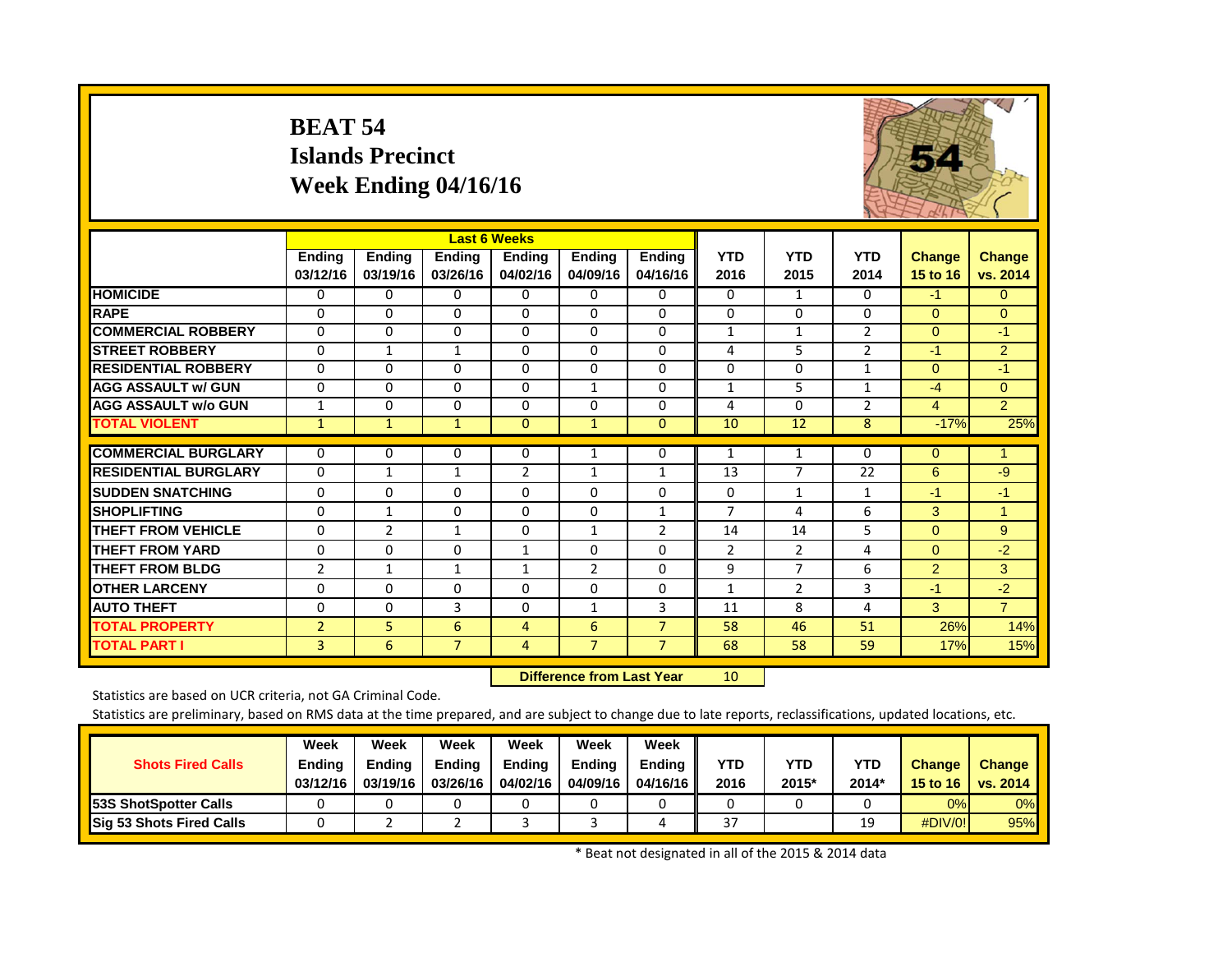#### **BEAT 55 Islands PrecinctWeek Ending 04/16/16**



|                             |                |                | <b>Last 6 Weeks</b> |               |               |               |                |                |              |                      |                |
|-----------------------------|----------------|----------------|---------------------|---------------|---------------|---------------|----------------|----------------|--------------|----------------------|----------------|
|                             | <b>Ending</b>  | <b>Ending</b>  | Ending              | <b>Endina</b> | <b>Ending</b> | <b>Ending</b> | <b>YTD</b>     | <b>YTD</b>     | <b>YTD</b>   | <b>Change</b>        | <b>Change</b>  |
|                             | 03/12/16       | 03/19/16       | 03/26/16            | 04/02/16      | 04/09/16      | 04/16/16      | 2016           | 2015           | 2014         | 15 to 16             | vs. 2014       |
| <b>HOMICIDE</b>             | $\Omega$       | 0              | $\Omega$            | $\Omega$      | 0             | $\Omega$      | $\Omega$       | 1              | $\Omega$     | $-1$                 | $\overline{0}$ |
| <b>RAPE</b>                 | $\Omega$       | $\Omega$       | $\Omega$            | $\Omega$      | $\Omega$      | $\Omega$      | $\Omega$       | $\Omega$       | $\Omega$     | $\Omega$             | $\Omega$       |
| <b>COMMERCIAL ROBBERY</b>   | $\Omega$       | $\Omega$       | $\Omega$            | $\Omega$      | $\Omega$      | $\Omega$      | $\mathbf{1}$   | $\Omega$       | $\Omega$     | $\mathbf{1}$         | $\overline{1}$ |
| <b>STREET ROBBERY</b>       | 0              | $\Omega$       | $\Omega$            | 0             | $\Omega$      | $\Omega$      | $\mathbf 0$    | 2              | 1            | $-2$                 | $-1$           |
| <b>RESIDENTIAL ROBBERY</b>  | $\Omega$       | $\Omega$       | $\Omega$            | $\Omega$      | $\Omega$      | $\Omega$      | $\Omega$       | $\Omega$       | $\Omega$     | $\Omega$             | $\Omega$       |
| <b>AGG ASSAULT w/ GUN</b>   | $\Omega$       | $\Omega$       | $\Omega$            | $\Omega$      | $\Omega$      | $\Omega$      | $\Omega$       | $\mathbf{1}$   | $\Omega$     | -1                   | $\Omega$       |
| <b>AGG ASSAULT w/o GUN</b>  | $\Omega$       | $\Omega$       | 0                   | $\Omega$      | $\Omega$      | $\Omega$      | $\mathbf{1}$   | $\Omega$       | $\Omega$     | 1                    | 1              |
| <b>TOTAL VIOLENT</b>        | $\mathbf{0}$   | $\mathbf{0}$   | $\mathbf{0}$        | $\mathbf{0}$  | $\mathbf 0$   | $\mathbf{0}$  | $\overline{2}$ | 4              | $\mathbf{1}$ | $-50%$               | 100%           |
| <b>COMMERCIAL BURGLARY</b>  | $\Omega$       | 0              | 0                   | $\Omega$      | 0             | 0             | $\overline{2}$ | $\mathbf{1}$   | 2            |                      | $\mathbf{0}$   |
| <b>RESIDENTIAL BURGLARY</b> | $\Omega$       | 2              | 1                   | $\Omega$      | $\Omega$      | $\mathbf{1}$  | 12             | 13             | 16           | $-1$                 | $-4$           |
| <b>SUDDEN SNATCHING</b>     | $\mathbf{1}$   | $\Omega$       | $\Omega$            | $\Omega$      | $\Omega$      | $\Omega$      | $\overline{2}$ | $\Omega$       | $\Omega$     | $\overline{2}$       | $\overline{2}$ |
| <b>SHOPLIFTING</b>          | $\mathbf{1}$   | $\Omega$       | $\overline{2}$      | $\Omega$      | $\Omega$      | $\Omega$      | 21             | 11             | 32           | 10                   | $-11$          |
| <b>THEFT FROM VEHICLE</b>   | 2              | $\mathbf{1}$   | $\Omega$            | 3             | $\Omega$      | $\mathbf{1}$  | 18             | 14             | 25           | $\overline{4}$       | $-7$           |
| <b>THEFT FROM YARD</b>      | $\Omega$       | $\mathbf{1}$   | 0                   | $\Omega$      | $\Omega$      | 0             | $\overline{7}$ | 6              | 10           | $\blacktriangleleft$ | $-3$           |
| <b>THEFT FROM BLDG</b>      | 3              | $\overline{2}$ | 1                   | $\mathbf{1}$  | 0             | $\Omega$      | 15             | 12             | 15           | 3                    | $\Omega$       |
| <b>OTHER LARCENY</b>        | $\mathbf 0$    | $\Omega$       | $\Omega$            | $\Omega$      | $\Omega$      | 1             | 9              | $\overline{2}$ | 1            | $\overline{7}$       | 8              |
| <b>AUTO THEFT</b>           | $\overline{2}$ | $\overline{2}$ | $\Omega$            | $\Omega$      | $\Omega$      | $\Omega$      | 5.             | 3              | $\mathbf{1}$ | $\overline{2}$       | 4              |
| <b>TOTAL PROPERTY</b>       | 9              | 8              | 4                   | 4             | $\Omega$      | $\mathbf{3}$  | 91             | 62             | 102          | 47%                  | $-11%$         |
| <b>TOTAL PART I</b>         | 9              | 8              | 4                   | 4             | $\mathbf{0}$  | 3             | 93             | 66             | 103          | 41%                  | $-10%$         |

 **Difference from Last Year**r 27

Statistics are based on UCR criteria, not GA Criminal Code.

|                               | Week          | Week          | Week          | Week          | Week          | Week     |      |      |            |               |               |
|-------------------------------|---------------|---------------|---------------|---------------|---------------|----------|------|------|------------|---------------|---------------|
| <b>Shots Fired Calls</b>      | <b>Ending</b> | <b>Endina</b> | <b>Ending</b> | <b>Ending</b> | <b>Endina</b> | Endina   | YTD  | YTD  | <b>YTD</b> | <b>Change</b> | <b>Change</b> |
|                               | 03/12/16      | 03/19/16      | 03/26/16      | 04/02/16      | 04/09/16      | 04/16/16 | 2016 | 2015 | 2014       | 15 to 16      | vs. 2014      |
| <b>153S ShotSpotter Calls</b> |               |               |               |               |               |          |      |      |            | 0%            | 0%            |
| Sig 53 Shots Fired Calls      |               |               |               |               |               |          | 19   |      |            | #DIV/0!       | <b>111%</b>   |